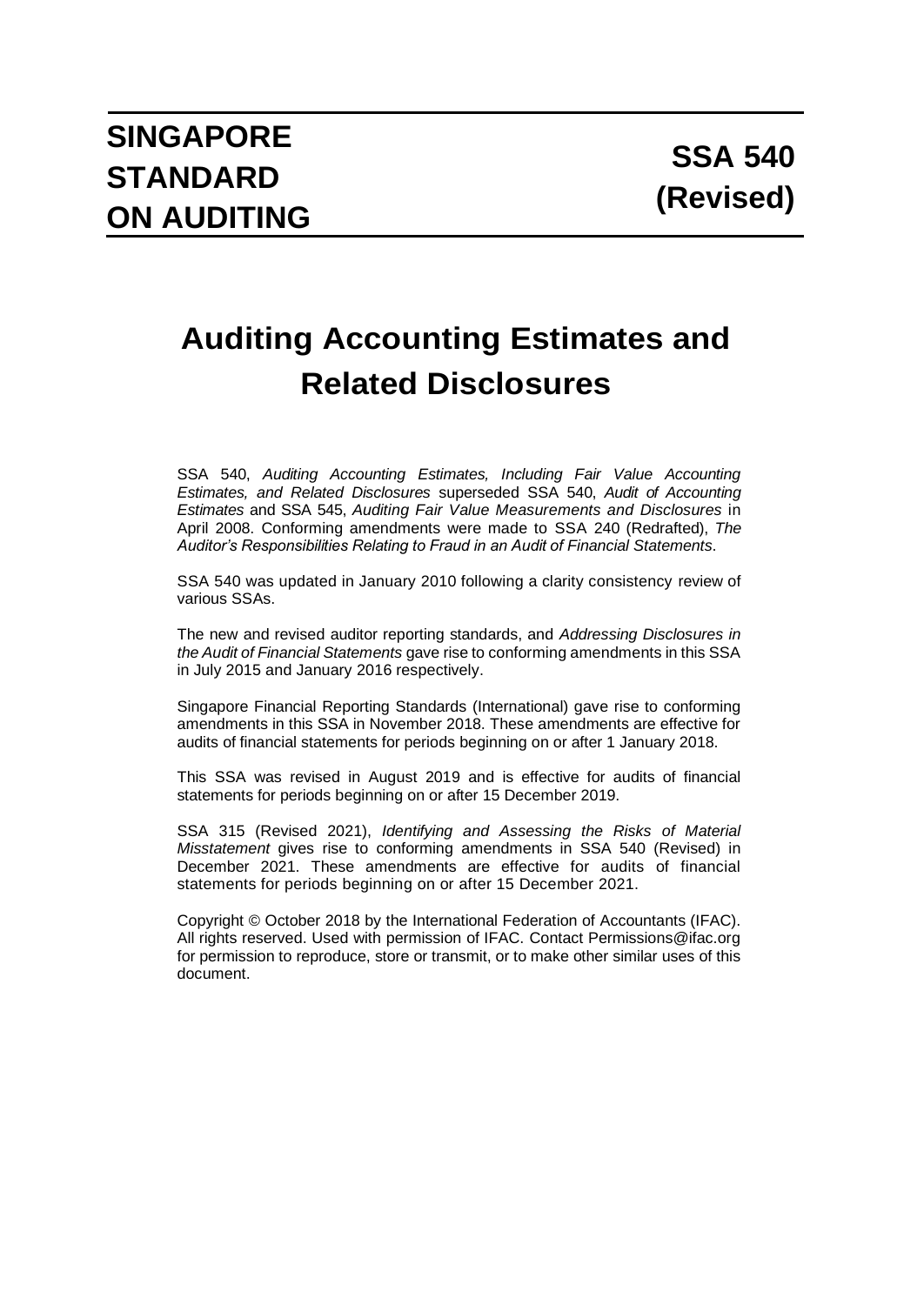# **SINGAPORE STANDARD ON AUDITING 540 (REVISED) AUDITING ACCOUNTING ESTIMATES AND RELATED DISCLOSURES**

(Effective for audits of financial statements for periods beginning on or after 15 December 2021)

## **CONTENTS**

Paragraph

| Foreword                                                                                |           |
|-----------------------------------------------------------------------------------------|-----------|
| <b>Introduction</b>                                                                     |           |
|                                                                                         | 1         |
|                                                                                         | $2 - 3$   |
|                                                                                         | $4 - 9$   |
|                                                                                         | 10        |
|                                                                                         | 11        |
|                                                                                         | 12        |
| <b>Requirements</b>                                                                     |           |
|                                                                                         | $13 - 15$ |
|                                                                                         | $16 - 17$ |
|                                                                                         | $18 - 30$ |
|                                                                                         | 31        |
|                                                                                         | 32        |
|                                                                                         | $33 - 36$ |
|                                                                                         | 37        |
| Communication with Those Charged With Governance, Management, or Other Relevant Parties | 38        |
|                                                                                         | 39        |
| <b>Application and Other Explanatory Material</b>                                       |           |
|                                                                                         | $A1 - A7$ |
|                                                                                         | A8-A13    |
|                                                                                         | A14-A18   |
|                                                                                         | A19-A63   |
|                                                                                         | A64-A80   |
|                                                                                         | A81-A132  |
|                                                                                         |           |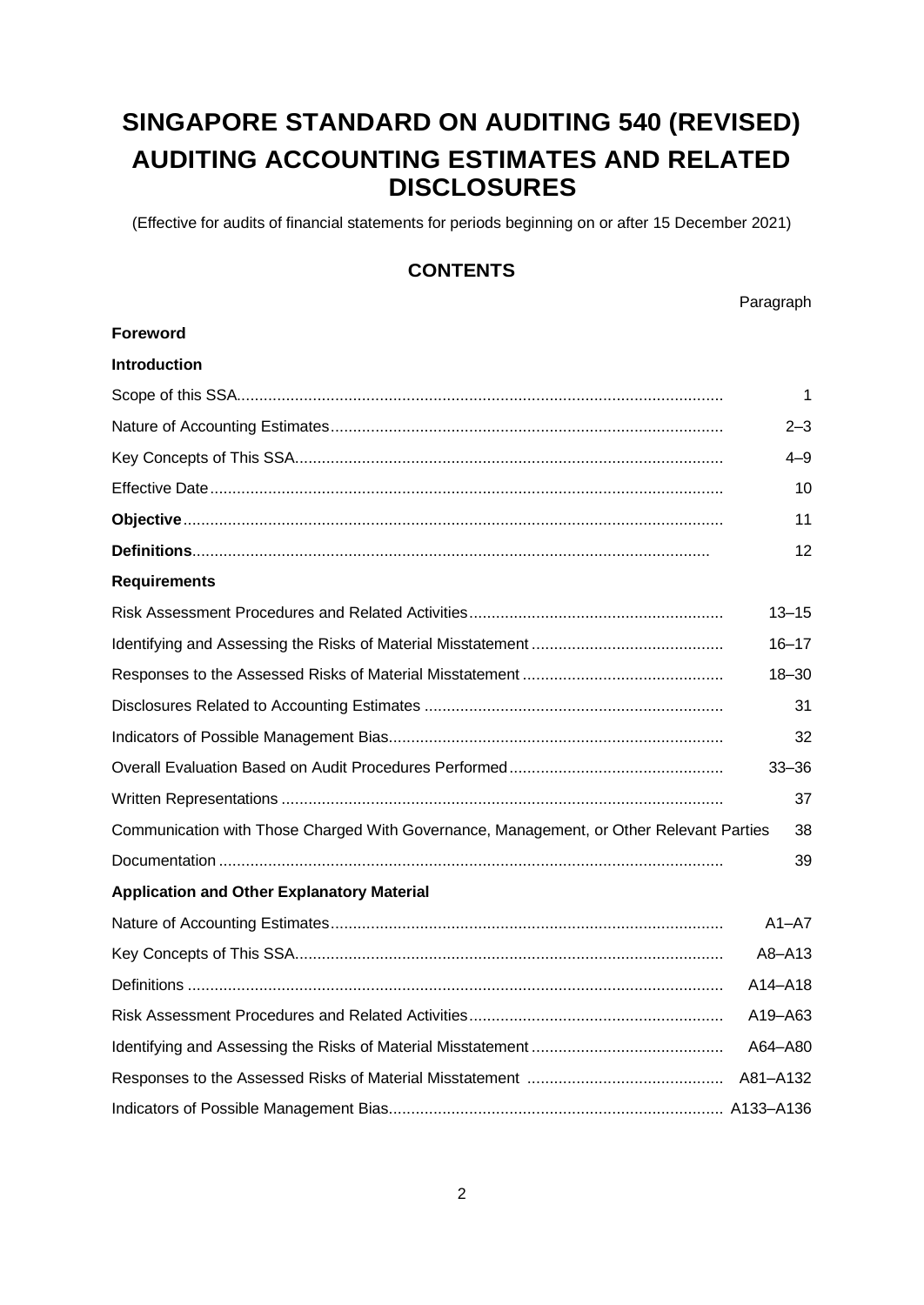|                                                                                        | A145 |
|----------------------------------------------------------------------------------------|------|
| Communication with Those Charged With Governance, Management or Other Relevant Parties |      |
|                                                                                        |      |
| Appendix 1: Inherent Risk Factors                                                      |      |

[Appendix 2:](#page-55-0) [Communications with Those Charged with Governance](#page-55-1)

Singapore Standard on Auditing (SSA) 540 (Revised), *Auditing Accounting Estimates and Related Disclosures*, should be read in conjunction with SSA 200, *Overall Objectives of the Independent Auditor and the Conduct of an Audit in Accordance with Singapore Standards on Auditing*.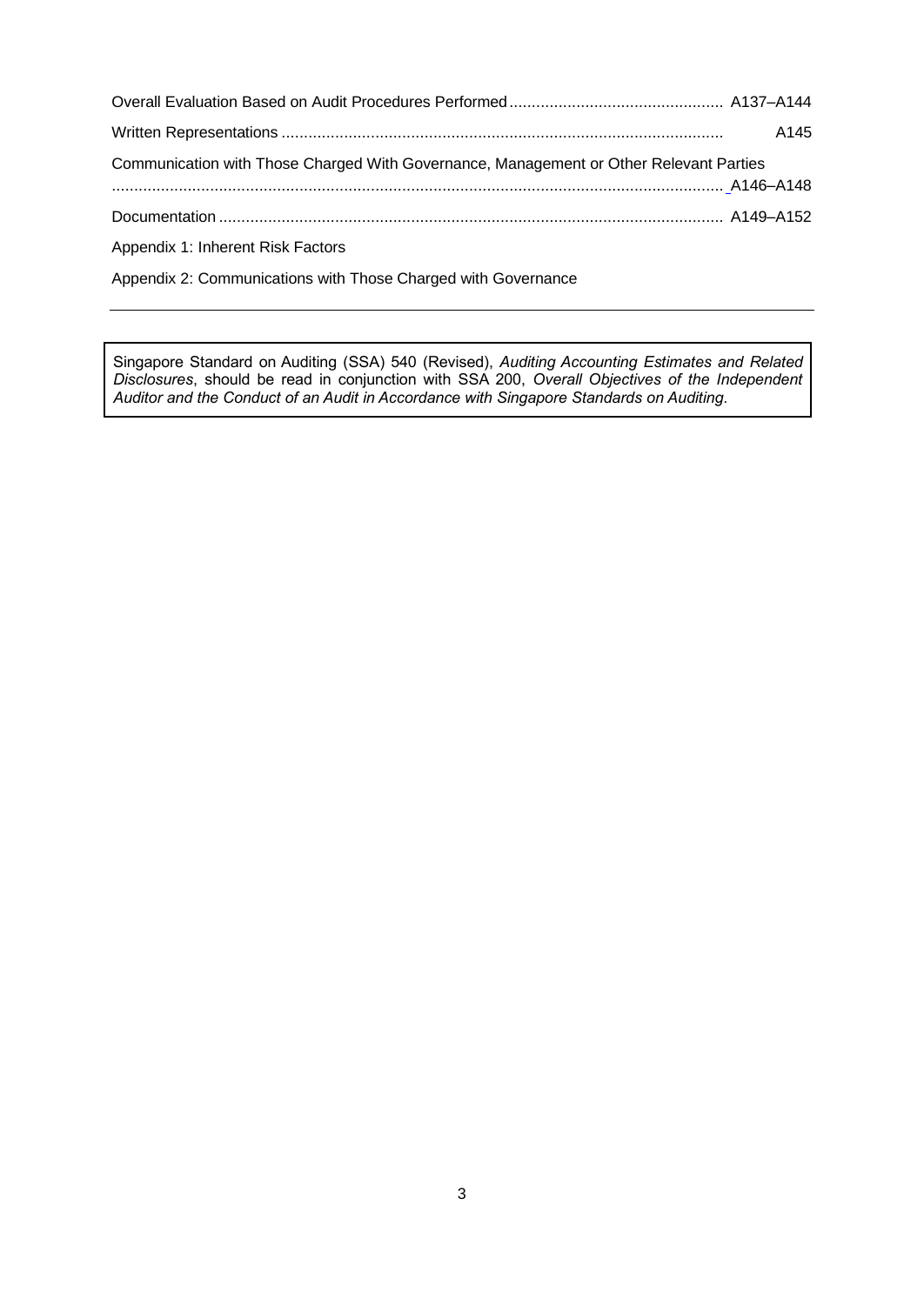# **SINGAPORE STANDARD ON AUDITING**

**SSA 540 (Revised)**

## **Foreword**

This Standard is based on International Standard on Auditing 540 (Revised), with such amendments as were considered appropriate for local adoption.

## **Introduction**

## <span id="page-3-0"></span>**Scope of this SSA**

1. This Singapore Standard on Auditing (SSA) deals with the auditor's responsibilities relating to accounting estimates and related disclosures in an audit of financial statements. Specifically, it includes requirements and guidance that refer to, or expand on, how SSA 315 (Revised 2021),<sup>1</sup> SSA 330,<sup>2</sup> SSA 450,<sup>3</sup> SSA 500<sup>4</sup> and other relevant SSAs are to be applied in relation to accounting estimates and related disclosures. It also includes requirements and guidance on the evaluation of misstatements of accounting estimates and related disclosures, and indicators of possible management bias.

## <span id="page-3-1"></span>**Nature of Accounting Estimates**

- 2. Accounting estimates vary widely in nature and are required to be made by management when the monetary amounts cannot be directly observed. The measurement of these monetary amounts is subject to estimation uncertainty, which reflects inherent limitations in knowledge or data. These limitations give rise to inherent subjectivity and variation in the measurement outcomes. The process of making accounting estimates involves selecting and applying a method using assumptions and data, which requires judgment by management and can give rise to complexity in measurement. The effects of complexity, subjectivity or other inherent risk factors on the measurement of these monetary amounts affects their susceptibility to misstatement. (Ref: Para. A1–A6, Appendix 1)
- 3. Although this SSA applies to all accounting estimates, the degree to which an accounting estimate is subject to estimation uncertainty will vary substantially. The nature, timing and extent of the risk assessment and further audit procedures required by this SSA will vary in relation to the estimation uncertainty and the assessment of the related risks of material misstatement. For certain accounting estimates, estimation uncertainty may be very low, based on their nature, and the complexity and subjectivity involved in making them may also be very low. For such accounting estimates, the risk assessment procedures and further audit procedures required by this SSA would not be expected to be extensive. When estimation uncertainty, complexity or subjectivity are very high, such procedures would be expected to be much more extensive. This SSA contains guidance on how the requirements of this SSA can be scaled. (Ref: Para. A7)

<span id="page-3-2"></span><sup>1</sup> SSA 315 (Revised 2021), *Identifying and Assessing the Risks of Material Misstatement* 

<sup>2</sup> SSA 330, *The Auditor's Responses to Assessed Risks*

<sup>3</sup> SSA 450, *Evaluation of Misstatements Identified during the Audit*

<sup>4</sup> SSA 500, *Audit Evidence*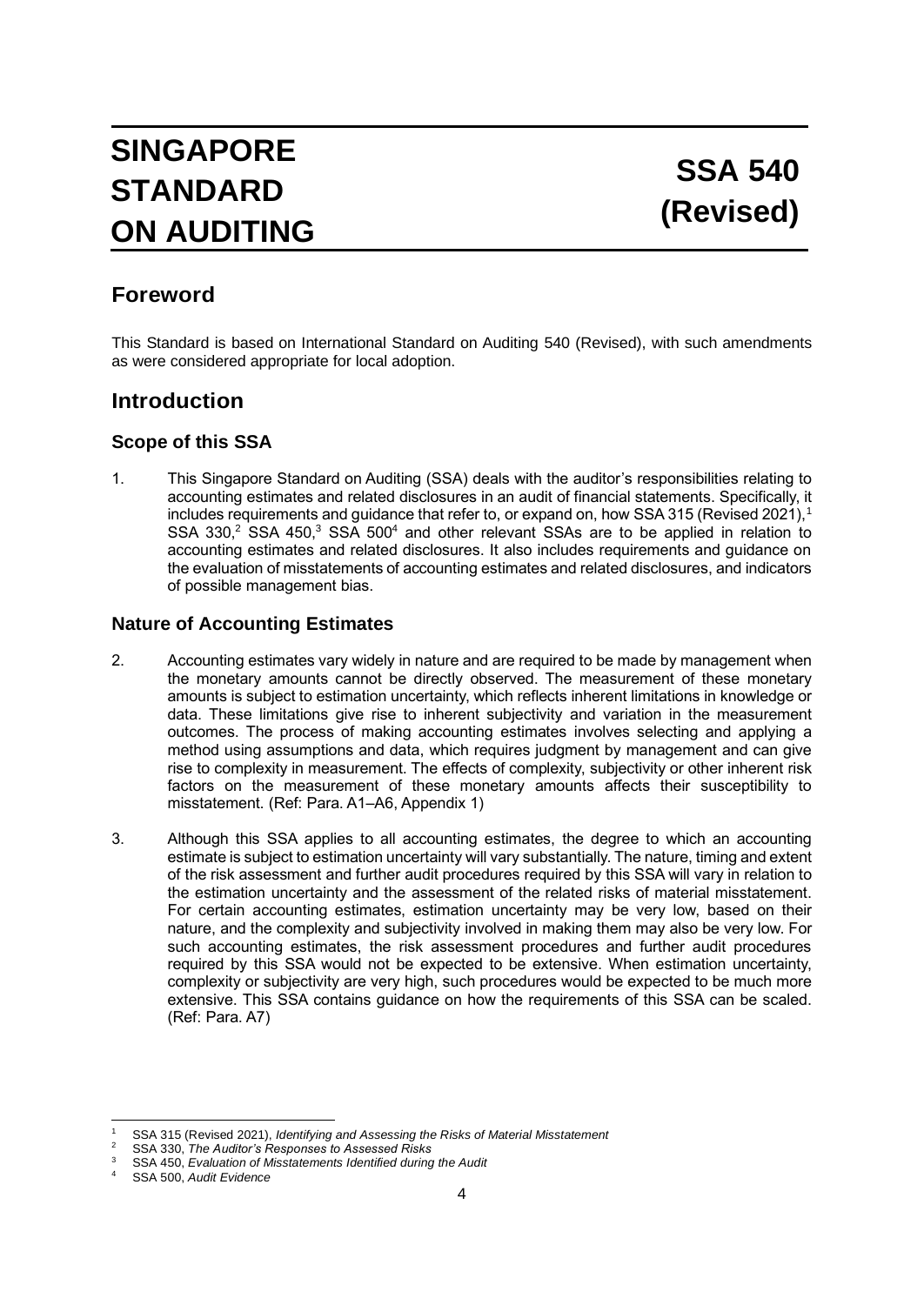## **Key Concepts of This SSA**

- 4. SSA 315 (Revised 2021) requires a separate assessment of inherent risk for identified risks of material misstatement at the assertion level.<sup>5</sup> In the context of SSA 540 (Revised), and depending on the nature of a particular accounting estimate, the susceptibility of an assertion to a misstatement that could be material may be subject to or affected by estimation uncertainty, complexity, subjectivity or other inherent risk factors, and the interrelationship among them. As explained in SSA 200,<sup>6</sup> inherent risk is higher for some assertions and related classes of transactions, account balances and disclosures than for others. Accordingly, the assessment of inherent risk depends on the degree to which the inherent risk factors affect the likelihood or magnitude of misstatement, and varies on a scale that is referred to as the spectrum of inherent risk. (Ref: Para. A8–A9, A65–A66, Appendix 1)
- 5. This SSA refers to relevant requirements in SSA 315 (Revised 2021) and SSA 330, and provides related guidance, to emphasize the importance of the auditor's decisions about controls relating to accounting estimates, including decisions about whether:
	- There are controls required to be identified by SSA 315 (Revised 2021), for which the auditor is required to evaluate their design and determine whether they have been implemented.
	- To test the operating effectiveness of controls.
- 6. SSA 315 (Revised 2021) also requires a separate assessment of control risk when assessing the risks of material misstatement at the assertion level. In assessing control risk, the auditor takes into account whether the auditor's further audit procedures contemplate planned reliance on the operating effectiveness of controls. If the auditor does not plan to test the operating effectiveness of controls, or does not intend to rely on the operating effectiveness of controls, the auditor's assessment of control risk is such that the assessment of the risk of material misstatement is the same as the assessment of inherent risk. (Ref: Para. A10)
- 7. This SSA emphasizes that the auditor's further audit procedures (including, where appropriate, tests of controls) need to be responsive to the reasons for the assessed risks of material misstatement at the assertion level, taking into account the effect of one or more inherent risk factors and the auditor's assessment of control risk.
- 8. The exercise of professional skepticism in relation to accounting estimates is affected by the auditor's consideration of inherent risk factors, and its importance increases when accounting estimates are subject to a greater degree of estimation uncertainty or are affected to a greater degree by complexity, subjectivity or other inherent risk factors. Similarly, the exercise of professional skepticism is important when there is greater susceptibility to misstatement due to management bias or other fraud risk factors insofar as they affect inherent risk. (Ref: Para. A11)
- 9. This SSA requires the auditor to evaluate, based on the audit procedures performed and the audit evidence obtained, whether the accounting estimates and related disclosures are reasonable<sup>8</sup> in the context of the applicable financial reporting framework, or are misstated. For purposes of this SSA, reasonable in the context of the applicable financial reporting framework means that the relevant requirements of the applicable financial reporting framework have been applied appropriately, including those that address: (Ref: Para. A12–A13, A139–A144)
	- The making of the accounting estimate, including the selection of the method, assumptions and data in view of the nature of the accounting estimate and the facts and circumstances of the entity;
	- The selection of management's point estimate; and

 $5$  SSA 315 (Revised 2021), paragraph 31

<sup>6</sup> SSA 200*, Overall Objectives of the Independent Auditor and the Conduct of an Audit in Accordance with Singapore Standards on Auditing*, paragraph A40

<sup>8</sup> See also SSA 700 (Revised), *Forming an Opinion and Reporting on Financial Statements*, paragraph 13(c).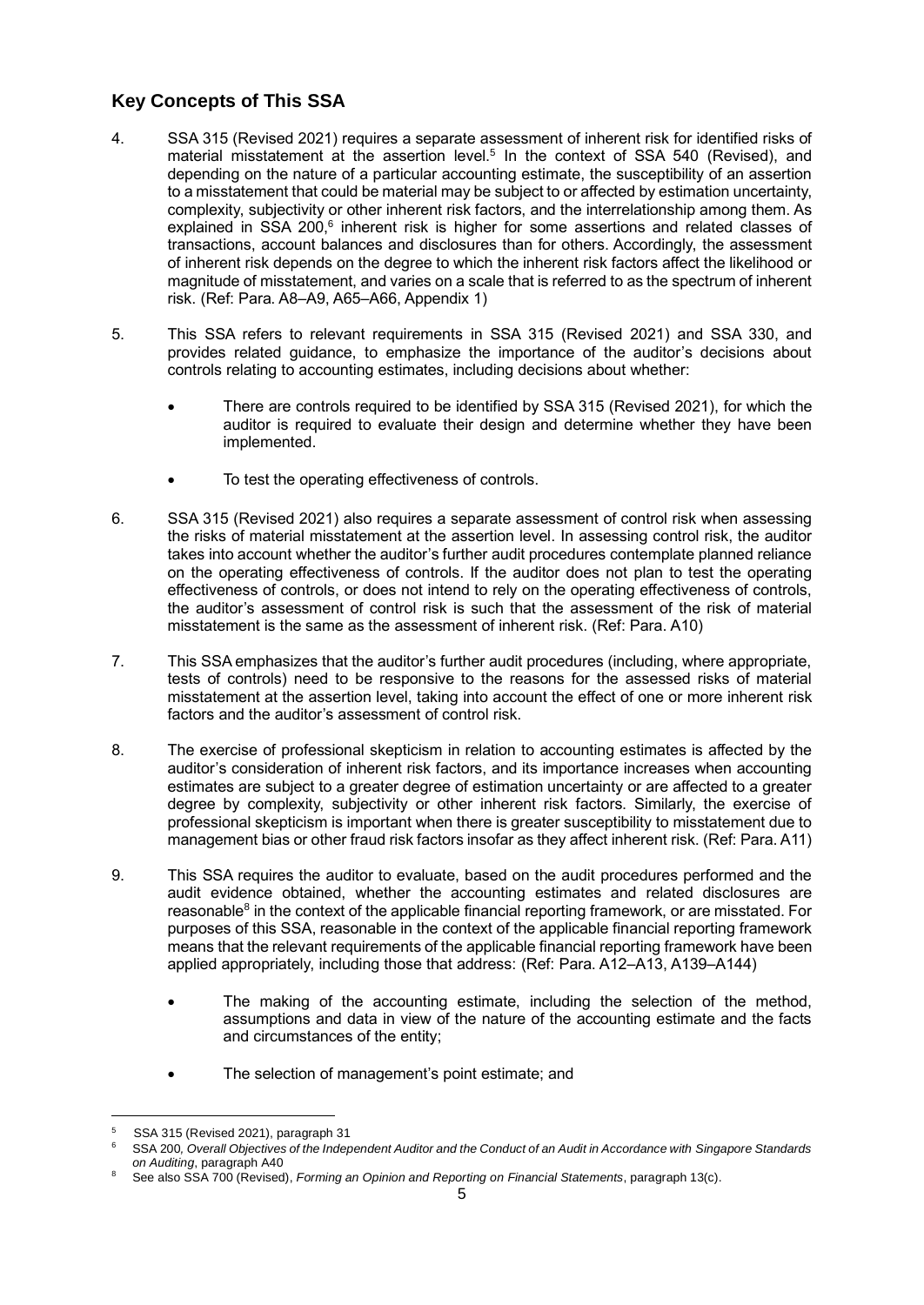• The disclosures about the accounting estimate, including disclosures about how the accounting estimate was developed and that explain the nature, extent, and sources of estimation uncertainty.

## <span id="page-5-0"></span>**Effective Date**

10. This SSA is effective for audits of financial statements for periods beginning on or after 15 December 2021.

# **Objective**

11. The objective of the auditor is to obtain sufficient appropriate audit evidence about whether accounting estimates and related disclosures in the financial statements are reasonable in the context of the applicable financial reporting framework.

# **Definitions**

- 12. For purposes of the SSAs, the following terms have the meanings attributed below:
	- (a) Accounting estimate A monetary amount for which the measurement, in accordance with the requirements of the applicable financial reporting framework, is subject to estimation uncertainty. (Ref: Para. A14)
	- (b) Auditor's point estimate or auditor's range An amount, or range of amounts, respectively, developed by the auditor in evaluating management's point estimate. (Ref: Para. A15)
	- (c) Estimation uncertainty Susceptibility to an inherent lack of precision in measurement. (Ref: Para. A16, Appendix 1)
	- (d) Management bias A lack of neutrality by management in the preparation of information. (Ref: Para. A17)
	- (e) Management's point estimate The amount selected by management for recognition or disclosure in the financial statements as an accounting estimate.
	- (f) Outcome of an accounting estimate The actual monetary amount that results from the resolution of the transaction(s), event(s) or condition(s) addressed by an accounting estimate. (Ref: Para. A18)

# **Requirements**

## <span id="page-5-1"></span>**Risk Assessment Procedures and Related Activities**

13. When obtaining an understanding of the entity and its environment, the applicable financial reporting framework and the entity's system of internal control, as required by SSA 315 (Revised 2021),<sup>9</sup> the auditor shall obtain an understanding of the following matters related to the entity's accounting estimates. The auditor's procedures to obtain the understanding shall be performed to the extent necessary to obtain audit evidence that provides an appropriate basis for the identification and assessment of risks of material misstatement at the financial statement and assertion levels. (Ref: Para. A19–A22)

<sup>9</sup> SSA 315 (Revised 2021), paragraphs 19-27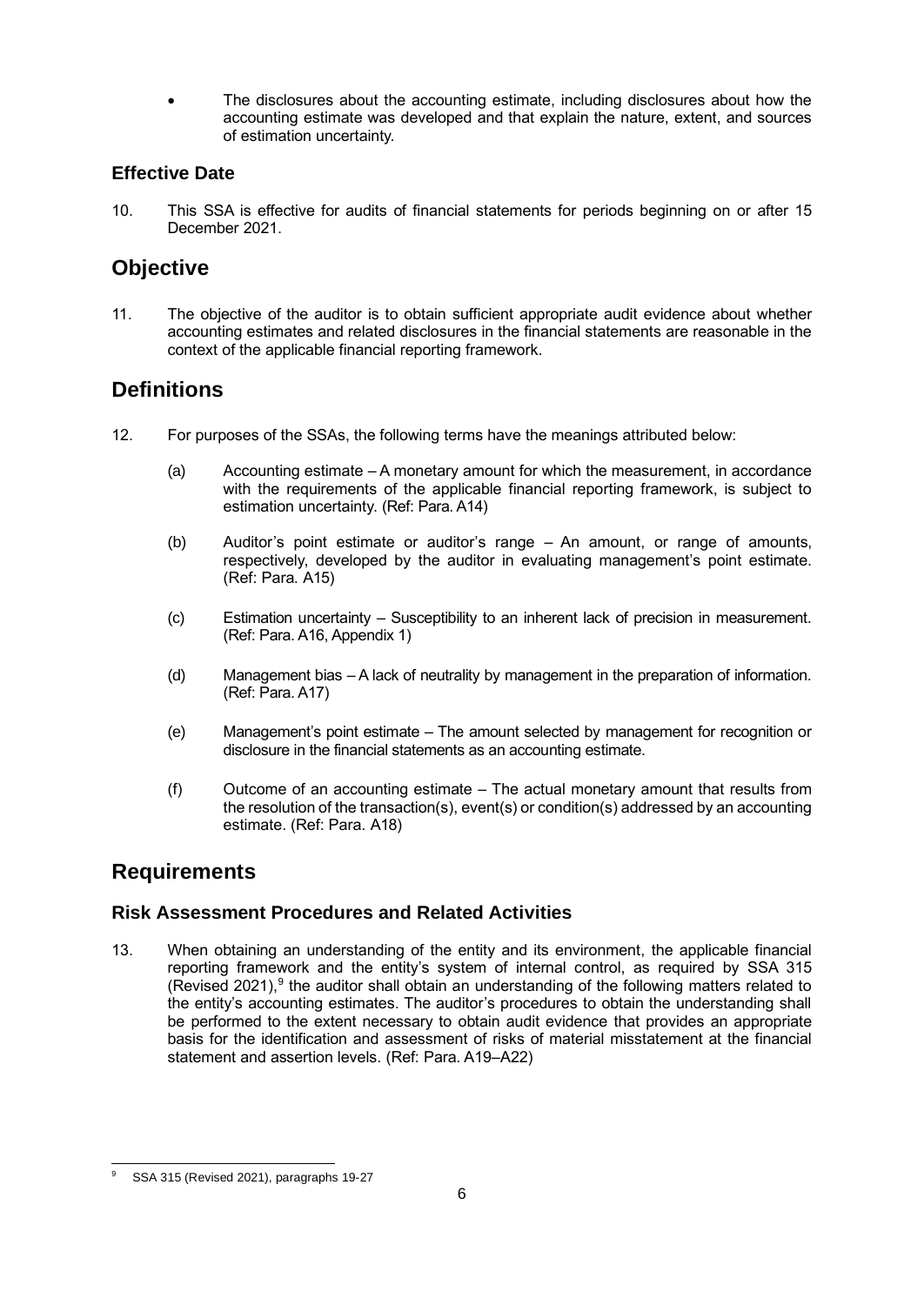## *Obtaining an Understanding of the Entity and Its Environment and the Applicable Financial Reporting Framework*

- (a) The entity's transactions and other events or conditions that may give rise to the need for, or changes in, accounting estimates to be recognized or disclosed in the financial statements. (Ref: Para. A23)
- (b) The requirements of the applicable financial reporting framework related to accounting estimates (including the recognition criteria, measurement bases, and the related presentation and disclosure requirements); and how they apply in the context of the nature and circumstances of the entity and its environment, including how the inherent risk factors affect susceptibility to misstatement of assertions. (Ref: Para. A24–A25)
- (c) Regulatory factors relevant to the entity's accounting estimates, including, when applicable, regulatory frameworks related to prudential supervision. (Ref: Para. A26)
- (d) The nature of the accounting estimates and related disclosures that the auditor expects to be included in the entity's financial statements, based on the auditor's understanding of the matters in 13(a)–(c) above. (Ref: Para. A27)

*Obtaining an Understanding of the Entity's System of Internal Control* 

- (e) The nature and extent of oversight and governance that the entity has in place over management's financial reporting process relevant to accounting estimates. (Ref: Para. A28–A30).
- (f) How management identifies the need for, and applies, specialized skills or knowledge related to accounting estimates, including with respect to the use of a management's expert. (Ref: Para. A31)
- (g) How the entity's risk assessment process identifies and addresses risks relating to accounting estimates. (Ref: Para. A32–A33)
- (h) The entity's information system as it relates to accounting estimates, including:
	- (i) How information relating to accounting estimates and related disclosures for significant classes of transactions, account balances or disclosures flows through the entity's information system; and (Ref: Para. A34–A35)
	- (ii) For such accounting estimates and related disclosures, how management:
		- a. Identifies the relevant methods, assumptions or sources of data, and the need for changes in them, that are appropriate in the context of the applicable financial reporting framework, including how management: (Ref: Para. A36–A37)
			- (i) Selects or designs, and applies, the methods used, including the use of models; (Ref: Para. A38–A39)
			- (ii) Selects the assumptions to be used, including consideration of alternatives, and identifies significant assumptions; and (Ref: Para. A40–A43)
			- (iii) Selects the data to be used; (Ref: Para. A44)
		- b. Understands the degree of estimation uncertainty, including through considering the range of possible measurement outcomes; and (Ref: Para. A45)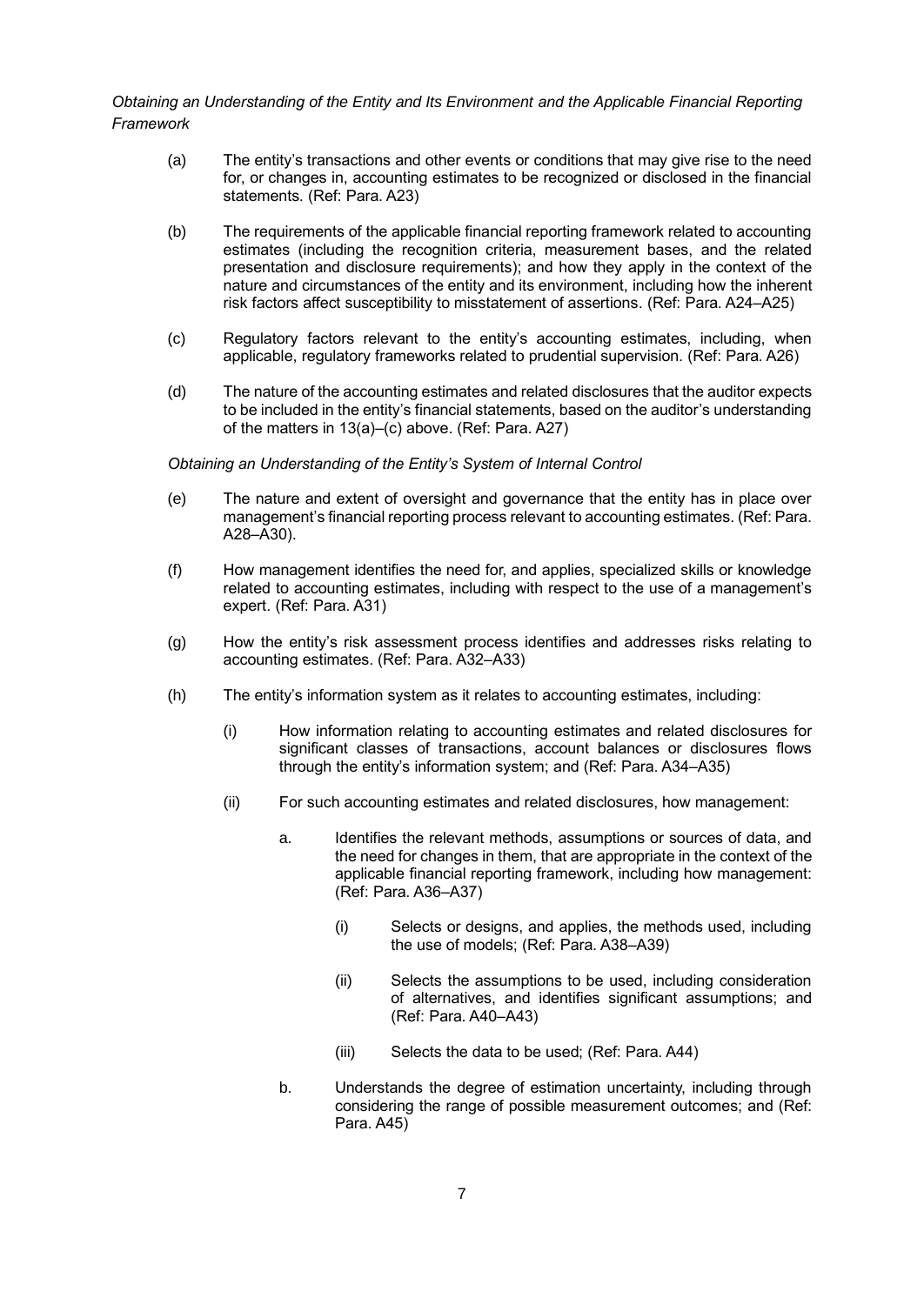- c. Addresses the estimation uncertainty, including selecting a point estimate and related disclosures for inclusion in the financial statements. (Ref: Para. A46–A49)
- (i) Identified controls in the control activities component<sup>10</sup> over management's process for making accounting estimates as described in paragraph 13(h)(ii). (Ref: Para. A50–A54)
- (j) How management reviews the outcome(s) of previous accounting estimates and responds to the results of that review.
- 14. The auditor shall review the outcome of previous accounting estimates, or, where applicable, their subsequent re-estimation to assist in identifying and assessing the risks of material misstatement in the current period. The auditor shall take into account the characteristics of the accounting estimates in determining the nature and extent of that review. The review is not intended to call into question judgments about previous period accounting estimates that were appropriate based on the information available at the time they were made. (Ref: Para. A55– A60)
- 15. With respect to accounting estimates, the auditor shall determine whether the engagement team requires specialized skills or knowledge to perform the risk assessment procedures, to identify and assess the risks of material misstatement, to design and perform audit procedures to respond to those risks, or to evaluate the audit evidence obtained. (Ref: Para. A61–A63)

## <span id="page-7-0"></span>**Identifying and Assessing the Risks of Material Misstatement**

- 16. In identifying and assessing the risks of material misstatement relating to an accounting estimate and related disclosures at the assertion level, including separately assessing inherent risk and control risk at the assertion level, as required by SSA 315 (Revised 2021),<sup>11</sup> the auditor shall take the following into account in identifying the risks of material misstatement and in assessing inherent risk: (Ref: Para. A64–A71)
	- (a) The degree to which the accounting estimate is subject to estimation uncertainty; and (Ref: Para. A72–A75)
	- (b) The degree to which the following are affected by complexity, subjectivity, or other inherent risk factors: (Ref: Para. A76–A79)
		- (i) The selection and application of the method, assumptions and data in making the accounting estimate; or
		- (ii) The selection of management's point estimate and related disclosures for inclusion in the financial statements.
- <span id="page-7-1"></span>17. The auditor shall determine whether any of the risks of material misstatement identified and assessed in accordance with paragraph 16 are, in the auditor's judgment, a significant risk.<sup>12</sup> If the auditor has determined that a significant risk exists, the auditor shall identify controls that address that risk<sup>13</sup>, and evaluate whether such controls have been designed effectively, and determine whether they have been implemented.<sup>14</sup> (Ref: Para. A80)

<sup>10</sup> SSA 315 (Revised 2021), paragraphs  $26(a)(i)$ –(iv)

<sup>11</sup> SSA 315 (Revised 2021), paragraphs 31 and 34

<sup>&</sup>lt;sup>12</sup> SSA 315 (Revised 2021), paragraph 32

<sup>13</sup> SSA 315 (Revised 2021), paragraph  $26(a)(i)$ 

<sup>14</sup> SSA 315 (Revised 2021), paragraph 26(a)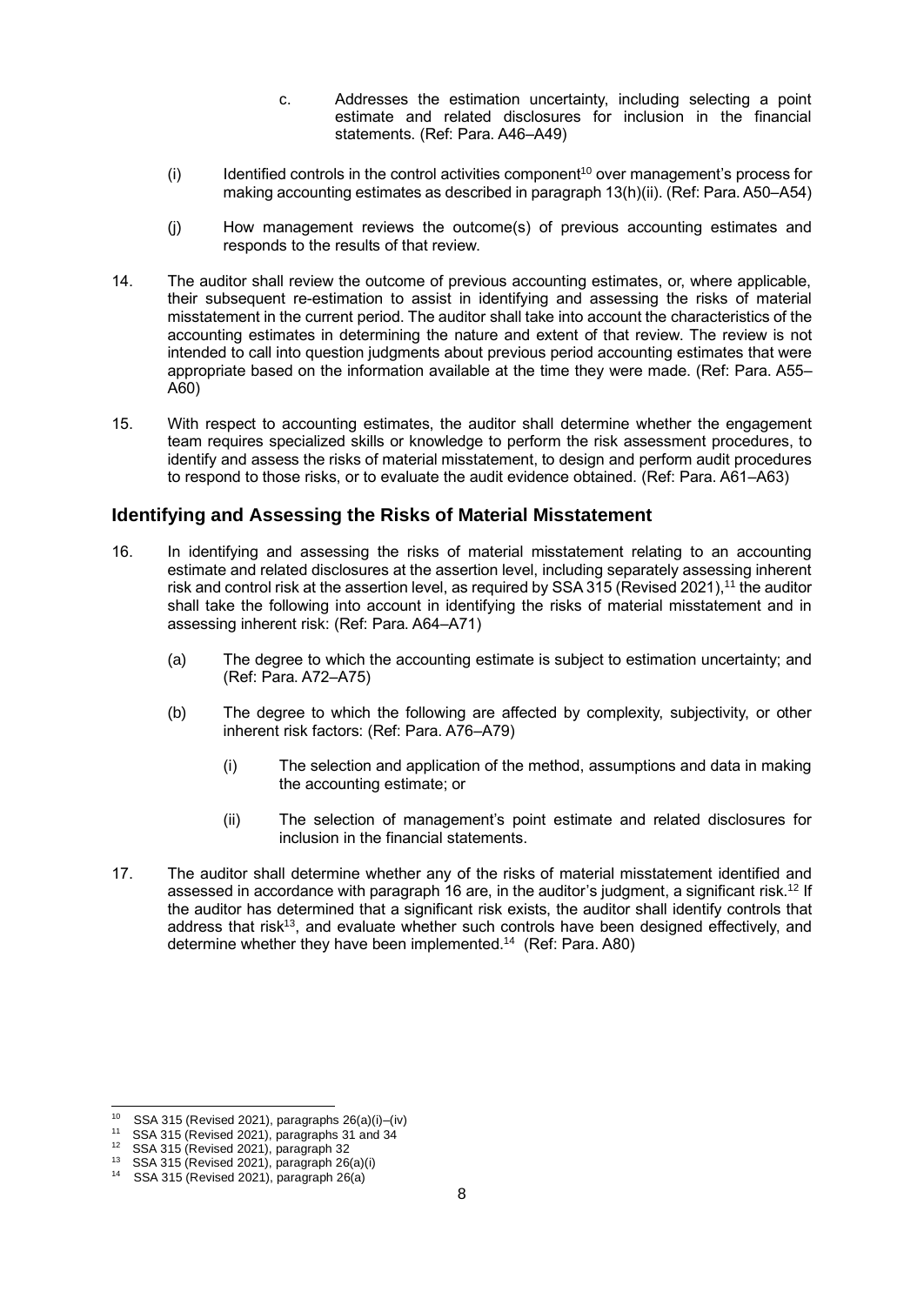## **Responses to the Assessed Risks of Material Misstatement**

- 18. As required by SSA 330,<sup>15</sup> the auditor's further audit procedures shall be responsive to the assessed risks of material misstatement at the assertion level,<sup>16</sup> considering the reasons for the assessment given to those risks. The auditor's further audit procedures shall include one or more of the following approaches:
	- (a) Obtaining audit evidence from events occurring up to the date of the auditor's report (see paragraph 21);
	- (b) Testing how management made the accounting estimate (see paragraphs 22–27); or
	- (c) Developing an auditor's point estimate or range (see paragraphs 28–29).

The auditor's further audit procedures shall take into account that the higher the assessed risk of material misstatement, the more persuasive the audit evidence needs to be.<sup>17</sup> The auditor shall design and perform further audit procedures in a manner that is not biased towards obtaining audit evidence that may be corroborative or towards excluding audit evidence that may be contradictory. (Ref: Para. A81–A84)

- 19. As required by SSA 330,<sup>18</sup> the auditor shall design and perform tests to obtain sufficient appropriate audit evidence as to the operating effectiveness of controls, if:
	- (a) The auditor's assessment of risks of material misstatement at the assertion level includes an expectation that the controls are operating effectively; or
	- (b) Substantive procedures alone cannot provide sufficient appropriate audit evidence at the assertion level.

In relation to accounting estimates, the auditor's tests of such controls shall be responsive to the reasons for the assessment given to the risks of material misstatement. In designing and performing tests of controls, the auditor shall obtain more persuasive audit evidence the greater the reliance the auditor places on the effectiveness of a control.<sup>19</sup> (Ref: Para. A85–A89)

20. For a significant risk relating to an accounting estimate, the auditor's further audit procedures shall include tests of controls in the current period if the auditor plans to rely on those controls. When the approach to a significant risk consists only of substantive procedures, those procedures shall include tests of details.<sup>20</sup> (Ref: Para. A90)

## *Obtaining Audit Evidence from Events Occurring up to the Date of the Auditor's Report*

21. When the auditor's further audit procedures include obtaining audit evidence from events occurring up to the date of the auditor's report, the auditor shall evaluate whether such audit evidence is sufficient and appropriate to address the risks of material misstatement relating to the accounting estimate, taking into account that changes in circumstances and other relevant conditions between the event and the measurement date may affect the relevance of such audit evidence in the context of the applicable financial reporting framework. (Ref: Para. A91–A93)

<sup>15</sup> SSA 330, paragraphs 6–15 and 18

<sup>16</sup> SSA 330, paragraphs 6–7 and 21

<sup>17</sup> SSA 330, paragraph 7(b)

<sup>18</sup> SSA 330, paragraph 8

<sup>19</sup> SSA 330, paragraph 9

<sup>20</sup> SSA 330, paragraphs 15 and 21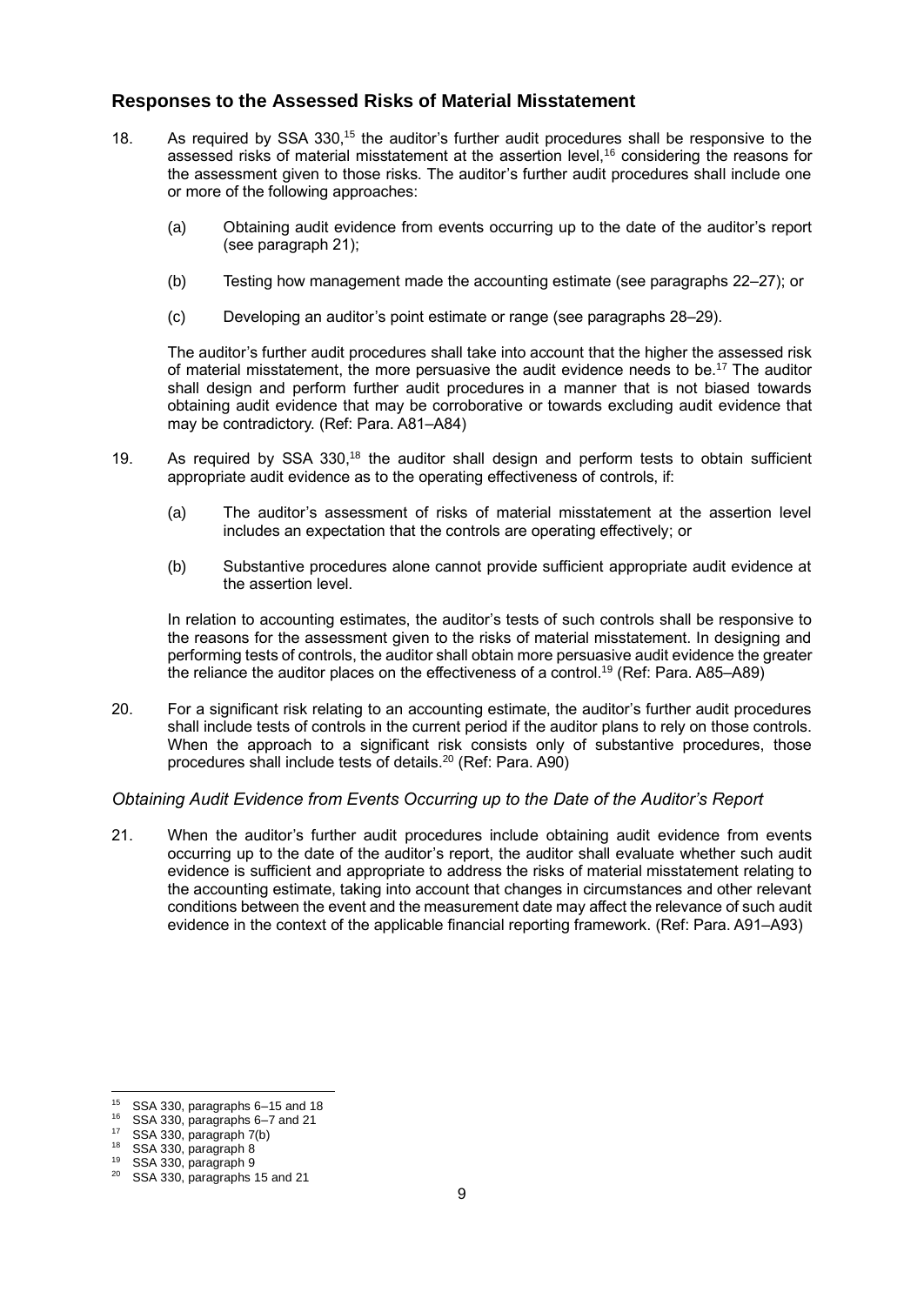#### *Testing How Management Made the Accounting Estimate*

- 22. When testing how management made the accounting estimate, the auditor's further audit procedures shall include procedures, designed and performed in accordance with paragraphs 23–26, to obtain sufficient appropriate audit evidence regarding the risks of material misstatement relating to: (Ref: Para. A94)
	- (a) The selection and application of the methods, significant assumptions and the data used by management in making the accounting estimate; and
	- (b) How management selected the point estimate and developed related disclosures about estimation uncertainty.

#### Methods

- 23. In applying the requirements of paragraph 22, with respect to methods, the auditor's further audit procedures shall address:
	- (a) Whether the method selected is appropriate in the context of the applicable financial reporting framework, and, if applicable, changes from the method used in prior periods are appropriate; (Ref: Para. A95, A97)
	- (b) Whether judgments made in selecting the method give rise to indicators of possible management bias; (Ref: Para. A96)
	- (c) Whether the calculations are applied in accordance with the method and are mathematically accurate;
	- (d) When management's application of the method involves complex modelling, whether judgments have been applied consistently and whether, when applicable: (Ref: Para. A98–A100)
		- (i) The design of the model meets the measurement objective of the applicable financial reporting framework, is appropriate in the circumstances, and, if applicable, changes from the prior period's model are appropriate in the circumstances; and
		- (ii) Adjustments to the output of the model are consistent with the measurement objective of the applicable financial reporting framework and are appropriate in the circumstances; and
	- (e) Whether the integrity of the significant assumptions and the data has been maintained in applying the method. (Ref: Para. A101)

#### Significant Assumptions

- 24. In applying the requirements of paragraph 22, with respect to significant assumptions, the auditor's further audit procedures shall address:
	- (a) Whether the significant assumptions are appropriate in the context of the applicable financial reporting framework, and, if applicable, changes from prior periods are appropriate; (Ref: Para. A95, A102–A103)
	- (b) Whether judgments made in selecting the significant assumptions give rise to indicators of possible management bias; (Ref: Para. A96)
	- (c) Whether the significant assumptions are consistent with each other and with those used in other accounting estimates, or with related assumptions used in other areas of the entity's business activities, based on the auditor's knowledge obtained in the audit; and (Ref: Para. A104)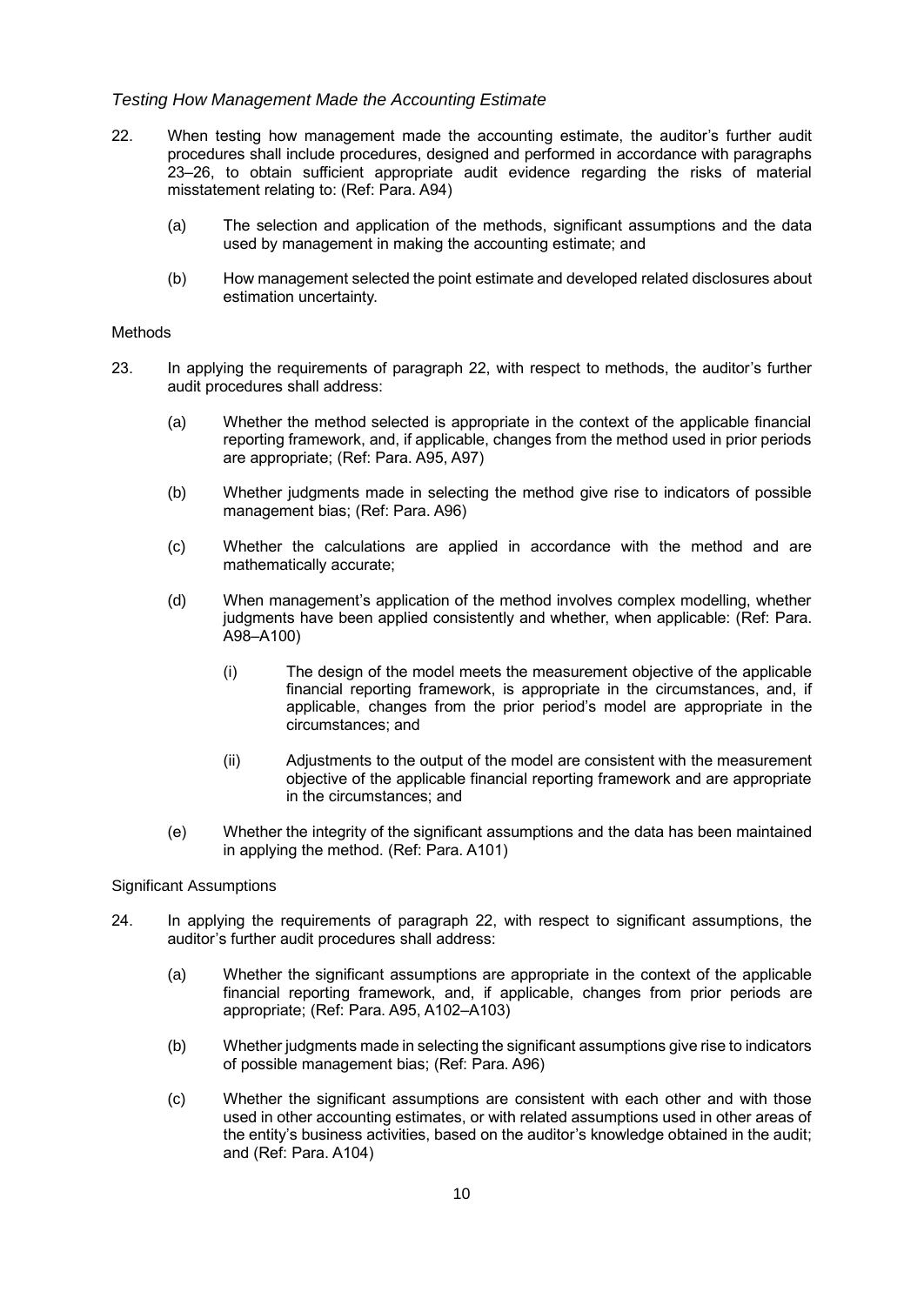(d) When applicable, whether management has the intent to carry out specific courses of action and has the ability to do so. (Ref: Para. A105)

Data

- 25. In applying the requirements of paragraph 22, with respect to data, the auditor's further audit procedures shall address:
	- (a) Whether the data is appropriate in the context of the applicable financial reporting framework, and, if applicable, changes from prior periods are appropriate (Ref: Para. A95, A106);
	- (b) Whether judgments made in selecting the data give rise to indicators of possible management bias; (Ref: Para. A96)
	- (c) Whether the data is relevant and reliable in the circumstances; and (Ref: Para. A107)
	- (d) Whether the data has been appropriately understood or interpreted by management, including with respect to contractual terms. (Ref: Para. A108)

Management's Selection of a Point Estimate and Related Disclosures about Estimation Uncertainty

- 26. In applying the requirements of paragraph 22, the auditor's further audit procedures shall address whether, in the context of the applicable financial reporting framework, management has taken appropriate steps to:
	- (a) Understand estimation uncertainty; and (Ref: Para. A109)
	- (b) Address estimation uncertainty by selecting an appropriate point estimate and by developing related disclosures about estimation uncertainty. (Ref: Para. A110–A114)
- 27. When, in the auditor's judgment based on the audit evidence obtained, management has not taken appropriate steps to understand or address estimation uncertainty, the auditor shall: (Ref: Para. A115–A117)
	- (a) Request management to perform additional procedures to understand estimation uncertainty or to address it by reconsidering the selection of management's point estimate or considering providing additional disclosures relating to the estimation uncertainty, and evaluate management's response(s) in accordance with paragraph 26;
	- (b) If the auditor determines that management's response to the auditor's request does not sufficiently address estimation uncertainty, to the extent practicable, develop an auditor's point estimate or range in accordance with paragraphs 28–29; and
	- (c) Evaluate whether a deficiency in internal control exists and, if so, communicate in accordance with SSA 265.<sup>21</sup>

## *Developing an Auditor's Point Estimate or Range*

28. When the auditor develops a point estimate or range to evaluate management's point estimate and related disclosures about estimation uncertainty, including when required by paragraph 27(b), the auditor's further audit procedures shall include procedures to evaluate whether the methods, assumptions or data used are appropriate in the context of the applicable financial reporting framework. Regardless of whether the auditor uses management's or the auditor's own methods, assumptions or data, these further audit procedures shall be designed and performed to address the matters in paragraphs 23–25. (Ref: Para. A118–A123)

<sup>21</sup> SSA 265, *Communicating Deficiencies in Internal Control to Those Charged with Governance and Management*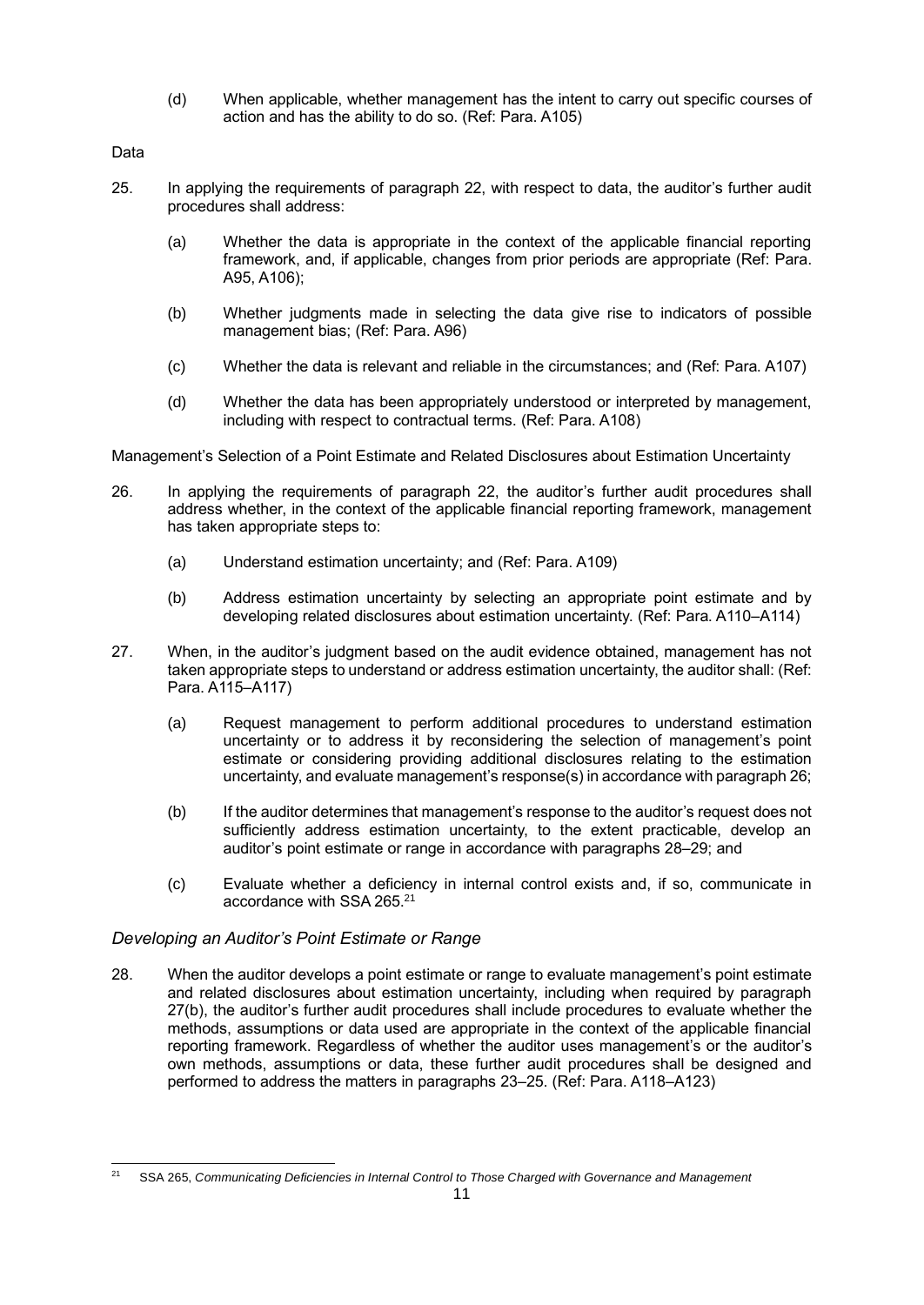- 29. If the auditor develops an auditor's range, the auditor shall:
	- (a) Determine that the range includes only amounts that are supported by sufficient appropriate audit evidence and have been evaluated by the auditor to be reasonable in the context of the measurement objectives and other requirements of the applicable financial reporting framework; and (Ref: Para. A124–A125)
	- (b) Design and perform further audit procedures to obtain sufficient appropriate audit evidence regarding the assessed risks of material misstatement relating to the disclosures in the financial statements that describe the estimation uncertainty.

## *Other Considerations Relating to Audit Evidence*

30. In obtaining audit evidence regarding the risks of material misstatement relating to accounting estimates, irrespective of the sources of information to be used as audit evidence, the auditor shall comply with the relevant requirements in SSA 500.

When using the work of a management's expert, the requirements in paragraphs 21–29 of this SSA may assist the auditor in evaluating the appropriateness of the expert's work as audit evidence for a relevant assertion in accordance with paragraph 8(c) of SSA 500. In evaluating the work of the management's expert, the nature, timing and extent of the further audit procedures are affected by the auditor's evaluation of the expert's competence, capabilities and objectivity, the auditor's understanding of the nature of the work performed by the expert, and the auditor's familiarity with the expert's field of expertise. (Ref: Para. A126–A132)

## <span id="page-11-0"></span>**Disclosures Related to Accounting Estimates**

31. The auditor shall design and perform further audit procedures to obtain sufficient appropriate audit evidence regarding the assessed risks of material misstatement at the assertion level for disclosures related to an accounting estimate, other than those related to estimation uncertainty addressed in paragraphs 26(b) and 29(b).

## <span id="page-11-1"></span>**Indicators of Possible Management Bias**

32. The auditor shall evaluate whether judgments and decisions made by management in making the accounting estimates included in the financial statements, even if they are individually reasonable, are indicators of possible management bias. When indicators of possible management bias are identified, the auditor shall evaluate the implications for the audit. Where there is intention to mislead, management bias is fraudulent in nature. (Ref: Para. A133–A136)

## <span id="page-11-2"></span>**Overall Evaluation Based on Audit Procedures Performed**

- 33. In applying SSA 330 to accounting estimates,<sup>22</sup> the auditor shall evaluate, based on the audit procedures performed and audit evidence obtained, whether: (Ref: Para A137–A138)
	- (a) The assessments of the risks of material misstatement at the assertion level remain appropriate, including when indicators of possible management bias have been identified;
	- (b) Management's decisions relating to the recognition, measurement, presentation and disclosure of these accounting estimates in the financial statements are in accordance with the applicable financial reporting framework; and
	- (c) Sufficient appropriate audit evidence has been obtained.

SSA 330, paragraphs 25-26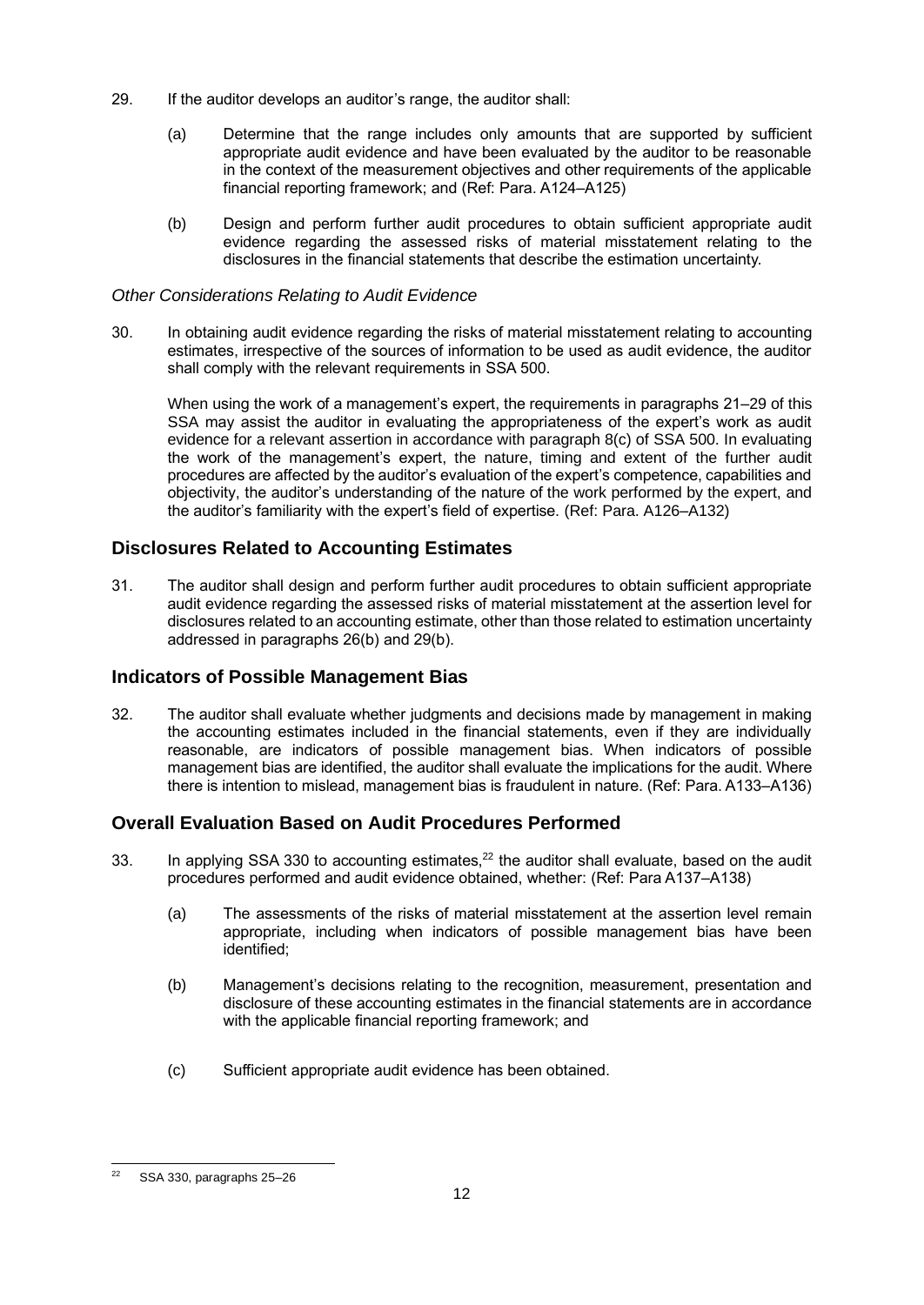34. In making the evaluation required by paragraph 33(c), the auditor shall take into account all relevant audit evidence obtained, whether corroborative or contradictory.<sup>23</sup> If the auditor is unable to obtain sufficient appropriate audit evidence, the auditor shall evaluate the implications for the audit or the auditor's opinion on the financial statements in accordance with SSA 705  $(Revised)$ .<sup>24</sup>

Determining Whether the Accounting Estimates are Reasonable or Misstated

- 35. The auditor shall determine whether the accounting estimates and related disclosures are reasonable in the context of the applicable financial reporting framework, or are misstated. SSA 450<sup>25</sup> provides guidance on how the auditor may distinguish misstatements (whether factual, judgmental, or projected) for the auditor's evaluation of the effect of uncorrected misstatements on the financial statements. (Ref: Para. A12–A13, A139–A144)
- 36. In relation to accounting estimates, the auditor shall evaluate:
	- (a) In the case of a fair presentation framework, whether management has included disclosures, beyond those specifically required by the framework, that are necessary to achieve the fair presentation of the financial statements as a whole;<sup>26</sup> or
	- (b) In the case of a compliance framework, whether the disclosures are those that are necessary for the financial statements not to be misleading.<sup>27</sup>

## <span id="page-12-0"></span>**Written Representations**

37. The auditor shall request written representations from management<sup>28</sup> and, when appropriate, those charged with governance about whether the methods, significant assumptions and the data used in making the accounting estimates and the related disclosures are appropriate to achieve recognition, measurement or disclosure that is in accordance with the applicable financial reporting framework. The auditor shall also consider the need to obtain representations about specific accounting estimates, including in relation to the methods, assumptions, or data used. (Ref: Para. A145)

## <span id="page-12-1"></span>**Communication with Those Charged With Governance, Management, or Other Relevant Parties**

38. In applying SSA 260 (Revised)**<sup>29</sup>** and SSA 265,**<sup>30</sup>** the auditor is required to communicate with those charged with governance or management about certain matters, including significant qualitative aspects of the entity's accounting practices and significant deficiencies in internal control, respectively. In doing so, the auditor shall consider the matters, if any, to communicate regarding accounting estimates and take into account whether the reasons given to the risks of material misstatement relate to estimation uncertainty, or the effects of complexity, subjectivity or other inherent risk factors in making accounting estimates and related disclosures. In addition, in certain circumstances, the auditor is required by law or regulation to communicate about certain matters with other relevant parties, such as regulators or prudential supervisors. (Ref: Para. A146–A148)

<span id="page-12-2"></span><sup>23</sup> SSA 500, paragraph 11

<sup>&</sup>lt;sup>24</sup> SSA 705 (Revised), *Modifications to the Opinion in the Independent Auditor's Report*<br><sup>25</sup> SSA 450 netestable 06

SSA 450, paragraph A6

 $26$  See also SSA 700 (Revised), paragraph 14.

<sup>27</sup> See also SSA 700 (Revised), paragraph 19.

<sup>28</sup> SSA 580, *Written Representations*

<sup>29</sup> SSA 260 (Revised), *Communication with Those Charged with Governance*, paragraph 16(a) <sup>30</sup> SSA 265, paragraph 9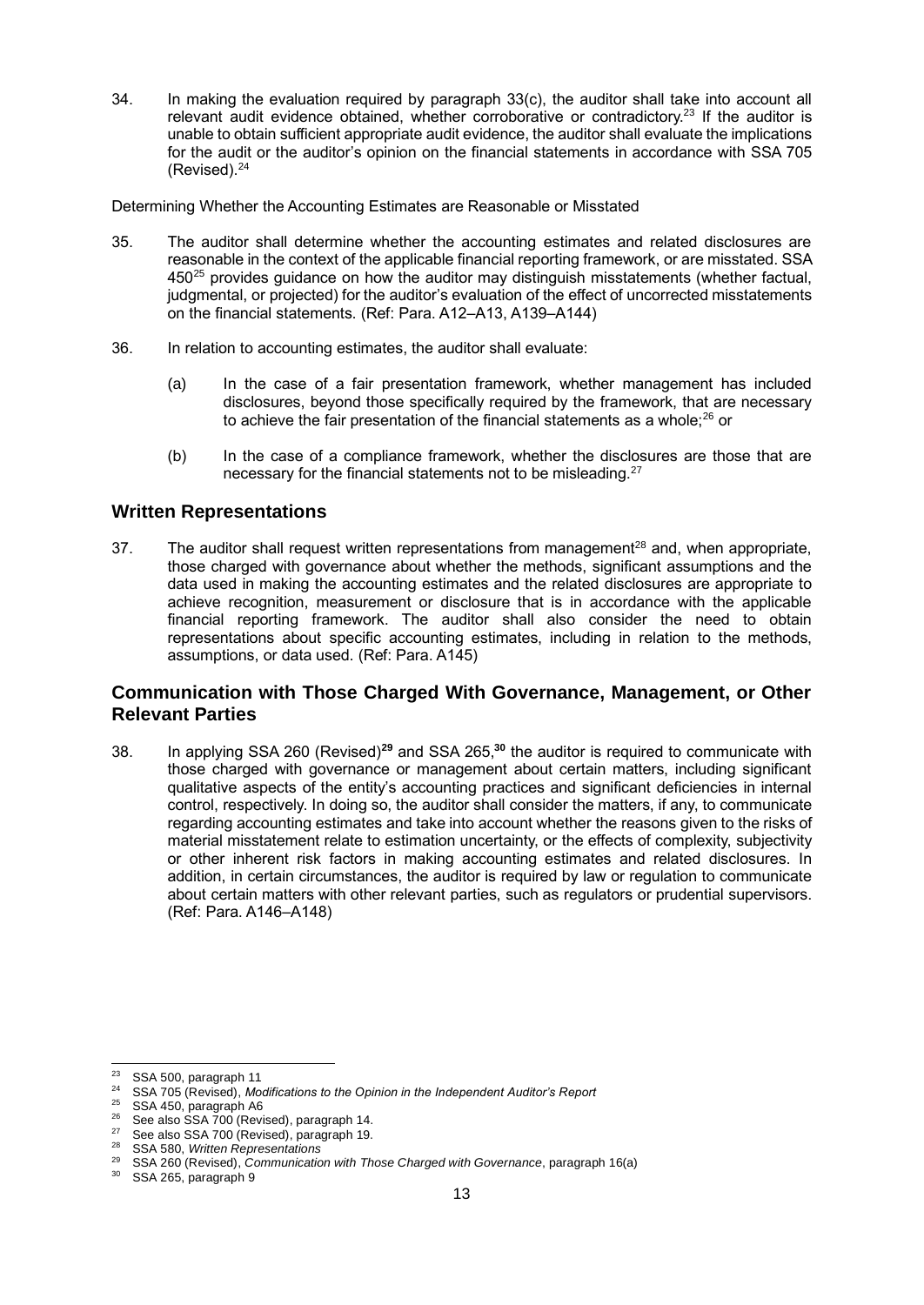## **Documentation**

- 39. The auditor shall include in the audit documentation:<sup>31</sup> (Ref: Para. A149–A152)
	- (a) Key elements of the auditor's understanding of the entity and its environment, including the entity's internal control related to the entity's accounting estimates;
	- (b) The linkage of the auditor's further audit procedures with the assessed risks of material misstatement at the assertion level, $32$  taking into account the reasons (whether related to inherent risk or control risk) given to the assessment of those risks;
	- (c) The auditor's response(s) when management has not taken appropriate steps to understand and address estimation uncertainty;
	- (d) Indicators of possible management bias related to accounting estimates, if any, and the auditor's evaluation of the implications for the audit, as required by paragraph 32; and
	- (e) Significant judgments relating to the auditor's determination of whether the accounting estimates and related disclosures are reasonable in the context of the applicable financial reporting framework, or are misstated.

\* \* \*

# **Application and Other Explanatory Material**

## **Nature of Accounting Estimates** (Ref: Para. 2)

## *Examples of Accounting Estimates*

- A1. Examples of accounting estimates related to classes of transactions, account balances and disclosures include:
	- Inventory obsolescence.
	- Depreciation of property and equipment.
	- Valuation of infrastructure assets.
	- Valuation of financial instruments.
	- Outcome of pending litigation.
	- Provision for expected credit losses.
	- Valuation of insurance contract liabilities.
	- Warranty obligations.
	- Employee retirement benefits liabilities.
	- Share-based payments.

<sup>31</sup> SSA 230, *Audit Documentation*, paragraphs 8–11, A6, A7 and A10

SSA 330, paragraph 28(b)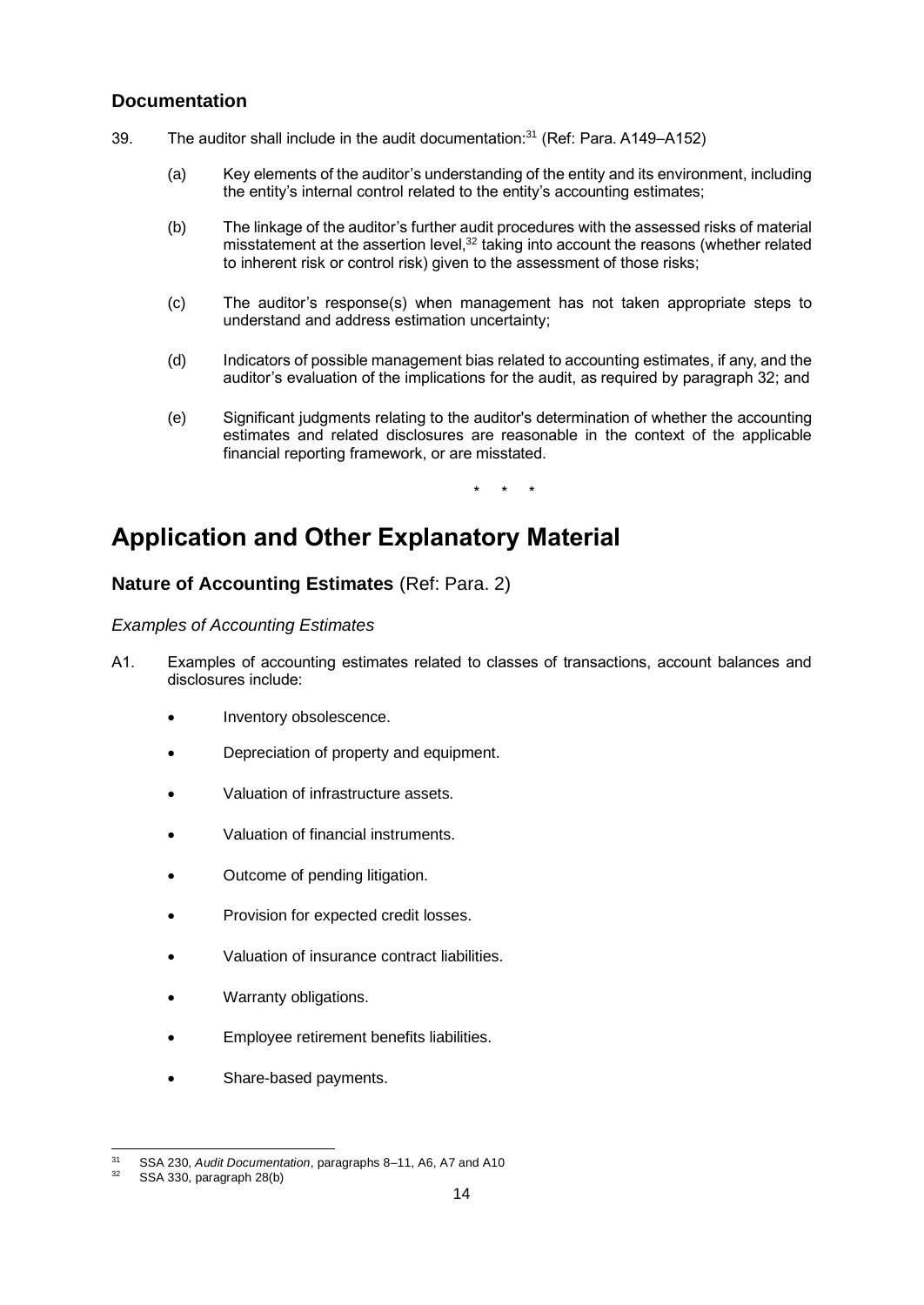- Fair value of assets or liabilities acquired in a business combination, including the determination of goodwill and intangible assets.
- Impairment of long-lived assets or property or equipment held for disposal.
- Non-monetary exchanges of assets or liabilities between independent parties.
- Revenue recognized for long-term contracts.

## *Methods*

A2. A method is a measurement technique used by management to make an accounting estimate in accordance with the required measurement basis. For example, one recognized method used to make accounting estimates relating to share-based payment transactions is to determine a theoretical option call price using the Black-Scholes option pricing formula. A method is applied using a computational tool or process, sometimes referred to as a model, and involves applying assumptions and data and taking into account a set of relationships between them.

## *Assumptions and Data*

- A3. Assumptions involve judgments based on available information about matters such as the choice of an interest rate, a discount rate, or judgments about future conditions or events. An assumption may be selected by management from a range of appropriate alternatives. Assumptions that may be made or identified by a management's expert become management's assumptions when used by management in making an accounting estimate.
- A4. For purposes of this SSA, data is information that can be obtained through direct observation or from a party external to the entity. Information obtained by applying analytical or interpretive techniques to data is referred to as derived data when such techniques have a well-established theoretical basis and therefore less need for management judgment. Otherwise, such information is an assumption.
- A5. Examples of data include:
	- Prices agreed in market transactions;
	- Operating times or quantities of output from a production machine;
	- Historical prices or other terms included in contracts, such as a contracted interest rate, a payment schedule, and term included in a loan agreement;
	- Forward-looking information such as economic or earnings forecasts obtained from an external information source, or
	- A future interest rate determined using interpolation techniques from forward interest rates (derived data).
- A6. Data can come from a wide range of sources. For example, data can be:
	- Generated within the organization or externally;
	- Obtained from a system that is either within or outside the general or subsidiary ledgers;
	- Observable in contracts; or
	- Observable in legislative or regulatory pronouncements.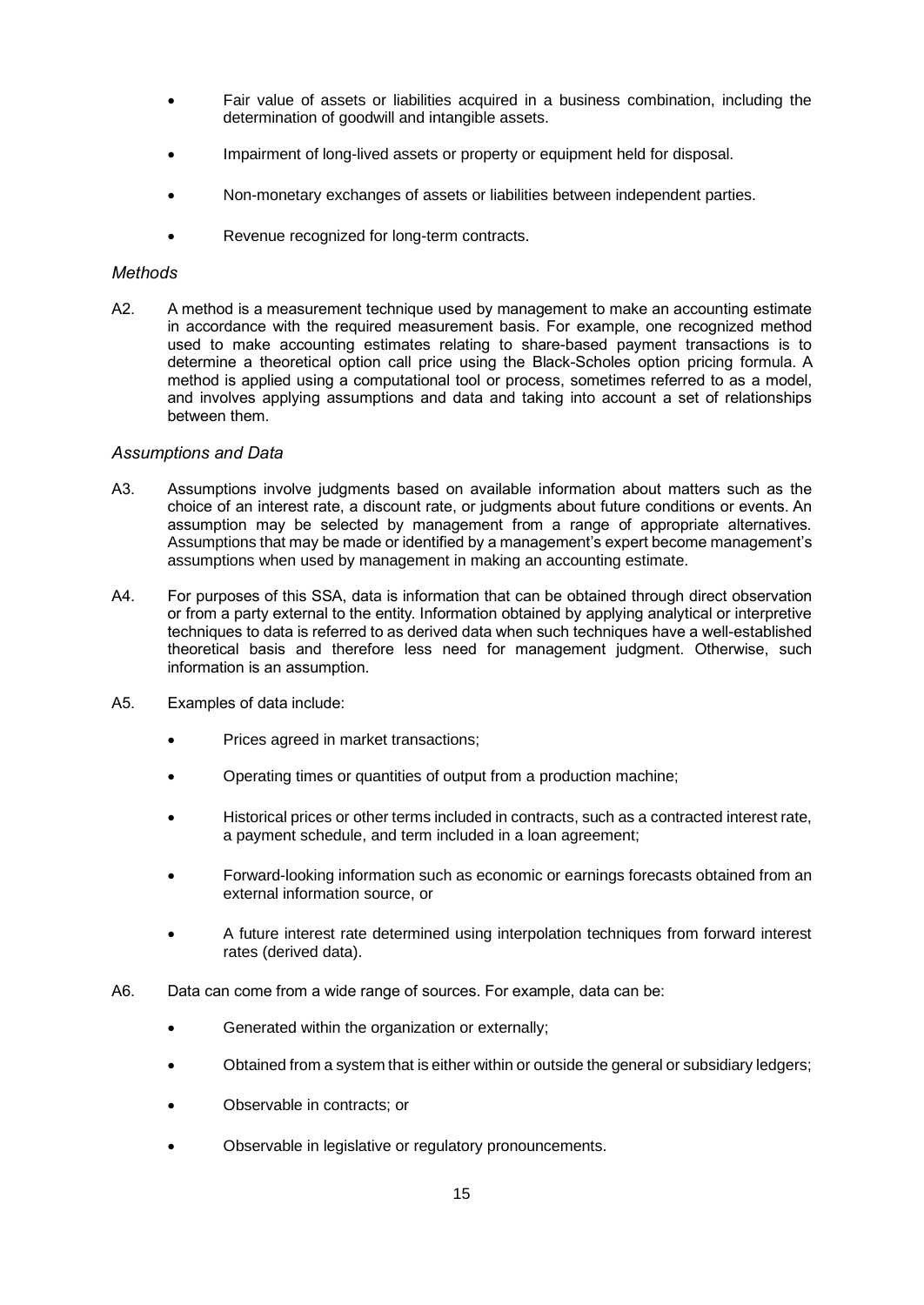## *Scalability* (Ref: Para. 3)

A7. Examples of paragraphs that include guidance on how the requirements of this SSA can be scaled include paragraphs A20–A22, A63, A67, and A84.

## <span id="page-15-0"></span>**Key Concepts of This SSA**

## *Inherent Risk Factors* (Ref: Para. 4)

- A8. Inherent risk factors are characteristics of events or conditions that affect susceptibility to misstatement, whether due to fraud or error, of an assertion about a class of transactions, account balance or disclosures, before consideration of controls<sup>33</sup>. Appendix 1 further explains the nature of these inherent risk factors, and their inter-relationships, in the context of making accounting estimates and their presentation in the financial statements.
- A9. When assessing the risks of material misstatement at the assertion level<sup>34</sup>, in addition to estimation uncertainty, complexity, and subjectivity, the auditor also takes into account the degree to which inherent risk factors included in SSA 315 (Revised 2021) (other than estimation uncertainty, complexity, and subjectivity) affect susceptibility of assertions to misstatement about the accounting estimate. Such additional inherent risk factors include:
	- Change in the nature or circumstances of the relevant financial statement items, or requirements of the applicable financial reporting framework which may give rise to the need for changes in the method, assumptions or data used to make the accounting estimate.
	- Susceptibility to misstatement due to management bias, or other fraud risk factors insofar as they affect inherent risk, in making the accounting estimate.
	- Uncertainty, other than estimation uncertainty.

## *Control Risk* (Ref: Para. 6)

A10. In assessing control risk at the assertion level in accordance with SSA 315 (Revised 2021), the auditor takes into account whether the auditor plans to test the operating effectiveness of controls. When the auditor is considering whether to test the operating effectiveness of controls, the auditor's evaluation that controls are effectively designed and have been implemented supports an expectation, by the auditor, about the operating effectiveness of the controls in establishing the plan to test them.

## *Professional Skepticism* (Ref: Para. 8)

A11. Paragraphs A60, A95, A96, A137 and A139 are examples of paragraphs that describe ways in which the auditor can exercise professional skepticism. Paragraph A152 provides guidance on ways in which the auditor's exercise of professional skepticism may be documented, and includes examples of specific paragraphs in this SSA for which documentation may provide evidence of the exercise of professional skepticism.

## *Concept of "Reasonable"* (Ref: Para. 9, 35)

- A12. Other considerations that may be relevant to the auditor's consideration of whether the accounting estimates and related disclosures are reasonable in the context of the applicable financial reporting framework include whether:
	- The data and assumptions used in making the accounting estimate are consistent with each other and with those used in other accounting estimates or areas of the entity's business activities; and

<sup>33</sup> SSA 315 (Revised 2021), paragraph 12(f)

SSA 315 (Revised 2021), paragraph 31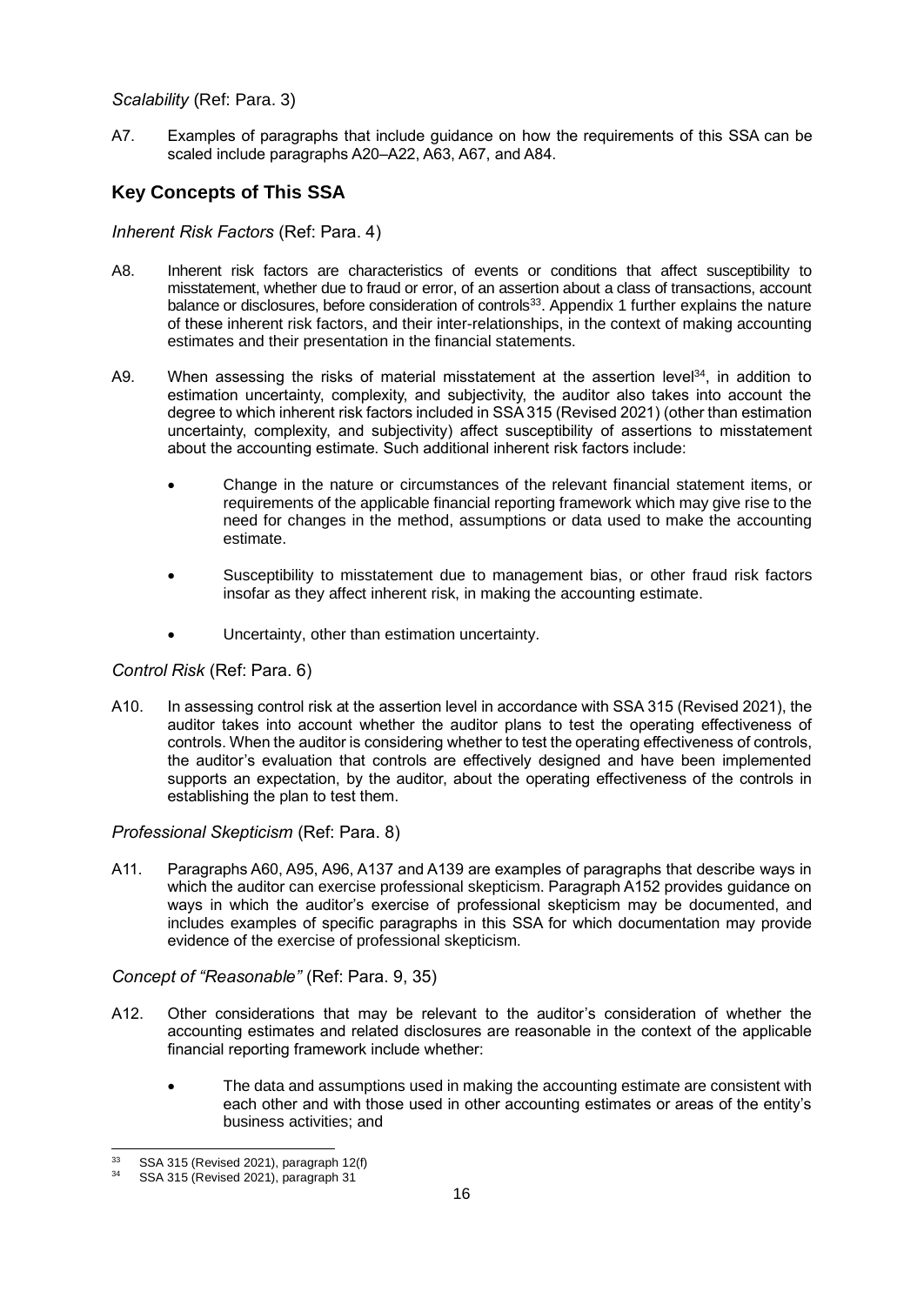- The accounting estimate takes into account appropriate information as required by the applicable financial reporting framework.
- A13. The term "applied appropriately" as used in paragraph 9 means in a manner that not only complies with the requirements of the applicable financial reporting framework but, in doing so, reflects judgments that are consistent with the objective of the measurement basis in that framework.

## <span id="page-16-0"></span>**Definitions**

#### *Accounting Estimate* (Ref: Para. 12(a))

A14. Accounting estimates are monetary amounts that may be related to classes of transactions or account balances recognized or disclosed in the financial statements. Accounting estimates also include monetary amounts included in disclosures or used to make judgments about recognition or disclosure relating to a class of transactions or account balance.

#### *Auditor's Point Estimate or Auditor's Range* (Ref: Para. 12(b))

A15. An auditor's point estimate or range may be used to evaluate an accounting estimate directly (for example, an impairment provision or the fair value of different types of financial instruments), or indirectly (for example, an amount to be used as a significant assumption for an accounting estimate). A similar approach may be taken by the auditor in developing an amount or range of amounts in evaluating a non-monetary item of data or an assumption (for example, an estimated useful life of an asset).

## *Estimation Uncertainty* (Ref: Para. 12(c))

A16. Not all accounting estimates are subject to a high degree of estimation uncertainty. For example, some financial statement items may have an active and open market that provides readily available and reliable information on the prices at which actual exchanges occur. However, estimation uncertainty may exist even when the valuation method and data are well defined. For example, valuation of securities quoted on an active and open market at the listed market price may require adjustment if the holding is significant or is subject to restrictions in marketability. In addition, general economic circumstances prevailing at the time, for example, illiquidity in a particular market, may impact estimation uncertainty.

## *Management Bias* (Ref: Para. 12(d))

A17. Financial reporting frameworks often call for neutrality, that is, freedom from bias. Estimation uncertainty gives rise to subjectivity in making an accounting estimate. The presence of subjectivity gives rise to the need for judgment by management and the susceptibility to unintentional or intentional management bias (for example, as a result of motivation to achieve a desired profit target or capital ratio). The susceptibility of an accounting estimate to management bias increases with the extent to which there is subjectivity in making the accounting estimate.

## *Outcome of an Accounting Estimate* (Ref: Para. 12(f))

A18. Some accounting estimates, by their nature, do not have an outcome that is relevant for the auditor's work performed in accordance with this SSA. For example, an accounting estimate may be based on perceptions of market participants at a point in time. Accordingly, the price realized when an asset is sold or a liability is transferred may differ from the related accounting estimate made at the reporting date because, with the passage of time, the market participants' perceptions of value have changed.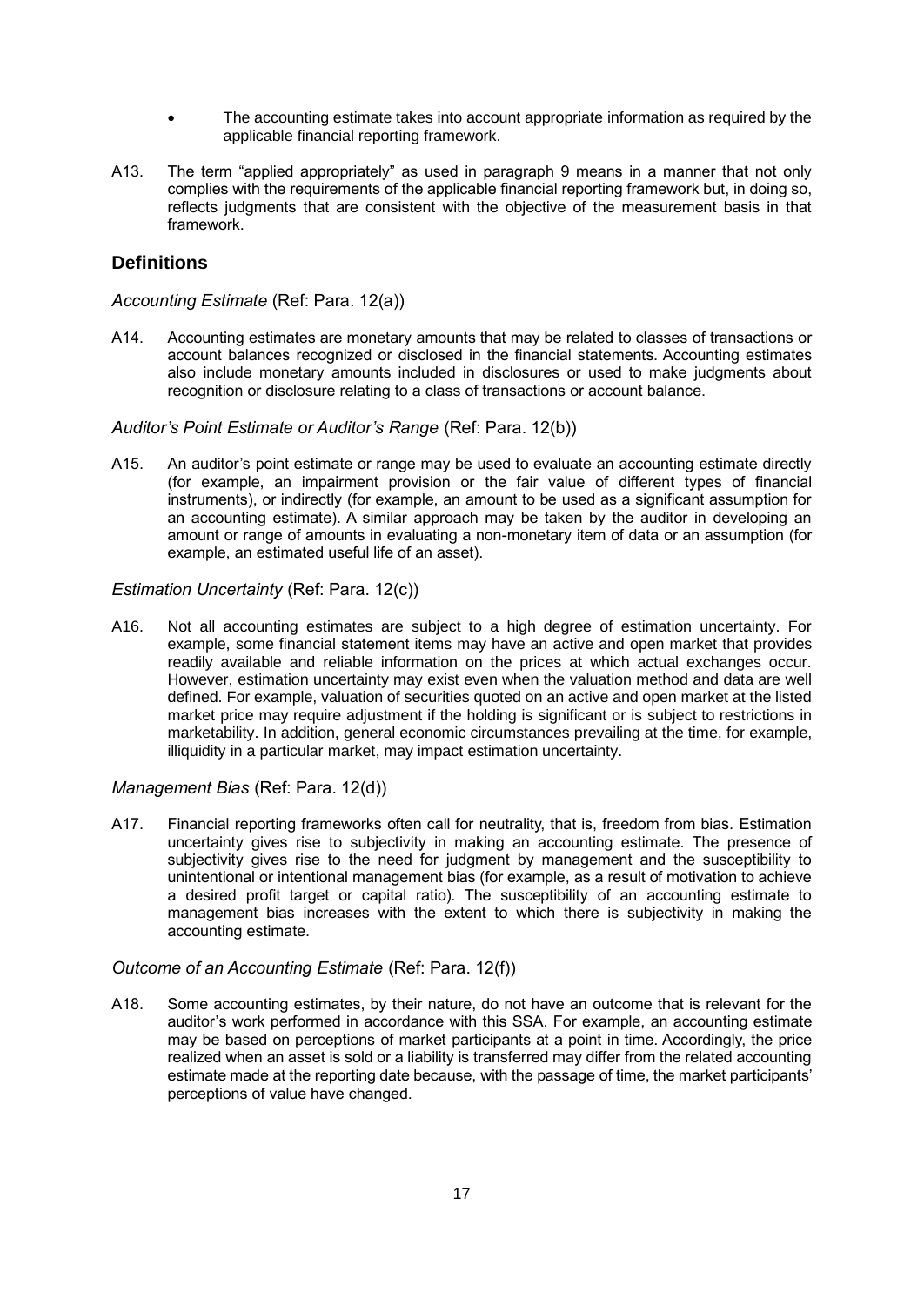## **Risk Assessment Procedures and Related Activities**

*Obtaining an Understanding of the Entity and Its Environment, the Applicable Financial Reporting Framework, and the Entity's System of Internal Control* (Ref: Para. 13)

A19. Paragraphs 19–27 of SSA 315 (Revised 2021) require the auditor to obtain an understanding of certain matters about the entity and its environment, the applicable financial reporting framework and the entity's system of internal control. The requirements in paragraph 13 of this SSA relate more specifically to accounting estimates and build on the broader requirements in SSA 315 (Revised 2021).

#### **Scalability**

- A20. The nature, timing and extent of the auditor's procedures to obtain the understanding of the entity and its environment, the applicable financial reporting framework, and the entity's system of internal control, related to the entity's accounting estimates, may depend, to a greater or lesser degree, on the extent to which the individual matter(s) apply in the circumstances. For example, the entity may have few transactions or other events or conditions that give rise to the need for accounting estimates, the applicable financial reporting requirements may be simple to apply, and there may be no relevant regulatory factors. Further, the accounting estimates may not require significant judgments, and the process for making the accounting estimates may be less complex. In these circumstances, the accounting estimates may be subject to, or affected by, estimation uncertainty, complexity, subjectivity, or other inherent risk factors to a lesser degree and there may be fewer identified controls in the control activities component. If so, the auditor's risk identification and assessment procedures are likely to be less extensive and may be obtained primarily through inquiries of management with appropriate responsibilities for the financial statements, such as simple walk-throughs of management's process for making the accounting estimate (including when evaluating whether identified controls in that process are designed effectively and when determining whether the control has been implemented).
- A21. By contrast, the accounting estimates may require significant judgments by management, and the process for making the accounting estimates may be complex and involve the use of complex models. In addition, the entity may have a more sophisticated information system, and more extensive controls over accounting estimates. In these circumstances, the accounting estimates may be subject to or affected by estimation uncertainty, subjectivity, complexity or other inherent risk factors to a greater degree. If so, the nature or timing of the auditor's risk assessment procedures are likely to be different, or be more extensive, than in the circumstances in paragraph A20.
- A22. The following considerations may be relevant for entities with only simple businesses, which may include many smaller entities:
	- Processes relevant to accounting estimates may be uncomplicated because the business activities are simple or the required estimates may have a lesser degree of estimation uncertainty.
	- Accounting estimates may be generated outside of the general and subsidiary ledgers, controls over their development may be limited, and an owner-manager may have significant influence over their determination. The owner-manager's role in making the accounting estimates may need to be taken into account by the auditor both when identifying the risks of material misstatement and when considering the risk of management bias.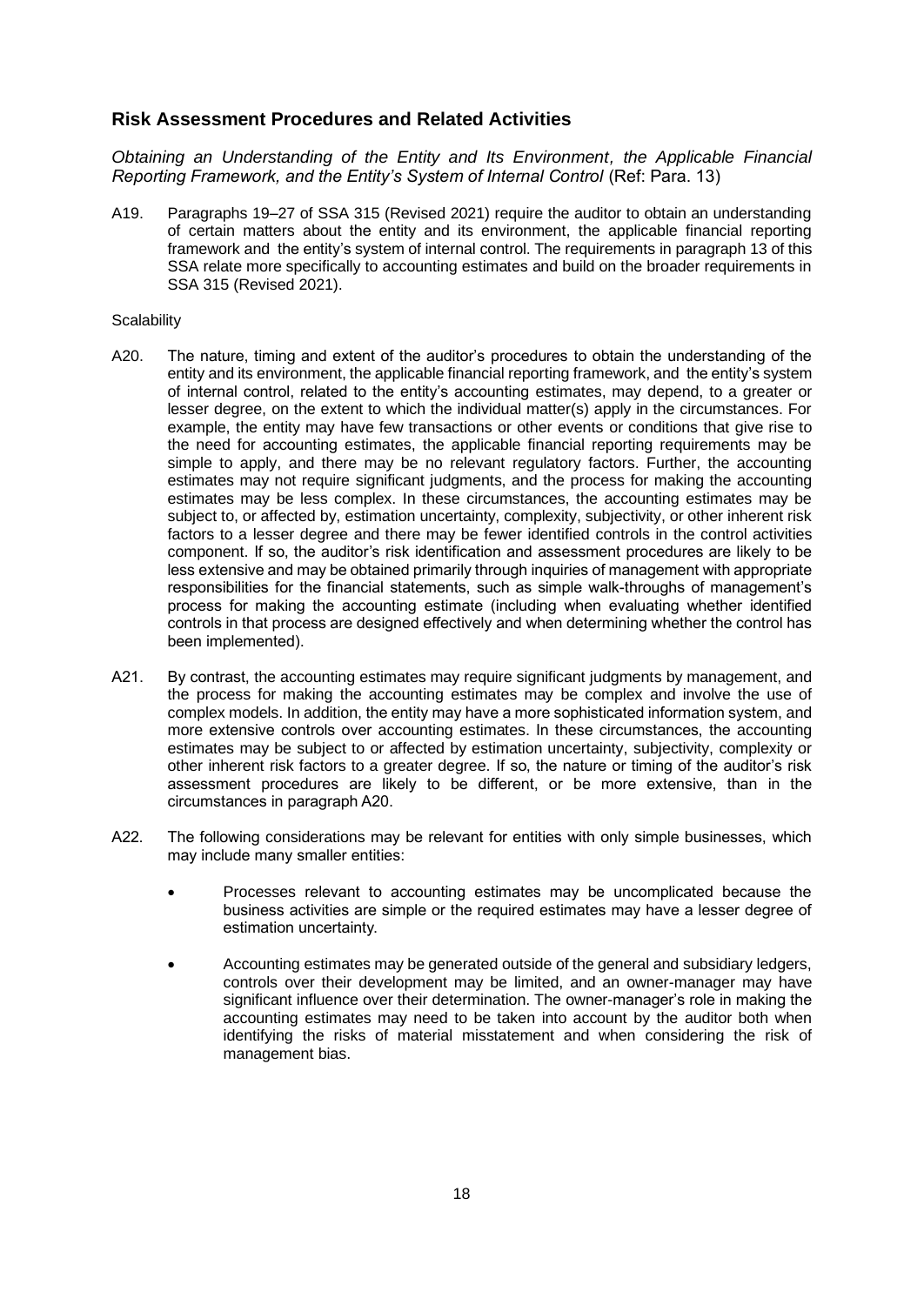The Entity and Its Environment

The entity's transactions and other events or conditions (Ref: Para. 13(a))

- A23. Changes in circumstances that may give rise to the need for, or changes in, accounting estimates may include, for example, whether:
	- The entity has engaged in new types of transactions;
	- Terms of transactions have changed; or
	- New events or conditions have occurred.

The requirements of the applicable financial reporting framework (Ref: Para. 13(b))

- A24. Obtaining an understanding of the requirements of the applicable financial reporting framework provides the auditor with a basis for discussion with management and, where applicable, those charged with governance about how management has applied the requirements of the applicable financial reporting framework relevant to the accounting estimates, and about the auditor's determination of whether they have been applied appropriately. This understanding also may assist the auditor in communicating with those charged with governance when the auditor considers a significant accounting practice that is acceptable under the applicable financial reporting framework not to be the most appropriate in the circumstances of the entity.<sup>35</sup>
- A25. In obtaining this understanding, the auditor may seek to understand whether:
	- The applicable financial reporting framework:
		- o Prescribes certain criteria for the recognition, or methods for the measurement of accounting estimates;
		- $\circ$  Specifies certain criteria that permit or require measurement at a fair value, for example, by referring to management's intentions to carry out certain courses of action with respect to an asset or liability; or
		- o Specifies required or suggested disclosures, including disclosures concerning judgments, assumptions, or other sources of estimation uncertainty relating to accounting estimates; and
	- Changes in the applicable financial reporting framework require changes to the entity's accounting policies relating to accounting estimates.

Regulatory factors (Ref: Para. 13(c))

- A26. Obtaining an understanding of regulatory factors, if any, that are relevant to accounting estimates may assist the auditor in identifying applicable regulatory frameworks (for example, regulatory frameworks established by prudential supervisors in the banking or insurance industries) and in determining whether such regulatory framework(s):
	- Addresses conditions for the recognition, or methods for the measurement, of accounting estimates, or provides related guidance thereon;
	- Specifies, or provides guidance about, disclosures in addition to the requirements of the applicable financial reporting framework;
	- Provides an indication of areas for which there may be a potential for management bias to meet regulatory requirements; or

 $35$  SSA 260 (Revised), paragraph 16(a)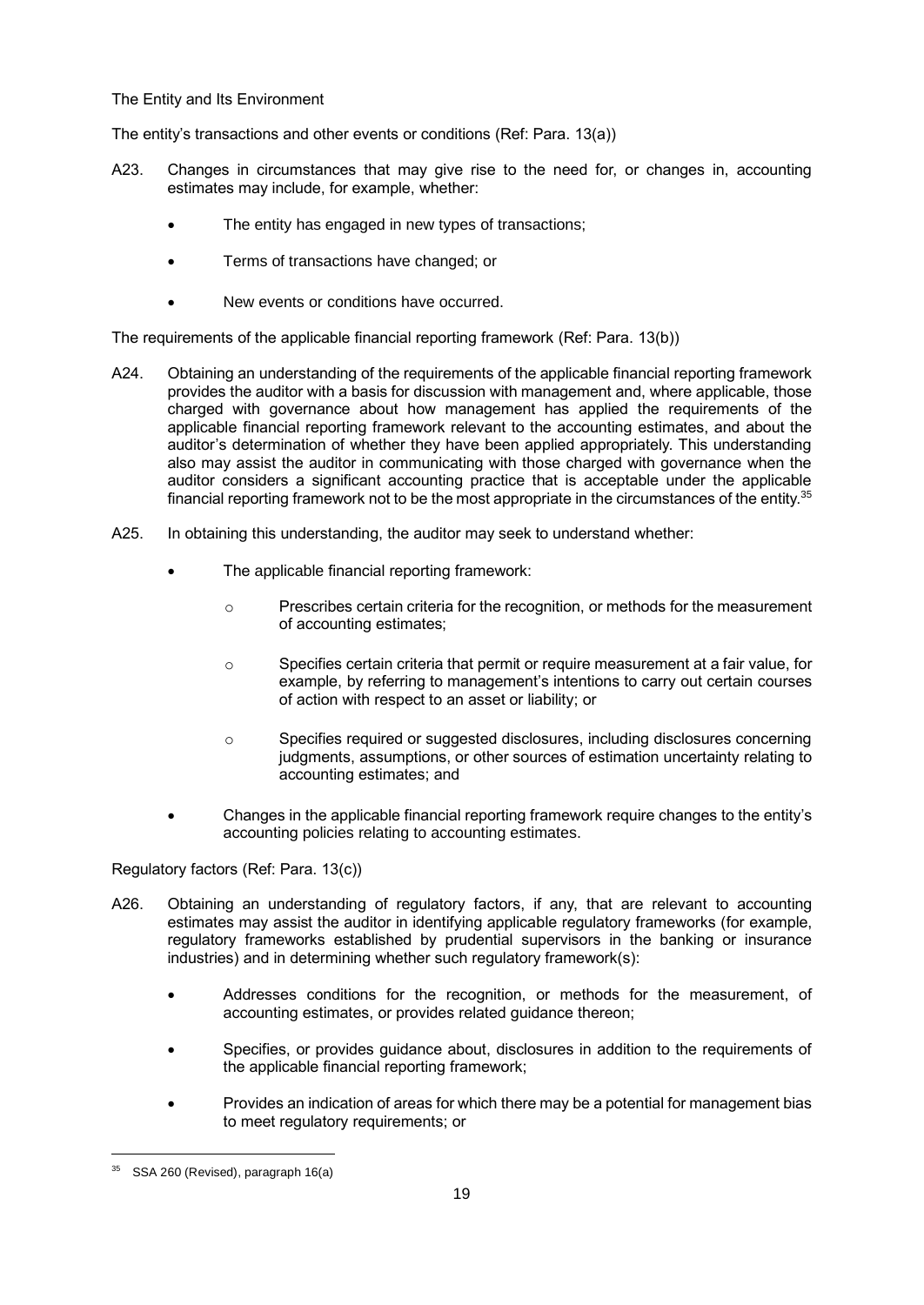• Contains requirements for regulatory purposes that are not consistent with requirements of the applicable financial reporting framework, which may indicate potential risks of material misstatement. For example, some regulators may seek to influence minimum levels for expected credit loss provisions that exceed those required by the applicable financial reporting framework.

The nature of the accounting estimates and related disclosures that the auditor expects to be included in the financial statements (Ref: Para. 13(d))

A27. Obtaining an understanding of the nature of accounting estimates and related disclosures that the auditor expects to be included in the entity's financial statements assists the auditor in understanding the measurement basis of such accounting estimates and the nature and extent of disclosures that may be relevant. Such an understanding provides the auditor with a basis for discussion with management about how management makes the accounting estimates.

The Entity's System of Internal Control

The nature and extent of oversight and governance (Ref: Para. 13(e))

- A28. In applying SSA 315 (Revised 2021), $36$  the auditor's understanding of the nature and extent of oversight and governance that the entity has in place over management's process for making accounting estimates may be important to the auditor's required evaluation of:
	- Management, with the oversight of those charged with governance, has created and maintained a culture of honesty and ethical behavior;
	- The control environment provides an appropriate foundation for the other components of the system of internal control considering the nature and size of the entity; and
	- Control deficiencies identified in the control environment undermine the other components of the system of internal control.
- A29. The auditor may obtain an understanding of whether those charged with governance:
	- Have the skills or knowledge to understand the characteristics of a particular method or model to make accounting estimates, or the risks related to the accounting estimate, for example, risks related to the method or information technology used in making the accounting estimates;
	- Have the skills and knowledge to understand whether management made the accounting estimates in accordance with the applicable financial reporting framework;
	- Are independent from management, have the information required to evaluate on a timely basis how management made the accounting estimates, and the authority to call into question management's actions when those actions appear to be inadequate or inappropriate;
	- Oversee management's process for making the accounting estimates, including the use of models; or
	- Oversee the monitoring activities undertaken by management. This may include supervision and review procedures designed to detect and correct any deficiencies in the design or operating effectiveness of controls over the accounting estimates.
- A30. Obtaining an understanding of the oversight by those charged with governance may be important when there are accounting estimates that:

 $36$  SSA 315 (Revised 2021), paragraph 21(a)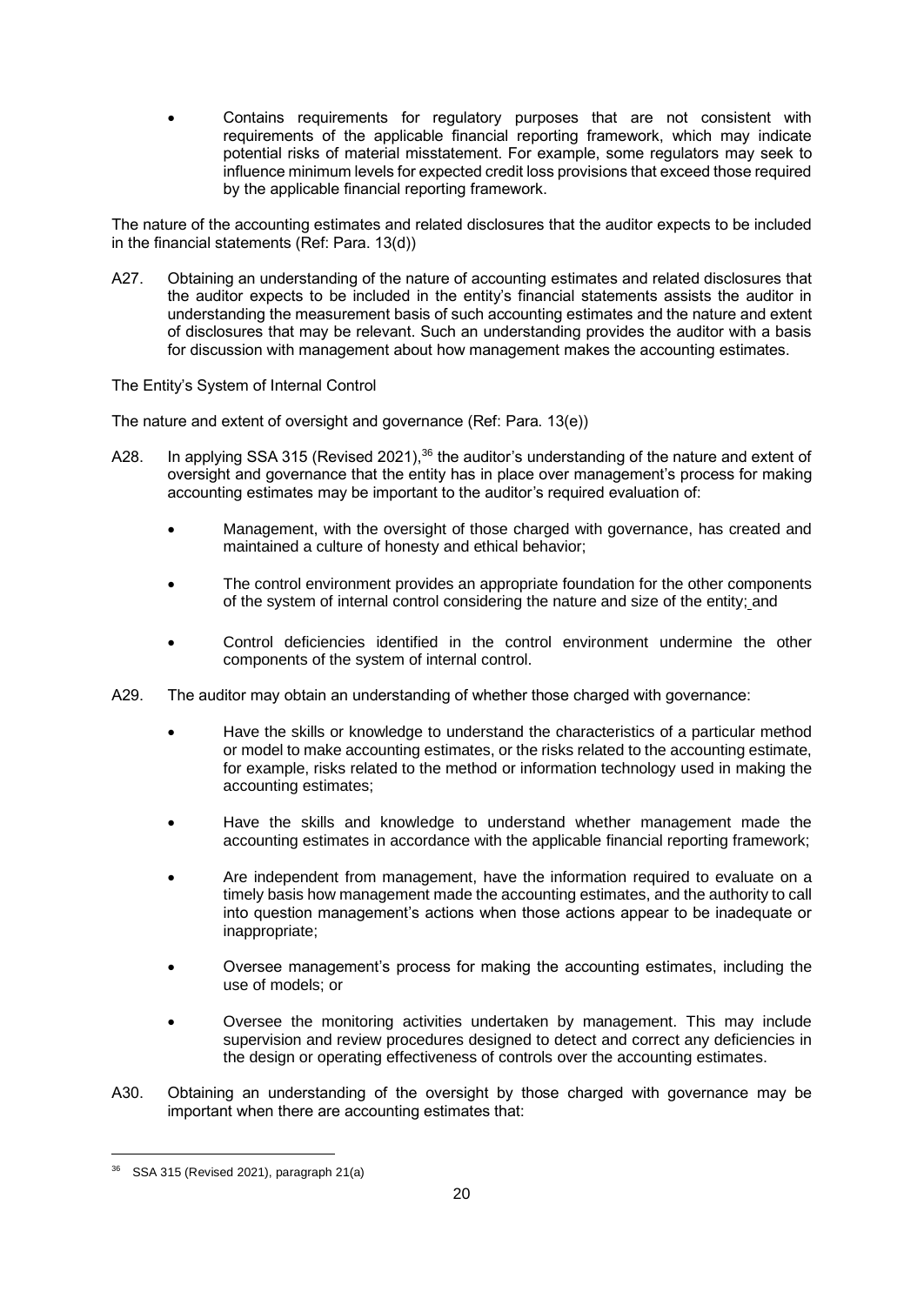- Require significant judgment by management to address subjectivity;
- Have high estimation uncertainty:
- Are complex to make, for example, because of the extensive use of information technology, large volumes of data or the use of multiple data sources or assumptions with complex interrelationships;
- Had, or ought to have had, a change in the method, assumptions or data compared to previous periods; or
- Involve significant assumptions.

Management's application of specialized skills or knowledge, including the use of management's experts (Ref: Para. 13(f))

- A31. The auditor may consider whether the following circumstances increase the likelihood that management needs to engage an expert: 37
	- The specialized nature of the matter requiring estimation, for example, the accounting estimate may involve measurement of mineral or hydrocarbon reserves in extractive industries or the evaluation of the likely outcome of applying complex contractual terms.
	- The complex nature of the models required to apply the relevant requirements of the applicable financial reporting framework, as may be the case in certain measurements, such as level 3 fair values.<sup>38</sup>
	- The unusual or infrequent nature of the condition, transaction or event requiring an accounting estimate.

The entity's risk assessment process (Ref: Para. 13(g))

- A32. Understanding how the entity's risk assessment process identifies and addresses risks relating to accounting estimates may assist the auditor in considering changes in:
	- The requirements of the applicable financial reporting framework related to the accounting estimates;
	- The availability or nature of data sources that are relevant to making the accounting estimates or that may affect the reliability of the data used;
	- The entity's information system or IT environment; and
	- Key personnel.
- A33. Matters that the auditor may consider in obtaining an understanding of how management identified and addresses the susceptibility to misstatement due to management bias or fraud in making accounting estimates, include whether and, if so, how management:
	- Pays particular attention to selecting or applying the methods, assumptions and data used in making accounting estimates.
	- Monitors key performance indicators that may indicate unexpected or inconsistent performance compared with historical or budgeted performance or with other known factors.

 $37$  SSA 500, paragraph 8

<sup>38</sup> See, for example, Singapore Financial Reporting Standard (International) (SFRS(I)) 13, *Fair Value Measurement* and Financial Reporting Standard in Singapore (FRS) 113, *Fair Value Measurement*.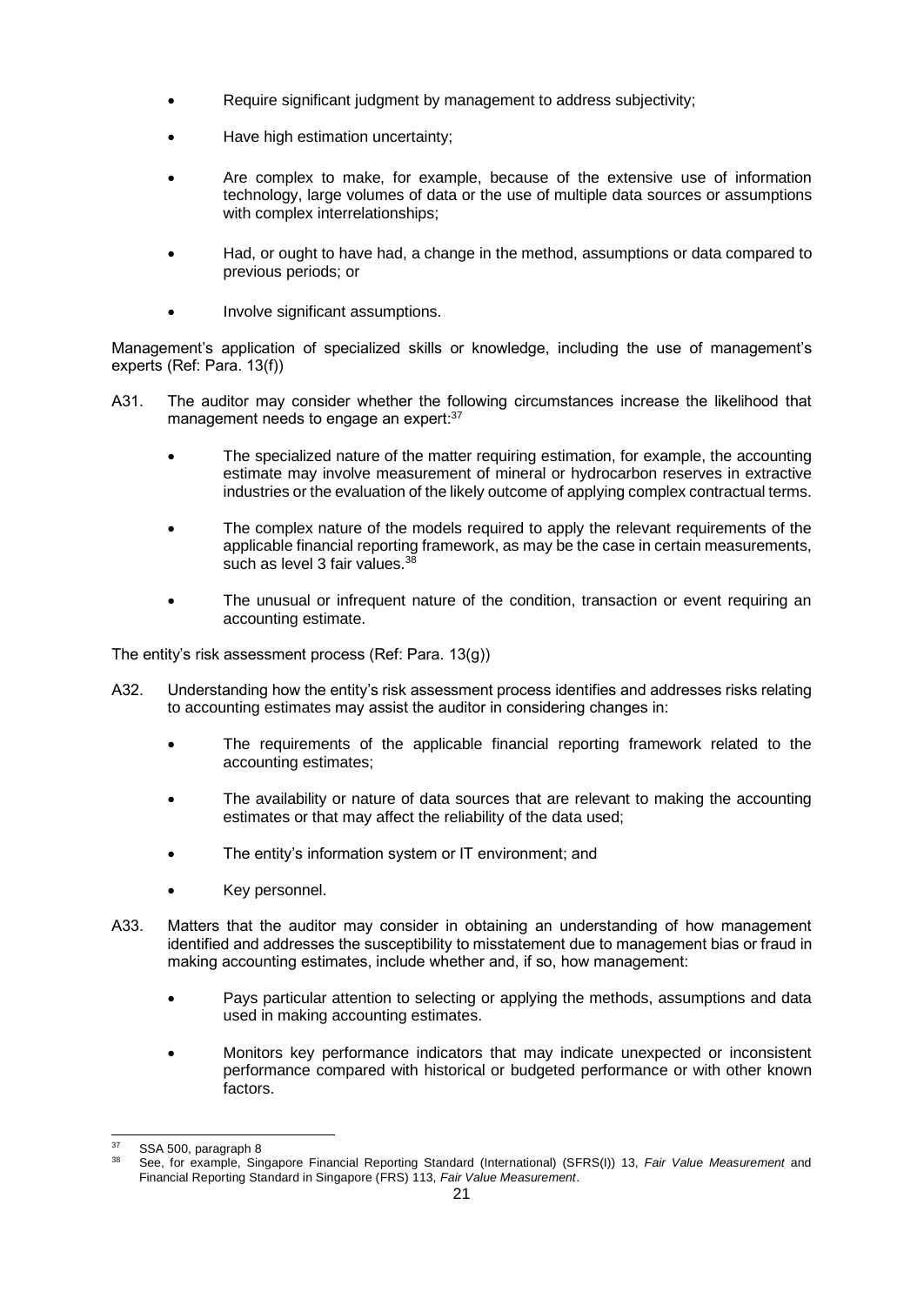- Identifies financial or other incentives that may be a motivation for bias.
- Monitors the need for changes in the methods, significant assumptions or the data used in making accounting estimates.
- Establishes appropriate oversight and review of models used in making accounting estimates.
- Requires documentation of the rationale for, or an independent review of, significant judgments made in making accounting estimates.

The entity's information system relating to accounting estimates (Ref: Para. 13(h)(i))

- A34. The significant classes of transactions, events and conditions within the scope of paragraph 13(h) are the same as the significant classes of transactions, events and conditions relating to accounting estimates and related disclosures that are subject to paragraphs 25(a) of SSA 315 (Revised 2021). In obtaining the understanding of the entity's information system as it relates to accounting estimates, the auditor may consider:
	- Whether the accounting estimates arise from the recording of routine and recurring transactions or whether they arise from non-recurring or unusual transactions.
	- How the information system addresses the completeness of accounting estimates and related disclosures, in particular for accounting estimates related to liabilities.
- A35. During the audit, the auditor may identify classes of transactions, events or conditions that give rise to the need for accounting estimates and related disclosures that management failed to identify. SSA 315 (Revised 2021) deals with circumstances where the auditor identifies risks of material misstatement that management failed to identify, including considering the implications for the auditor's evaluation of the entity's risk assessment process.<sup>39</sup>

Management's identification of the relevant methods, assumptions and sources of data (Ref: Para. 13(h)(ii)(a)

- A36. If management has changed the method for making an accounting estimate, considerations may include whether the new method is, for example, more appropriate, is itself a response to changes in the environment or circumstances affecting the entity, or to changes in the requirements of the applicable financial reporting framework or regulatory environment, or whether management has another valid reason.
- A37. If management has not changed the method for making an accounting estimate, considerations may include whether the continued use of the previous methods, assumptions and data is appropriate in view of the current environment or circumstances.

## Methods (Ref: Para. 13(h)(ii)(a)(i))

A38. The applicable financial reporting framework may prescribe the method to be used in making an accounting estimate. In many cases, however, the applicable financial reporting framework does not prescribe a single method, or the required measurement basis prescribes, or allows, the use of alternative methods.

#### Models

A39. Management may design and implement specific controls around models used for making accounting estimates, whether management's own model or an external model. When the model itself has an increased level of complexity or subjectivity, such as an expected credit loss model or a fair value model using level 3 inputs, controls that address such complexity or subjectivity may be more likely to be identified as relevant to the audit. When complexity in

<sup>39</sup> SSA 315 (Revised 2021), paragraph 22(b)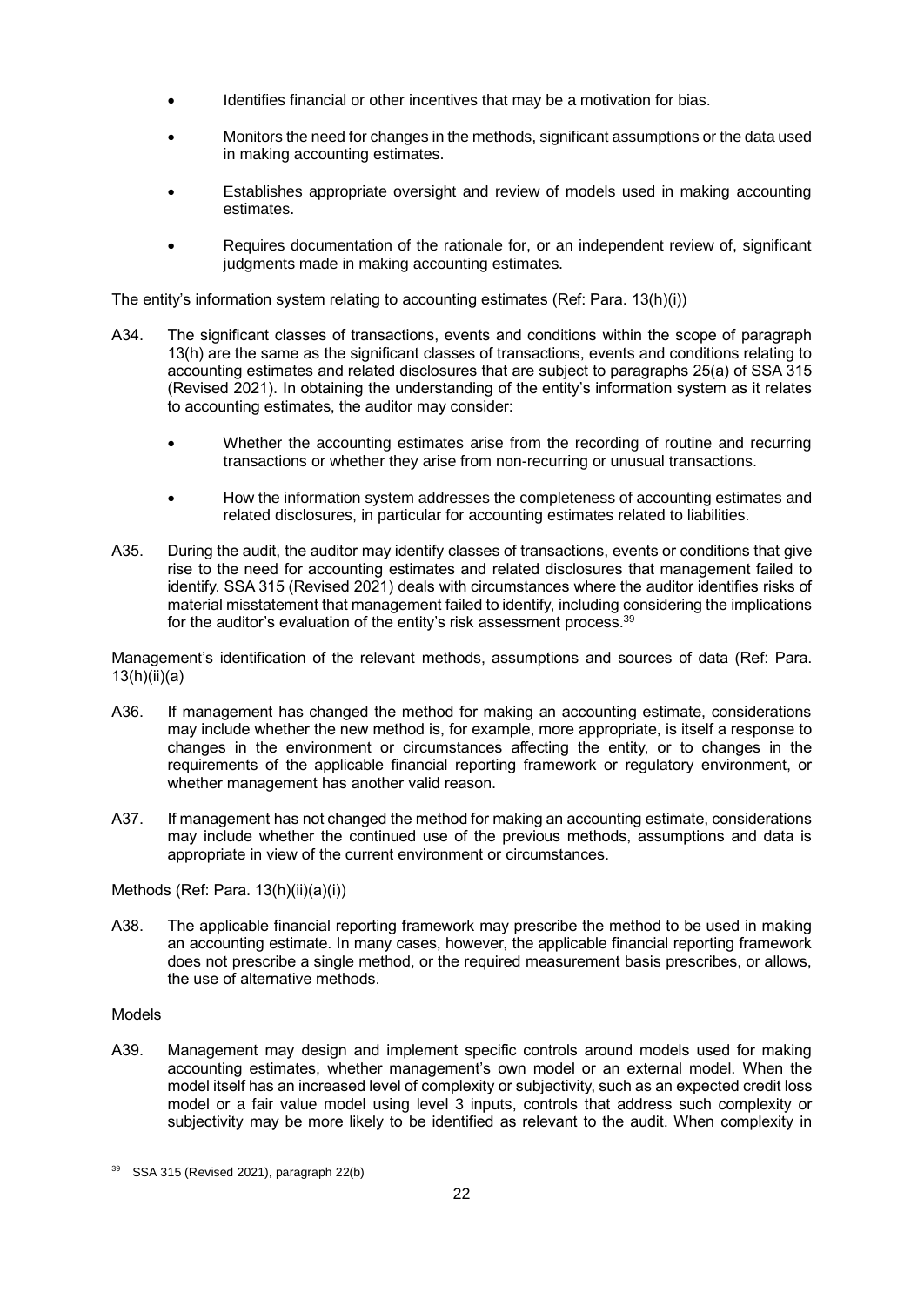relation to models is present, controls over data integrity are also more likely to be identified controls in accordance with SSA 315 (Revised 2021). Factors that may be appropriate for the auditor to consider in obtaining an understanding of the model and related identified controls include the following:

- How management determines the relevance and accuracy of the model;
- The validation or back testing of the model, including whether the model is validated prior to use and revalidated at regular intervals to determine whether it remains suitable for its intended use. The entity's validation of the model may include evaluation of:
	- o The model's theoretical soundness;
	- o The model's mathematical integrity; and
	- o The accuracy and completeness of the data and the appropriateness of data and assumptions used in the model;
- How the model is appropriately changed or adjusted on a timely basis for changes in market or other conditions and whether there are appropriate change control policies over the model;
- Whether adjustments, also referred to as overlays in certain industries, are made to the output of the model and whether such adjustments are appropriate in the circumstances in accordance with the requirements of the applicable financial reporting framework. When the adjustments are not appropriate, such adjustments may be indicators of possible management bias; and
- Whether the model is adequately documented, including its intended applications, limitations, key parameters, required data and assumptions, the results of any validation performed on it and the nature of, and basis for, any adjustments made to its output.

## Assumptions (Ref: Para. 13(h)(ii)(a)(ii))

- A40. Matters that the auditor may consider in obtaining an understanding of how management selected the assumptions used in making the accounting estimates include, for example:
	- The basis for management's selection and the documentation supporting the selection of the assumption. The applicable financial reporting framework may provide criteria or guidance to be used in the selection of an assumption.
	- How management assesses whether the assumptions are relevant and complete.
	- When applicable, how management determines that the assumptions are consistent with each other, with those used in other accounting estimates or areas of the entity's business activities, or with other matters that are:
		- o Within the control of management (for example, assumptions about the maintenance programs that may affect the estimation of an asset's useful life), and whether they are consistent with the entity's business plans and the external environment; and
		- $\circ$  Outside the control of management (for example, assumptions about interest rates, mortality rates or potential judicial or regulatory actions).
	- The requirements of the applicable financial reporting framework related to the disclosure of assumptions.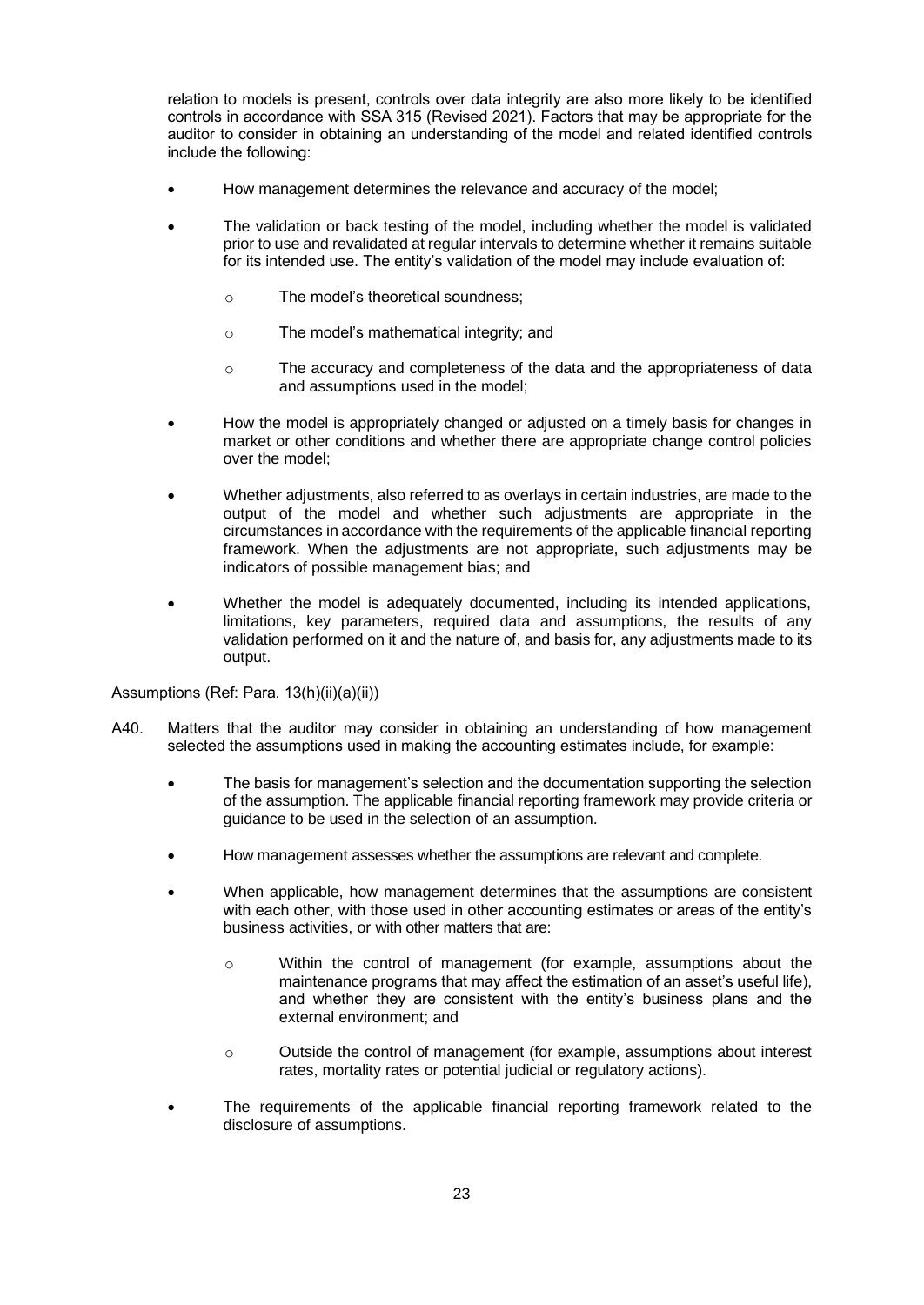- A41. With respect to fair value accounting estimates, assumptions vary in terms of the sources of the data and the basis for the judgments to support them, as follows:
	- (a) Those that reflect what marketplace participants would use in pricing an asset or liability, developed based on market data obtained from sources independent of the reporting entity.
	- (b) Those that reflect the entity's own judgments about what assumptions marketplace participants would use in pricing the asset or liability, developed based on the best data available in the circumstances.

In practice, however, the distinction between (a) and (b) may not always be apparent and distinguishing between them depends on understanding the sources of data and the basis for the judgments that support the assumption. Further, it may be necessary for management to select from a number of different assumptions used by different marketplace participants.

A42. Assumptions used in making an accounting estimate are referred to as significant assumptions in this SSA if a reasonable variation in the assumption would materially affect the measurement of the accounting estimate. A sensitivity analysis may be useful in demonstrating the degree to which the measurement varies based on one or more assumptions used in making the accounting estimate.

Inactive or illiquid markets

- A43. When markets are inactive or illiquid, the auditor's understanding of how management selects assumptions may include understanding whether management has:
	- Implemented appropriate policies for adapting the application of the method in such circumstances. Such adaptation may include making model adjustments or developing new models that are appropriate in the circumstances;
	- Resources with the necessary skills or knowledge to adapt or develop a model, if necessary on an urgent basis, including selecting the valuation technique that is appropriate in such circumstances;
	- The resources to determine the range of outcomes, given the uncertainties involved, for example by performing a sensitivity analysis;
	- The means to assess how, when applicable, the deterioration in market conditions has affected the entity's operations, environment and relevant business risks and the implications for the entity's accounting estimates, in such circumstances; and
	- An appropriate understanding of how the price data, and the relevance thereof, from particular external information sources may vary in such circumstances.

## Data (Ref: Para. 13(h)(ii)(a)(iii))

- A44. Matters that the auditor may consider in obtaining an understanding of how management selects the data on which the accounting estimates are based include:
	- The nature and source of the data, including information obtained from an external information source.
	- How management evaluates whether the data is appropriate.
	- The accuracy and completeness of the data.
	- The consistency of the data used with data used in previous periods.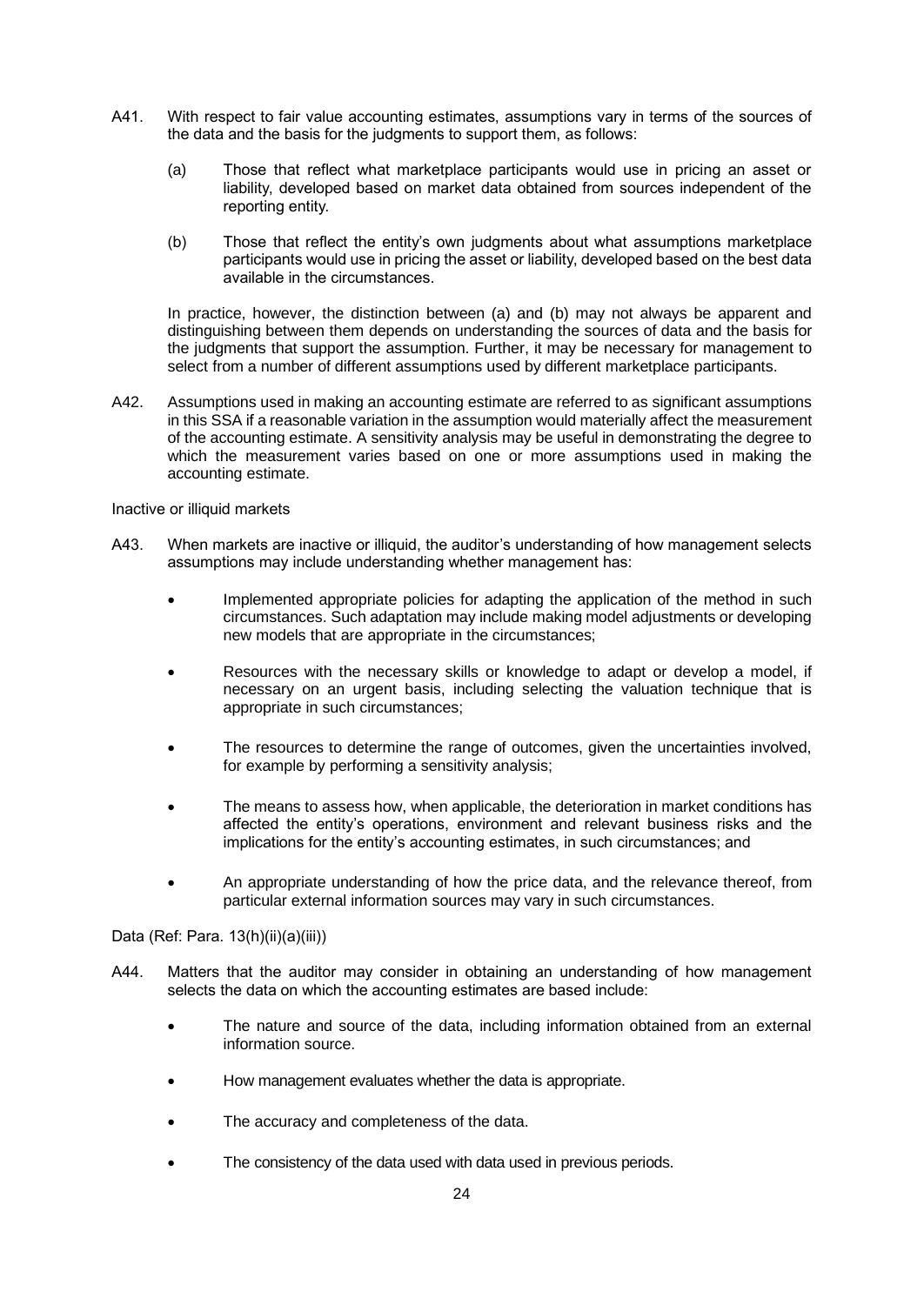- The complexity of IT applications or other aspects of the entity's IT environment used to obtain and process the data, including when this involves handling large volumes of data.
- How the data is obtained, transmitted and processed and how its integrity is maintained.

How management understands and addresses estimation uncertainty (Ref: Para. 13(h)(ii)(b)– 13(h)(ii)(c))

- A45. Matters that may be appropriate for the auditor to consider relating to whether and how management understands the degree of estimation uncertainty include, for example:
	- Whether and, if so, how management identified alternative methods, significant assumptions or sources of data that are appropriate in the context of the applicable financial reporting framework.
	- Whether and, if so, how management considered alternative outcomes by, for example, performing a sensitivity analysis to determine the effect of changes in the significant assumptions or the data used in making the accounting estimate.
- A46. The requirements of the applicable financial reporting framework may specify the approach to selecting management's point estimate from the reasonably possible measurement outcomes. Financial reporting frameworks may recognize that the appropriate amount is one that is appropriately selected from the reasonably possible measurement outcomes and, in some cases, may indicate that the most relevant amount may be in the central part of that range.
- A47. For example, with respect to fair value estimates, SFRS(I) 13 and FRS 113<sup>40</sup> indicate that, if multiple valuation techniques are used to measure fair value, the results (i.e., respective indications of fair value) shall be evaluated considering the reasonableness of the range of values indicated by those results. A fair value measurement is the point within that range that is most representative of fair value in the circumstances. In other cases, the applicable financial reporting framework may specify the use of a probability-weighted average of the reasonably possible measurement outcomes, or of the measurement amount that is most likely or that is more likely than not.
- A48. The applicable financial reporting framework may prescribe disclosures or disclosure objectives related to accounting estimates, and some entities may choose to disclose additional information. These disclosures or disclosure objectives may address, for example:
	- The method of estimation used, including any applicable model and the basis for its selection.
	- Information that has been obtained from models, or from other calculations used to determine estimates recognized or disclosed in the financial statements, including information relating to the underlying data and assumptions used in those models, such as:
		- o Assumptions developed internally; or
		- o Data, such as interest rates, that are affected by factors outside the control of the entity.
	- The effect of any changes to the method of estimation from the prior period.
	- The sources of estimation uncertainty.

<sup>40</sup> SFRS(I) 13, *Fair Value Measurement*, paragraph 63 and FRS 113, *Fair Value Measurement,* paragraph 63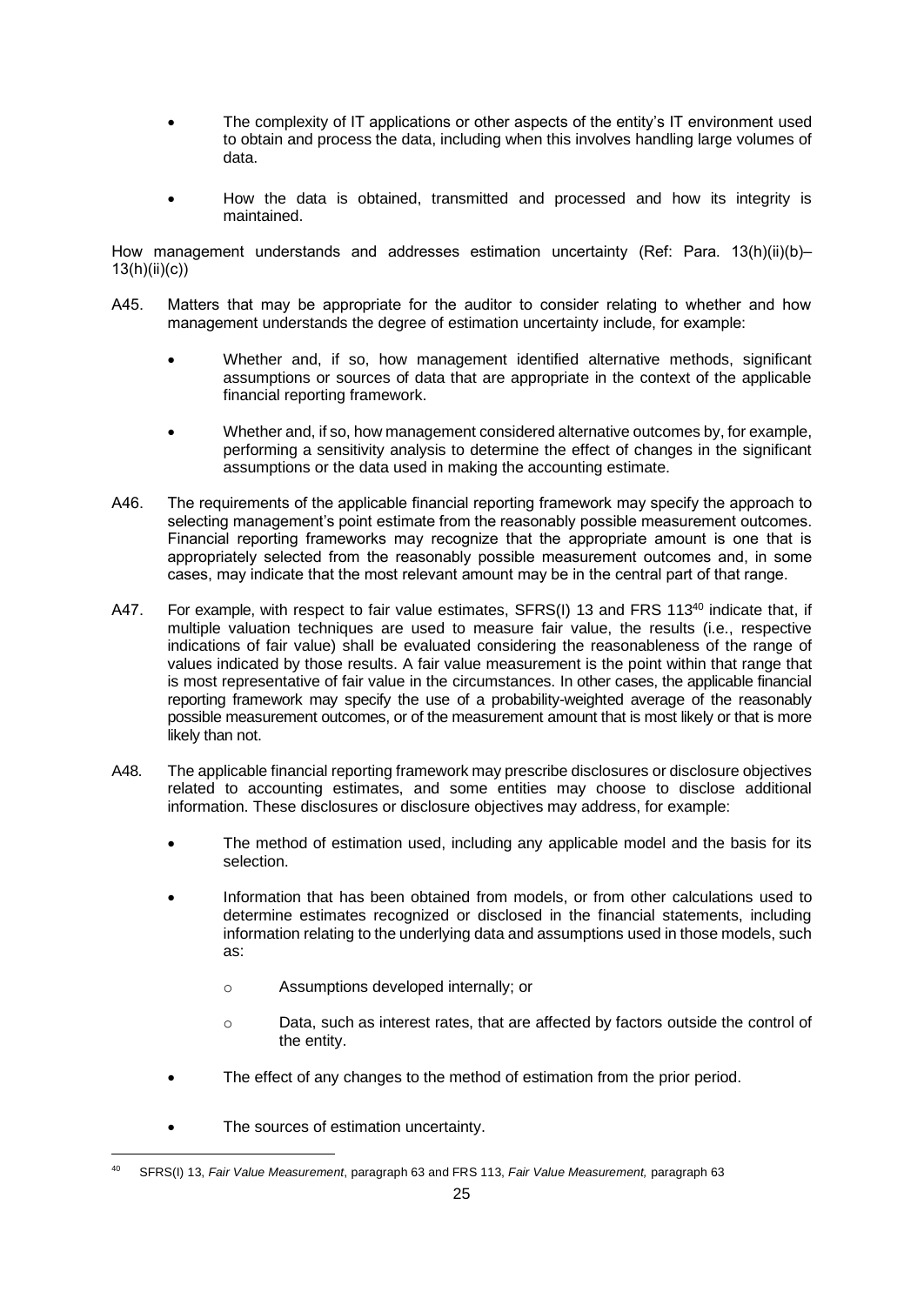- Fair value information.
- Information about sensitivity analyses derived from financial models that demonstrates that management has considered alternative assumptions.
- A49. In some cases, the applicable financial reporting framework may require specific disclosures regarding estimation uncertainty, for example:
	- The disclosure of information about the assumptions made about the future and other major sources of estimation uncertainty that give rise to a higher likelihood or magnitude of material adjustment to the carrying amounts of assets and liabilities after the period end. Such requirements may be described using terms such as "Key Sources of Estimation Uncertainty" or "Critical Accounting Estimates." They may relate to accounting estimates that require management's most difficult, subjective or complex judgments. Such judgments may be more subjective and complex, and accordingly the potential for a consequential material adjustment to the carrying amounts of assets and liabilities may increase, with the number of items of data and assumptions affecting the possible future resolution of the estimation uncertainty. Information that may be disclosed includes:
		- o The nature of the assumption or other source of estimation uncertainty;
		- o The sensitivity of carrying amounts to the methods and assumptions used, including the reasons for the sensitivity;
		- o The expected resolution of an uncertainty and the range of reasonably possible outcomes in respect of the carrying amounts of the assets and liabilities affected; and
		- o An explanation of changes made to past assumptions concerning those assets and liabilities, if the uncertainty remains unresolved.
	- The disclosure of the range of possible outcomes, and the assumptions used in determining the range.
	- The disclosure of specific information, such as:
		- o Information regarding the significance of fair value accounting estimates to the entity's financial position and performance; and
		- o Disclosures regarding market inactivity or illiquidity.
	- Qualitative disclosures such as the exposures to risk and how they arise, the entity's objectives, policies and procedures for managing the risk and the methods used to measure the risk and any changes from the previous period of these qualitative concepts.
	- Quantitative disclosures such as the extent to which the entity is exposed to risk, based on information provided internally to the entity's key management personnel, including credit risk, liquidity risk and market risk.

Identified Controls Over Management's Process for Making Accounting Estimates (Ref: Para 13(i))

A50. The auditor's judgment in identifying controls in the controls activities component, and therefore the need to evaluate the design of those controls and determine whether they have been implemented, relates to management's process described in paragraph 13(h)(ii). The auditor may not identify controls in relation to all aspects of paragraph 13(h)(ii).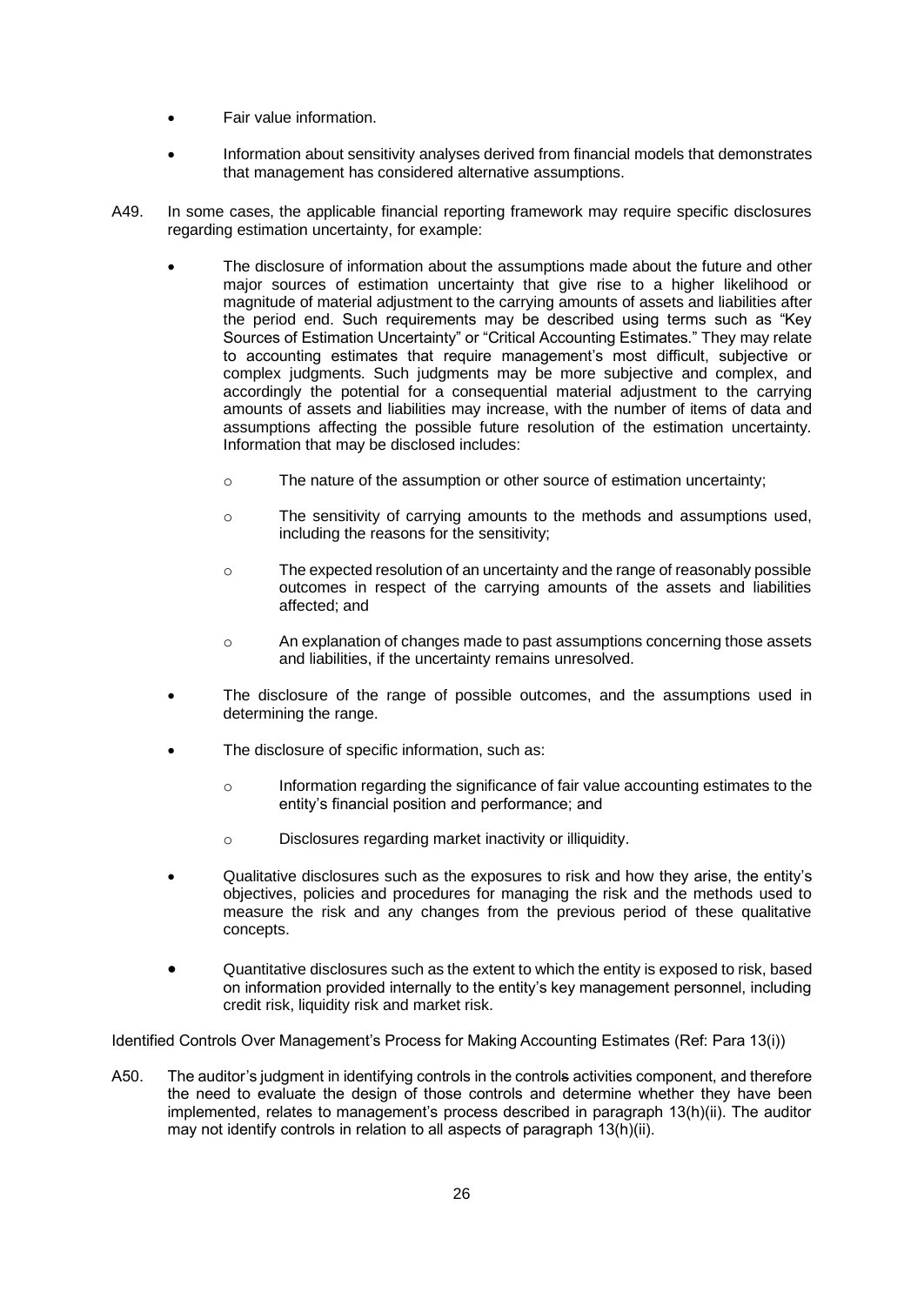- A51. As part of identifying the controls, and evaluating their design and determining whether they have been implemented, the auditor may consider:
	- How management determines the appropriateness of the data used to develop the accounting estimates, including when management uses an external information source or data from outside the general and subsidiary ledgers.
	- The review and approval of accounting estimates, including the assumptions or data used in their development, by appropriate levels of management and, where appropriate, those charged with governance.
	- The segregation of duties between those responsible for making the accounting estimates and those committing the entity to the related transactions, including whether the assignment of responsibilities appropriately takes account of the nature of the entity and its products or services. For example, in the case of a large financial institution, relevant segregation of duties may consist of an independent function responsible for estimation and validation of fair value pricing of the entity's financial products staffed by individuals whose remuneration is not tied to such products.
	- The effectiveness of the design of the controls. Generally, it may be more difficult for management to design controls that address subjectivity and estimation uncertainty in a manner that effectively prevents, or detects and corrects, material misstatements, than it is to design controls that address complexity. Controls that address subjectivity and estimation uncertainty may need to include more manual elements, which may be less reliable than automated controls as they can be more easily bypassed, ignored or overridden by management. The design effectiveness of controls addressing complexity may vary depending on the reason for, and the nature of, the complexity. For example, it may be easier to design more effective controls related to a method that is routinely used or over the integrity of data.
- A52. When management makes extensive use of information technology in making an accounting estimate, identified controls in the control activities component are likely to include general IT controls and information processing controls. Such controls may address risks related to:
	- Whether the IT applications or other aspects of the IT environment has the capability and is appropriately configured to process large volumes of data;
	- Complex calculations in applying a method. When diverse IT applications are required to process complex transactions, regular reconciliations between the IT applications are made, in particular when the IT applications do not have automated interfaces or may be subject to manual intervention;
	- Whether the design and calibration of models is periodically evaluated;
	- The complete and accurate extraction of data regarding accounting estimates from the entity's records or from external information sources;
	- Data, including the complete and accurate flow of data through the entity's information system, the appropriateness of any modification to the data used in making accounting estimates, the maintenance of the integrity and security of the data.
	- When using external information sources, risks related to processing or recording the data;
	- Whether management has controls around access, change and maintenance of individual models to maintain a strong audit trail of the accredited versions of models and to prevent unauthorized access or amendments to those models; and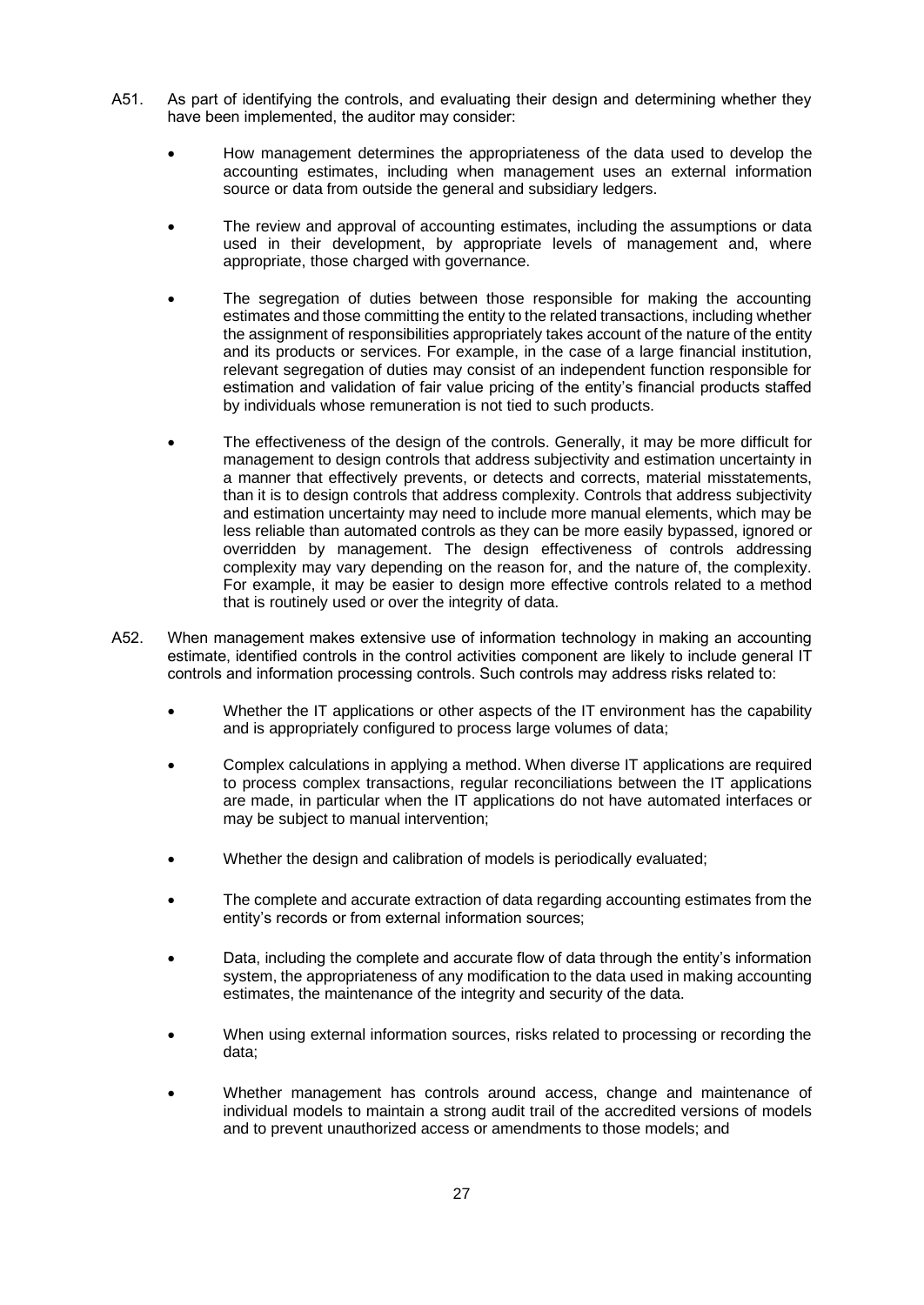- Whether there are appropriate controls over the transfer of information relating to accounting estimates into the general ledger, including appropriate controls over journal entries.
- A53. In some industries, such as banking or insurance, the term governance may be used to describe activities within the control environment, the entity's process to monitor the system of internal control, and other components of the system of internal control, as described in SSA 315 (Revised 2021).<sup>41</sup>
- A54. For entities with an internal audit function, its work may be particularly helpful to the auditor in obtaining an understanding of:
	- The nature and extent of management's use of accounting estimates;
	- The design and implementation of controls that address the risks related to the data. assumptions and models used to make the accounting estimates;
	- The aspects of the entity's information system that generate the data on which the accounting estimates are based; and
	- How new risks relating to accounting estimates are identified, assessed and managed.

## *Reviewing the Outcome or Re-Estimation of Previous Accounting Estimates* (Ref: Para. 14)

- A55. A review of the outcome or re-estimation of previous accounting estimates (retrospective review) assists in identifying and assessing the risks of material misstatement when previous accounting estimates have an outcome through transfer or realization of the asset or liability in the current period, or are re-estimated for the purpose of the current period. Through performing a retrospective review, the auditor may obtain:
	- Information regarding the effectiveness of management's previous estimation process, from which the auditor can obtain audit evidence about the likely effectiveness of management's current process.
	- Audit evidence of matters, such as the reasons for changes that may be required to be disclosed in the financial statements.
	- Information regarding the complexity or estimation uncertainty pertaining to the accounting estimates.
	- Information regarding the susceptibility of accounting estimates to, or that may be an indicator of, possible management bias. The auditor's professional skepticism assists in identifying such circumstances or conditions and in determining the nature, timing and extent of further audit procedures.
- A56. A retrospective review may provide audit evidence that supports the identification and assessment of the risks of material misstatement in the current period. Such a retrospective review may be performed for accounting estimates made for the prior period's financial statements, or may be performed over several periods or a shorter period (such as half-yearly or quarterly). In some cases, a retrospective review over several periods may be appropriate when the outcome of an accounting estimate is resolved over a longer period.
- A57. A retrospective review of management judgments and assumptions related to significant accounting estimates is required by SSA  $240.42$  As a practical matter, the auditor's review of previous accounting estimates as a risk assessment procedure in accordance with this SSA may be carried out in conjunction with the review required by SSA 240.

<sup>41</sup> SSA 315 (Revised 2021), Appendix 3

<sup>42</sup> SSA 240, *The Auditor's Responsibilities Relating to Fraud in an Audit of Financial Statements*, paragraph 32(b)(ii)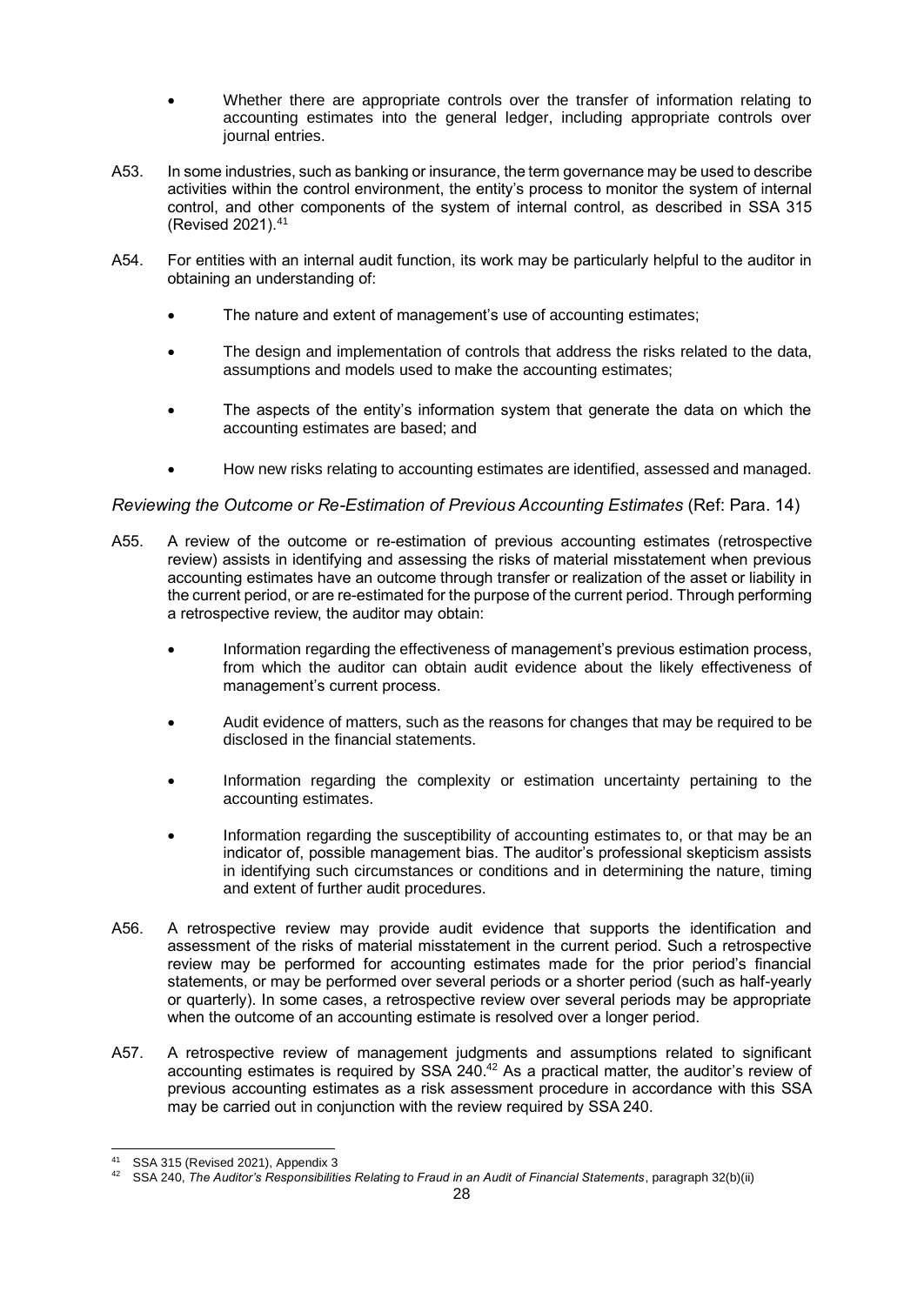- A58. Based on the auditor's previous assessment of the risks of material misstatement, for example, if inherent risk is assessed as higher for one or more risks of material misstatement, the auditor may judge that a more detailed retrospective review is required. As part of the detailed retrospective review, the auditor may pay particular attention, when practicable, to the effect of data and significant assumptions used in making the previous accounting estimates. On the other hand, for example, for accounting estimates that arise from the recording of routine and recurring transactions, the auditor may judge that the application of analytical procedures as risk assessment procedures is sufficient for purposes of the review.
- A59. The measurement objective for fair value accounting estimates and other accounting estimates, based on current conditions at the measurement date, deals with perceptions about value at a point in time, which may change significantly and rapidly as the environment in which the entity operates changes. The auditor may therefore focus the review on obtaining information that may be relevant to identifying and assessing risks of material misstatement. For example, in some cases, obtaining an understanding of changes in marketplace participant assumptions that affected the outcome of a previous period's fair value accounting estimates may be unlikely to provide relevant audit evidence. In this case, audit evidence may be obtained by understanding the outcomes of assumptions (such as a cash flow projections) and understanding the effectiveness of management's prior estimation process that supports the identification and assessment of the risks of material misstatement in the current period.
- A60. A difference between the outcome of an accounting estimate and the amount recognized in the previous period's financial statements does not necessarily represent a misstatement of the previous period's financial statements. However, such a difference may represent a misstatement if, for example, the difference arises from information that was available to management when the previous period's financial statements were finalized, or that could reasonably be expected to have been obtained and taken into account in the context of the applicable financial reporting framework.<sup>43</sup> Such a difference may call into question management's process for taking information into account in making the accounting estimate. As a result, the auditor may reassess any plan to test related controls and the related assessment of control risk or may determine that more persuasive audit evidence needs to be obtained about the matter. Many financial reporting frameworks contain guidance on distinguishing between changes in accounting estimates that constitute misstatements and changes that do not, and the accounting treatment required to be followed in each case.

## *Specialized Skills or Knowledge* (Ref: Para. 15)

- A61. Matters that may affect the auditor's determination of whether the engagement team requires specialized skills or knowledge, include, for example:<sup>44</sup>
	- The nature of the accounting estimates for a particular business or industry (for example, mineral deposits, agricultural assets, complex financial instruments, insurance contract liabilities).
	- The degree of estimation uncertainty.
	- The complexity of the method or model used.
	- The complexity of the requirements of the applicable financial reporting framework relevant to accounting estimates, including whether there are areas known to be subject to differing interpretation or practice or areas where there are inconsistencies in how accounting estimates are made.
	- The procedures the auditor intends to undertake in responding to assessed risks of material misstatement.

<sup>43</sup> SSA 560, *Subsequent Events*, paragraph 14

<sup>44</sup> SSA 220, *Quality Control for an Audit of Financial Statements*, paragraph 14 and SSA 300, *Planning an Audit of Financial Statements*, paragraph 8(e)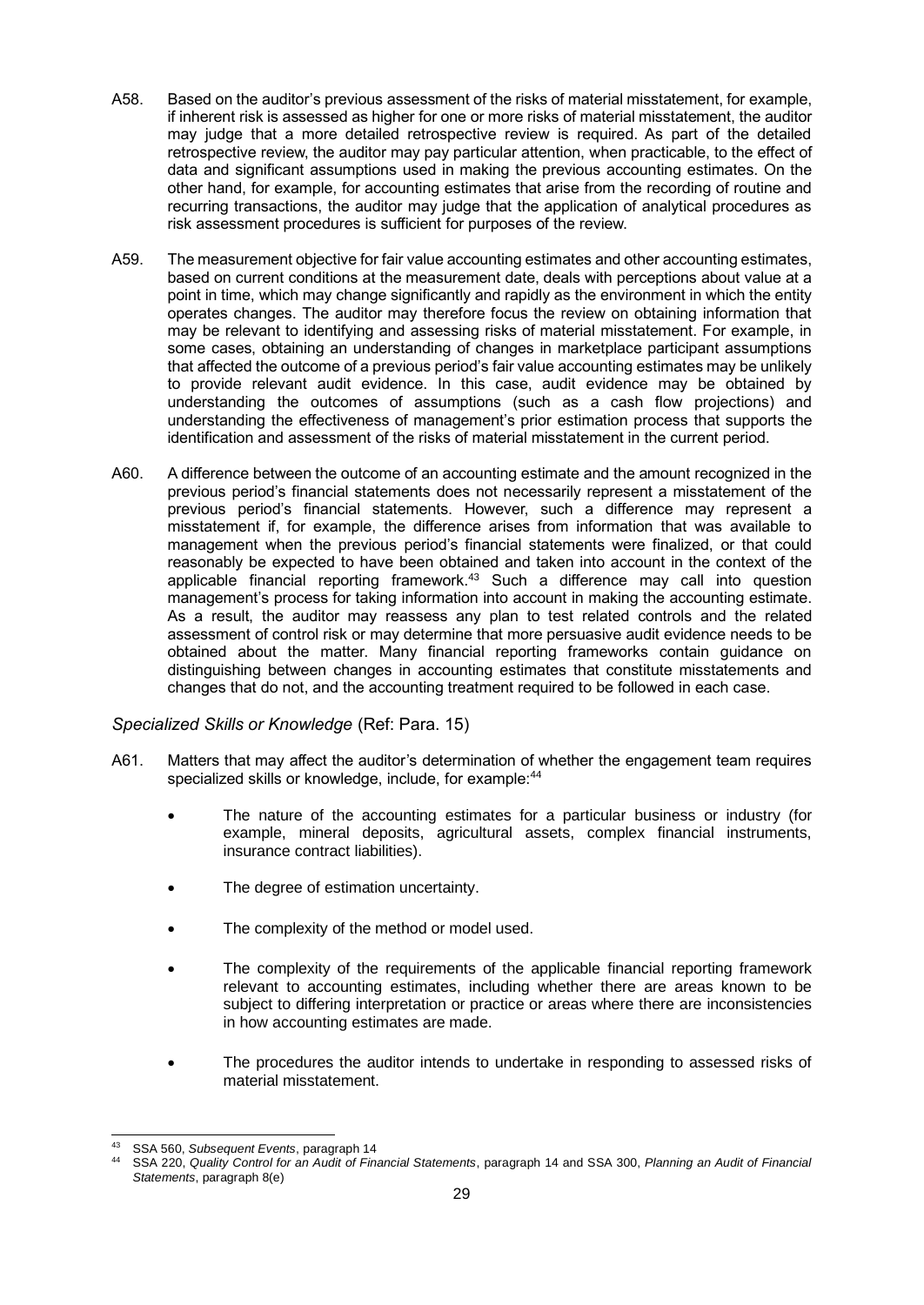- The need for judgment about matters not specified by the applicable financial reporting framework.
- The degree of judgment needed to select data and assumptions.
- The complexity and extent of the entity's use of information technology in making accounting estimates.

The nature, timing and extent of the involvement of individuals with specialized skills and knowledge may vary throughout the audit.

- A62. The auditor may not possess the specialized skills or knowledge necessary when the matter involved is in a field other than accounting or auditing (for example, valuation skills) and may need to use an auditor's expert.<sup>45</sup>
- A63. Many accounting estimates do not require the application of specialized skills or knowledge. For example, specialized skills or knowledge may not be needed for a simple inventory obsolescence calculation. However, for example, for expected credit losses of a banking institution or an insurance contract liability for an insurance entity, the auditor is likely to conclude that it is necessary to apply specialized skills or knowledge.

#### **Identifying and Assessing the Risks of Material Misstatement** (Ref: Para. 4, 16)

- A64. Identifying and assessing risks of material misstatement at the assertion level relating to accounting estimates is important for all accounting estimates, including not only those that are recognized in the financial statements, but also those that are included in the notes to the financial statements.
- A65. Paragraph A42 of SSA 200 states that the SSAs typically refer to the "risks of material misstatement" rather than to inherent risk and control risk separately. SSA 315 (Revised 2021) requires a separate assessment of inherent risk and control risk to provide a basis for designing and performing further audit procedures to respond to the risks of material misstatement at the assertion level,<sup>46</sup> including significant risks in accordance with SSA 330.
- A66. In identifying the risks of material misstatement and in assessing inherent risk for accounting estimates in accordance with SSA 315 (Revised 2021), $47$  the auditor is required to take into account the inherent risk factors that affect susceptibility to misstatement of assertions, and how they do so. The auditor's consideration of the inherent risk factors may also provide information to be used in:
	- Assessing the likelihood and magnitude of misstatement (i.e.,where inherent risk is assessed on the spectrum of inherent risk; and
	- Determining the reasons for the assessment given to the risks of material misstatement at the assertion level, and that the auditor's further audit procedures in accordance with paragraph 18 are responsive to those reasons.

The interrelationships between the inherent risk factors are further explained in Appendix 1.

- A67. The reasons for the auditor's assessment of inherent risk at the assertion level may result from one or more of the inherent risk factors of estimation uncertainty, complexity, subjectivity or other inherent risk factors. For example:
	- (a) Accounting estimates of expected credit losses are likely to be complex because the expected credit losses cannot be directly observed and may require the use of a complex model. The model may use a complex set of historical data and assumptions about future developments in a variety of entity specific scenarios that may be difficult

<sup>45</sup> SSA 620, *Using the Work of an Auditor's Expert*

SSA 315 (Revised 2021), paragraphs 31 and 34

SSA 315 (Revised 2021), paragraph 31(a)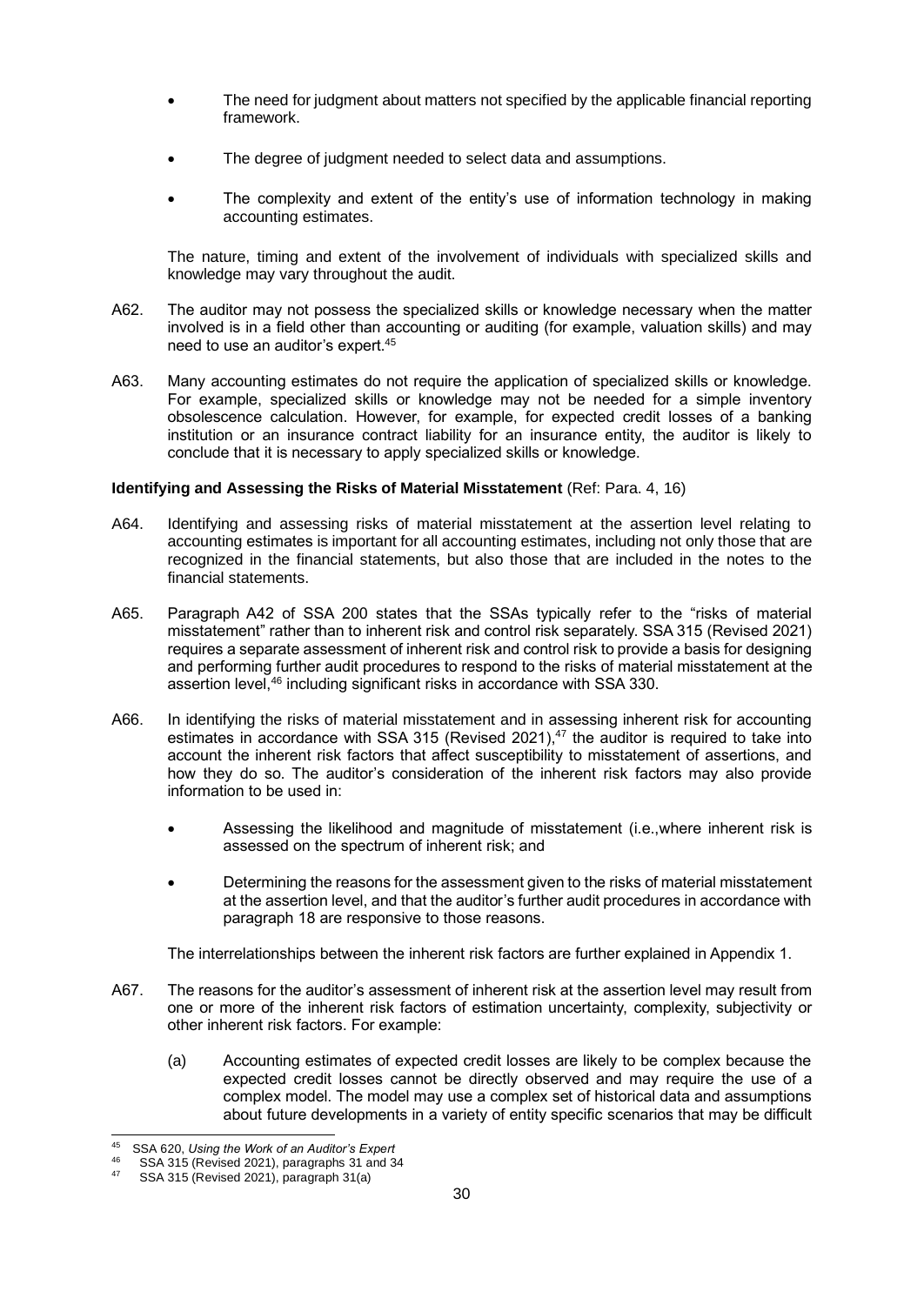to predict. Accounting estimates for expected credit losses are also likely to be subject to high estimation uncertainty and significant subjectivity in making judgments about future events or conditions. Similar considerations apply to insurance contract liabilities.

- (b) An accounting estimate for an obsolescence provision for an entity with a wide range of different inventory types may require complex systems and processes, but may involve little subjectivity and the degree of estimation uncertainty may be low, depending on the nature of the inventory.
- (c) Other accounting estimates may not be complex to make but may have high estimation uncertainty and require significant judgment, for example, an accounting estimate that requires a single critical judgment about a liability, the amount of which is contingent on the outcome of the litigation.
- A68. The relevance and significance of inherent risk factors may vary from one estimate to another. Accordingly, the inherent risk factors may, either individually or in combination, affect simple accounting estimates to a lesser degree and the auditor may identify fewer risks or assess inherent risk close to the lower end of the spectrum of inherent risk.
- A69. Conversely, the inherent risk factors may, either individually or in combination, affect complex accounting estimates to a greater degree, and may lead the auditor to assess inherent risk at the higher end of the spectrum of inherent risk. For these accounting estimates, the auditor's consideration of the effects of the inherent risk factors is likely to directly affect the number and nature of identified risks of material misstatement, the assessment of such risks, and ultimately the persuasiveness of the audit evidence needed in responding to the assessed risks. Also, for these accounting estimates the auditor's application of professional skepticism may be particularly important.
- A70. Events occurring after the date of the financial statements may provide additional information relevant to the auditor's assessment of the risks of material misstatement at the assertion level. For example, the outcome of an accounting estimate may become known during the audit. In such cases, the auditor may assess or revise the assessment of the risks of material misstatement at the assertion level,<sup>48</sup> regardless of how the inherent risk factors affect susceptibility of assertions to misstatement relating to the accounting estimate. Events occurring after the date of the financial statements also may influence the auditor's selection of the approach to testing the accounting estimate in accordance with paragraph 18. For example, for a simple bonus accrual that is based on a straightforward percentage of compensation for selected employees, the auditor may conclude that there is relatively little complexity or subjectivity in making the accounting estimate, and therefore may assess inherent risk at the assertion level close to the lower end of the spectrum of inherent risk. The payment of the bonuses subsequent to period end may provide sufficient appropriate audit evidence regarding the assessed risks of material misstatement at the assertion level.
- A71. The auditor's assessment of control risk may be done in different ways depending on preferred audit techniques or methodologies. The control risk assessment may be expressed using qualitative categories (for example, control risk assessed as maximum, moderate, minimum) or in terms of the auditor's expectation of how effective the control(s) is in addressing the identified risk, that is, the planned reliance on the effective operation of controls. For example, if control risk is assessed as maximum, the auditor contemplates no reliance on the effective operation of controls. If control risk is assessed at less than maximum, the auditor contemplates reliance on the effective operation of controls.

## *Estimation Uncertainty* (Ref: Para. 16(a))

- A72. In taking into account the degree to which the accounting estimate is subject to estimation uncertainty, the auditor may consider:
	- Whether the applicable financial reporting framework requires:

<sup>48</sup> SSA 315 (Revised 2021), paragraph 37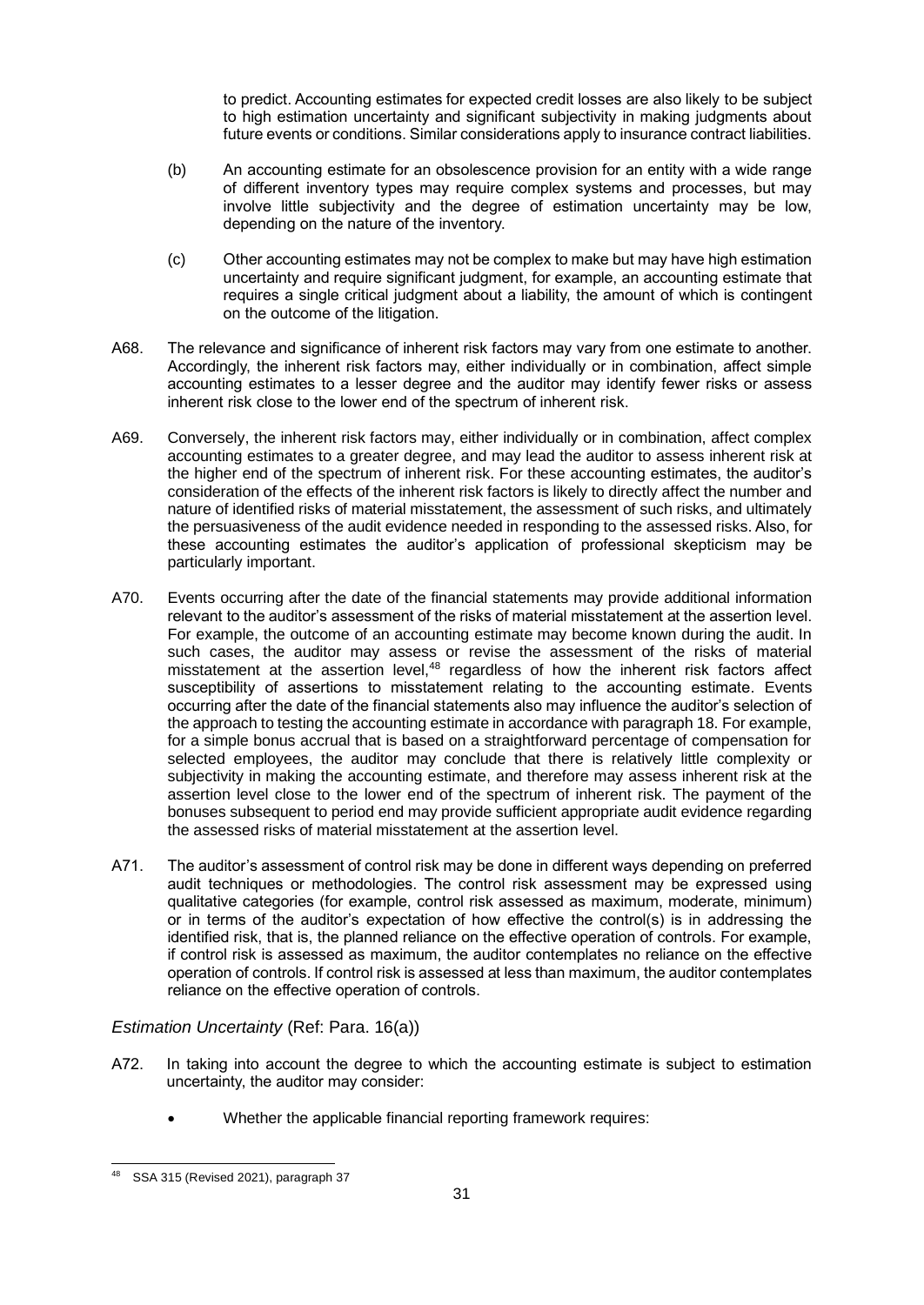- o The use of a method to make the accounting estimate that inherently has a high level of estimation uncertainty. For example, the financial reporting framework may require the use of unobservable inputs.
- o The use of assumptions that inherently have a high level of estimation uncertainty, such as assumptions with a long forecast period, assumptions that are based on data that is unobservable and are therefore difficult for management to develop, or the use of various assumptions that are interrelated.
- o Disclosures about estimation uncertainty.
- The business environment. An entity may be active in a market that experiences turmoil or possible disruption (for example, from major currency movements or inactive markets) and the accounting estimate may therefore be dependent on data that is not readily observable.
- Whether it is possible (or practicable, insofar as permitted by the applicable financial reporting framework) for management:
	- o To make a precise and reliable prediction about the future realization of a past transaction (for example, the amount that will be paid under a contingent contractual term), or about the incidence and impact of future events or conditions (for example, the amount of a future credit loss or the amount at which an insurance claim will be settled and the timing of its settlement); or
	- o To obtain precise and complete information about a present condition (for example, information about valuation attributes that would reflect the perspective of market participants at the date of the financial statements, to develop a fair value estimate).
- A73. The size of the amount recognized or disclosed in the financial statements for an accounting estimate is not, in itself, an indicator of its susceptibility to misstatement because, for example, the accounting estimate may be understated.
- A74. In some circumstances, the estimation uncertainty may be so high that a reasonable accounting estimate cannot be made. The applicable financial reporting framework may preclude recognition of an item in the financial statements, or its measurement at fair value. In such cases, there may be risks of material misstatement that relate not only to whether an accounting estimate should be recognized, or whether it should be measured at fair value, but also to the reasonableness of the disclosures. With respect to such accounting estimates, the applicable financial reporting framework may require disclosure of the accounting estimates and the estimation uncertainty associated with them (see paragraphs A112–A113, A143–A144).
- A75. In some cases, the estimation uncertainty relating to an accounting estimate may cast significant doubt about the entity's ability to continue as a going concern. SSA 570 (Revised)<sup>49</sup> establishes requirements and provides guidance in such circumstances.

*Complexity or Subjectivity* (Ref: Para. 16(b))

The Degree to Which Complexity Affects the Selection and Application of the Method

- A76. In taking into account the degree to which the selection and application of the method used in making the accounting estimate are affected by complexity, the auditor may consider:
	- The need for specialized skills or knowledge by management which may indicate that the method used to make an accounting estimate is inherently complex and therefore the accounting estimate may have a greater susceptibility to material misstatement. There may be a greater susceptibility to material misstatement when management has

<sup>49</sup> SSA 570, (Revised), *Going Concern*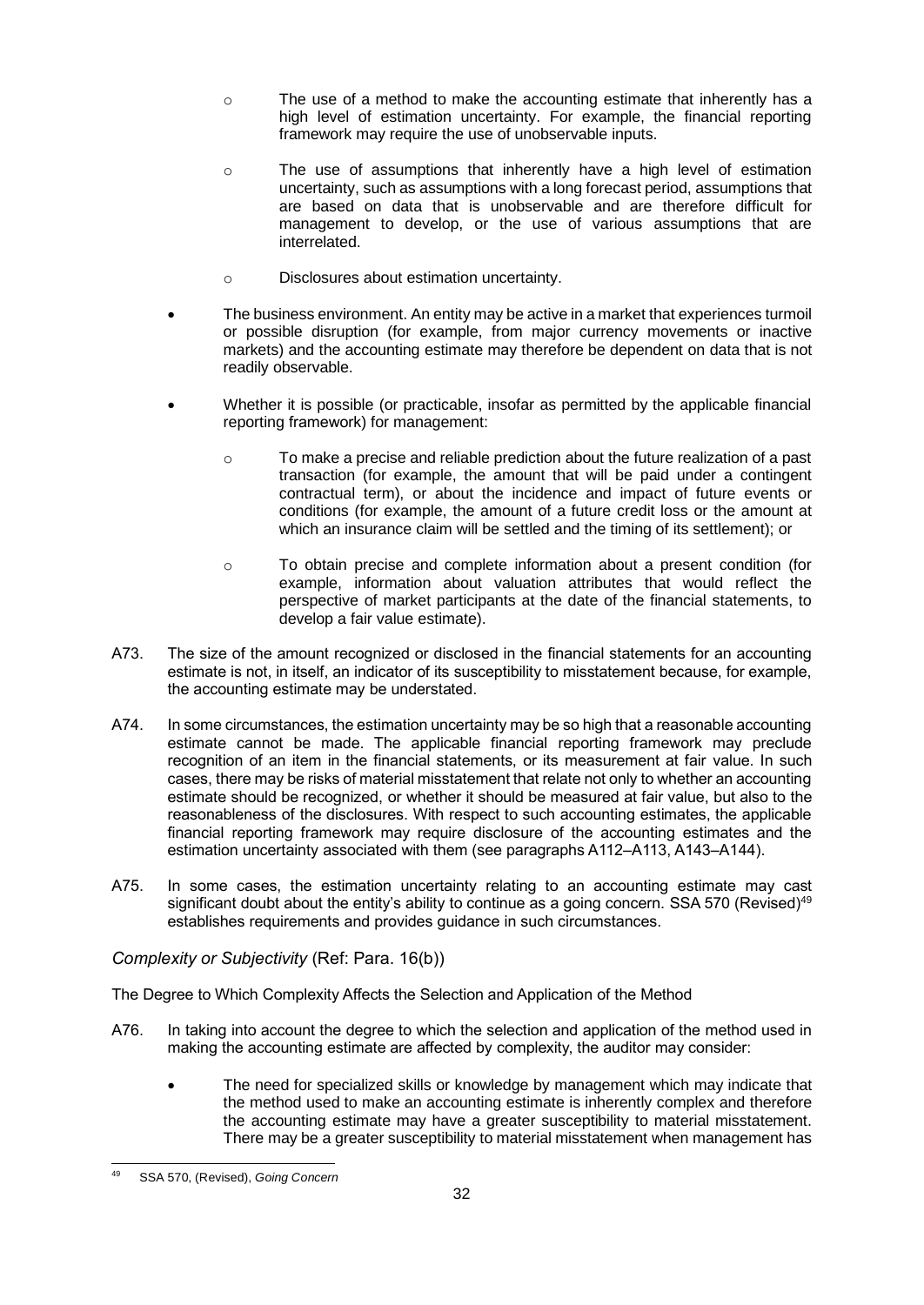developed a model internally and has relatively little experience in doing so, or uses a model that applies a method that is not established or commonly used in a particular industry or environment.

The nature of the measurement basis required by the applicable financial reporting framework, which may result in the need for a complex method that requires multiple sources of historical and forward-looking data or assumptions, with multiple interrelationships between them. For example, an expected credit loss provision may require judgments about future credit repayments and other cash flows, based on consideration of historical experience data and the application of forward-looking assumptions. Similarly, the valuation of an insurance contract liability may require judgments about future insurance contract payments to be projected based on historical experience and current and assumed future trends.

The Degree to Which Complexity Affects the Selection and Application of the Data

- A77. In taking into account the degree to which the selection and application of the data used in making the accounting estimate are affected by complexity, the auditor may consider:
	- The complexity of the process to derive the data, taking into account the relevance and reliability of the data source. Data from certain sources may be more reliable than from others. Also, for confidentiality or proprietary reasons, some external information sources will not (or not fully) disclose information that may be relevant in considering the reliability of the data they provide, such as the sources of the underlying data they used or how it was accumulated and processed.
	- The inherent complexity in maintaining the integrity of the data. When there is a high volume of data and multiple sources of data, there may be inherent complexity in maintaining the integrity of data that is used to make an accounting estimate.
	- The need to interpret complex contractual terms. For example, the determination of cash inflows or outflows arising from a commercial supplier or customer rebates may depend on very complex contractual terms that require specific experience or competence to understand or interpret.

The Degree to Which Subjectivity Affects the Selection and Application of the Method, Assumptions or Data

- A78. In taking into account the degree to which the selection and application of method, assumptions or data are affected by subjectivity, the auditor may consider:
	- The degree to which the applicable financial reporting framework does not specify the valuation approaches, concepts, techniques and factors to use in the estimation method.
	- The uncertainty regarding the amount or timing, including the length of the forecast period. The amount and timing are a source of inherent estimation uncertainty, and give rise to the need for management judgment in selecting a point estimate, which in turn creates an opportunity for management bias. For example, an accounting estimate that incorporates forward looking assumptions may have a high degree of subjectivity which may be susceptible to management bias.

#### *Other Inherent Risk Factors* (Ref: Para. 16(b))

A79. The degree of subjectivity associated with an accounting estimate influences the susceptibility of the accounting estimate to misstatement due to management bias or other fraud risk factors insofar as they affect inherent risk. For example, when an accounting estimate is subject to a high degree of subjectivity, the accounting estimate is likely to be more susceptible to misstatement due to management bias or fraud and this may result in a wide range of possible measurement outcomes. Management may select a point estimate from that range that is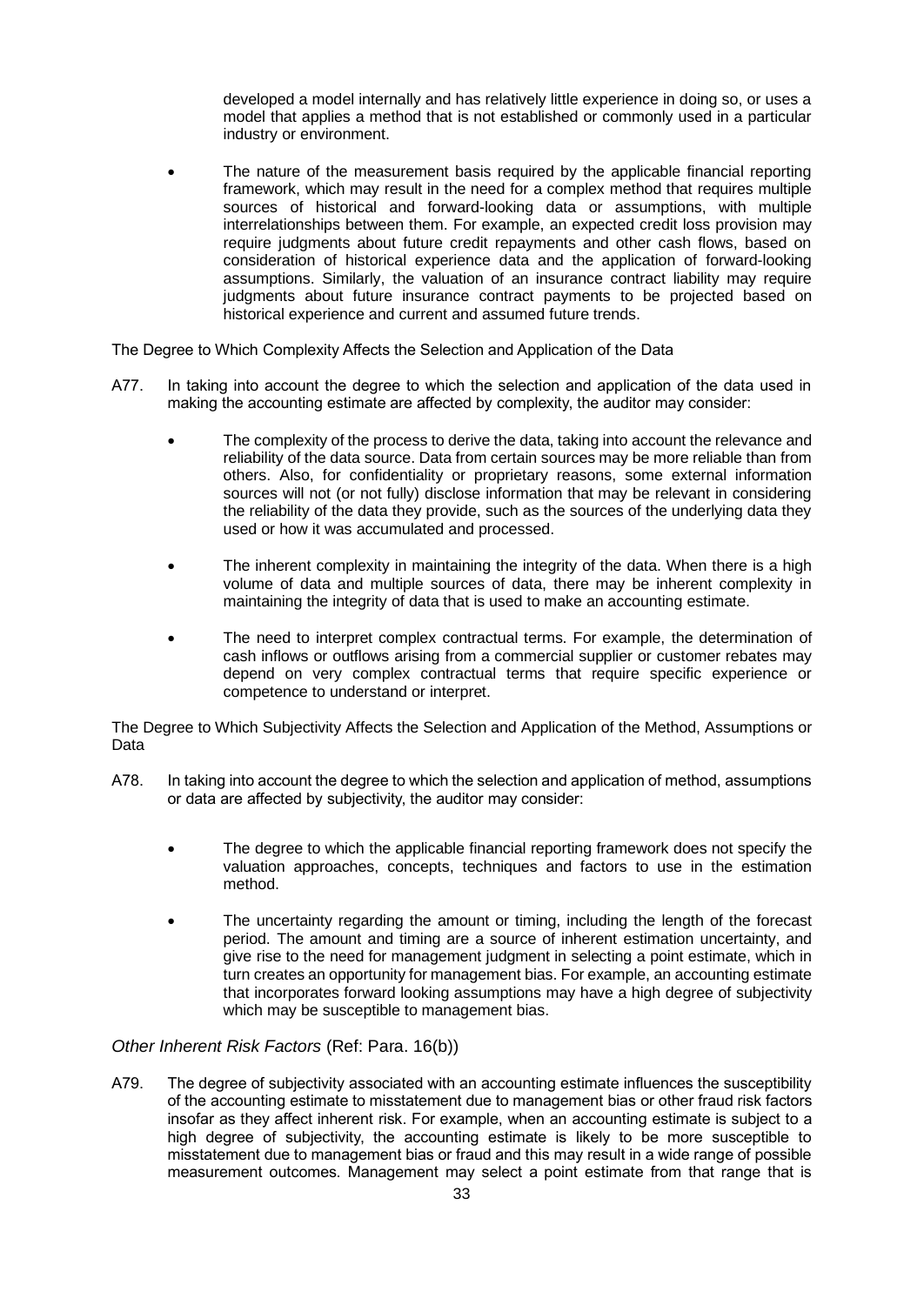inappropriate in the circumstances, or that is inappropriately influenced by unintentional or intentional management bias, and that is therefore misstated. For continuing audits, indicators of possible management bias identified during the audit of preceding periods may influence the planning and risk assessment procedures in the current period.

## *Significant Risks* (Ref: Para. 17)

A80. The auditor's assessment of inherent risk, which takes into account the degree to which an accounting estimate is subject to, or affected by estimation uncertainty, complexity, subjectivity or other inherent risk factors, assists the auditor in determining whether any of the risks of material misstatement identified and assessed are a significant risk.

## <span id="page-33-0"></span>**Responses to the Assessed Risks of Material Misstatement**

## *The Auditor's Further Audit Procedures* (Ref: Para. 18)

A81. In designing and performing further audit procedures the auditor may use any of the three testing approaches (individually or in combination) listed in paragraph 18. For example, when several assumptions are used to make an accounting estimate, the auditor may decide to use a different testing approach for each assumption tested.

Obtaining Relevant Audit Evidence Whether Corroborative or Contradictory

- A82. Audit evidence comprises both information that supports and corroborates management's assertions, and any information that contradicts such assertions.<sup>50</sup> Obtaining audit evidence in an unbiased manner may involve obtaining evidence from multiple sources within and outside the entity. However, the auditor is not required to perform an exhaustive search to identify all possible sources of audit evidence.
- A83. SSA 330 requires the auditor to obtain more persuasive audit evidence the higher the auditor's assessment of the risk.<sup>51</sup> Therefore, the consideration of the nature or quantity of the audit evidence may be more important when inherent risks relating to an accounting estimate is assessed at the higher end of the spectrum of inherent risk.

## **Scalability**

- A84. The nature, timing and extent of the auditor's further audit procedures are affected by, for example:
	- The assessed risks of material misstatement, which affect the persuasiveness of the audit evidence needed and influence the approach the auditor selects to audit an accounting estimate. For example, the assessed risks of material misstatement relating to the existence or valuation assertions may be lower for a straightforward accrual for bonuses that are paid to employees shortly after period end. In this situation, it may be more practical for the auditor to obtain sufficient appropriate audit evidence by evaluating events occurring up to the date of the auditor's report, rather than through other testing approaches.
	- The reasons for the assessed risks of material misstatement.

## *When the Auditor Intends to Rely on the Operating Effectiveness of Controls (Ref: Para: 19)*

A85. Testing the operating effectiveness of controls may be appropriate when inherent risk is assessed as higher on the spectrum of inherent risk, including for significant risks. This may be the case when the accounting estimate is subject to or affected by a high degree of complexity. When the accounting estimate is affected by a high degree of subjectivity, and therefore requires significant judgment by management, inherent limitations in the effectiveness of the

<sup>50</sup> SSA 500, paragraph A1

<sup>51</sup> SSA 330, paragraphs 7(b) and A19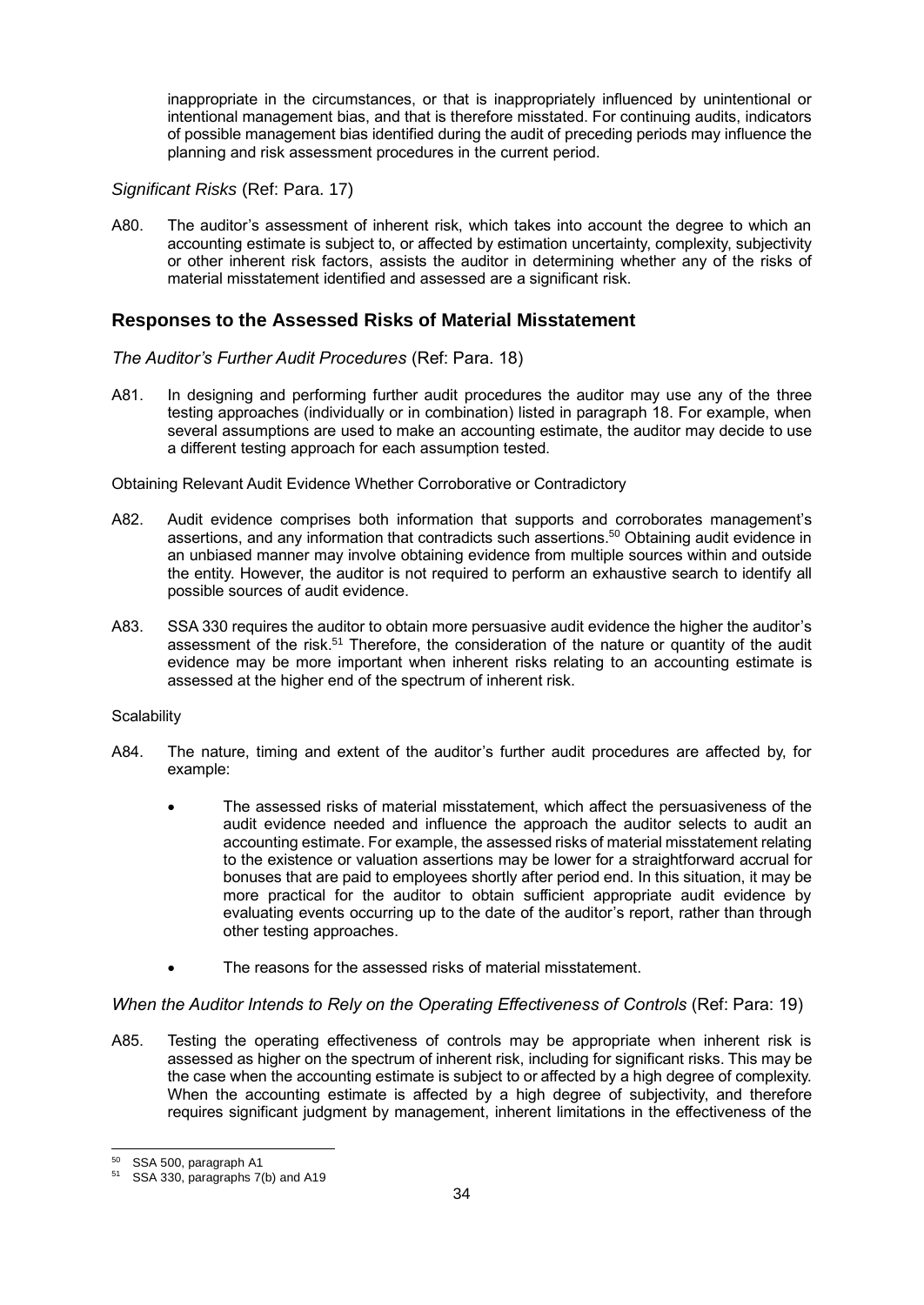design of controls may lead the auditor to focus more on substantive procedures than on testing the operating effectiveness of controls.

- A86. In determining the nature, timing and extent of testing of the operating effectiveness of controls relating to accounting estimates, the auditor may consider factors such as:
	- The nature, frequency and volume of transactions;
	- The effectiveness of the design of the controls, including whether controls are appropriately designed to respond to the assessed inherent risk, and the strength of governance;
	- The importance of particular controls to the overall control objectives and processes in place at the entity, including the sophistication of the information system to support transactions;
	- The monitoring of controls and identified deficiencies in internal control;
	- The nature of the risks the controls are intended to address, for example, controls related to the exercise of judgment compared with controls over supporting data;
	- The competency of those involved in the control activities;
	- The frequency of performance of the control activities; and
	- The evidence of performance of control activities.

Substantive Procedures Alone Cannot Provide Sufficient Appropriate Audit Evidence

- A87. In some industries, such as the financial services industry, management makes extensive use of IT to conduct business. It may therefore be more likely that there are risks related to certain accounting estimates for which substantive procedures alone cannot provide sufficient appropriate audit evidence.
- A88. Circumstances when risks for which substantive procedures alone cannot provide sufficient appropriate audit evidence at the assertion level may exist include:
	- When controls are necessary to mitigate risks relating to the initiation, recording, processing, or reporting of information obtained from outside of the general and subsidiary ledgers.
	- Information supporting one or more assertions is electronically initiated, recorded, processed, or reported. This is likely to be the case when there is a high volume of transactions or data, or a complex model is used, requiring the extensive use of information technology to ensure the accuracy and completeness of the information. A complex expected credit loss provision may be required for a financial institution or utility entity. For example, in the case of a utility entity, the data used in developing the expected credit loss provision may comprise many small balances resulting from a high volume of transactions. In these circumstances, the auditor may conclude that sufficient appropriate audit evidence cannot be obtained without testing controls around the model used to develop the expected credit loss provision.

In such cases, the sufficiency and appropriateness of the audit evidence may depend on the effectiveness of controls over the accuracy and completeness of the information.

A89. As part of the audit of the financial statements for certain entities (such as a bank or insurer), the auditor also may be required by law or regulation to undertake additional procedures in relation to, or to provide an assurance conclusion on, internal control. In these and other similar circumstances, the auditor may be able to use information obtained in performing such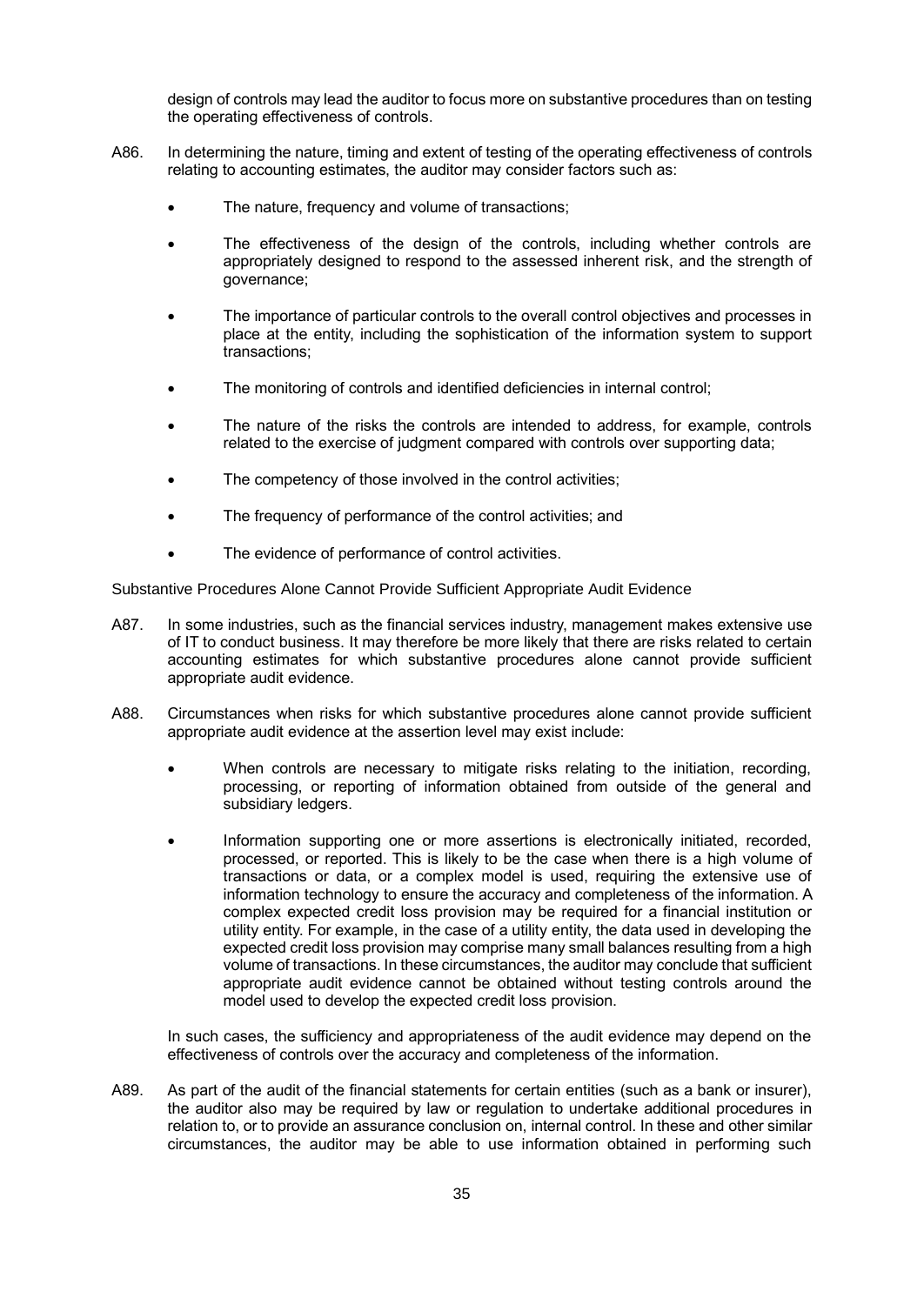procedures as audit evidence, subject to determining whether subsequent changes have occurred that may affect its relevance to the audit.

## *Significant Risks* (Ref: Para. 20)

- A90. When the auditor's further audit procedures in response to a significant risk consist only of substantive procedures, SSA 330<sup>52</sup> requires that those procedures include tests of details. Such tests of details may be designed and performed under each of the approaches described in paragraph 18 of this SSA based on the auditor's professional judgment in the circumstances. Examples of tests of details for significant risks related to accounting estimates include:
	- Examination, for example, examining contracts to corroborate terms or assumptions.
	- Recalculation, for example, verifying the mathematical accuracy of a model.
	- Agreeing assumptions used to supporting documentation, such as third-party published information.

## *Obtaining Audit Evidence from Events Occurring up to the Date of the Auditor's Report* (Ref: Para. 21)

- A91. In some circumstances, obtaining audit evidence from events occurring up to the date of the auditor's report may provide sufficient appropriate audit evidence to address the risks of material misstatement. For example, sale of the complete inventory of a discontinued product shortly after the period end may provide sufficient appropriate audit evidence relating to the estimate of its net realizable value at the period end. In other cases, it may be necessary to use this testing approach in connection with another approach in paragraph 18.
- A92. For some accounting estimates, events occurring up to the date of the auditor's report are unlikely to provide sufficient appropriate audit evidence regarding the accounting estimate. For example, the conditions or events relating to some accounting estimates develop only over an extended period. Also, because of the measurement objective of fair value accounting estimates, information after the period-end may not reflect the events or conditions existing at the balance sheet date and therefore may not be relevant to the measurement of the fair value accounting estimate.
- A93. Even if the auditor decides not to undertake this testing approach in respect of specific accounting estimates, the auditor is required to comply with SSA 560. SSA 560 requires the auditor to perform audit procedures designed to obtain sufficient appropriate audit evidence that all events occurring between the date of the financial statements and the date of the auditor's report that require adjustment of, or disclosure in, the financial statements have been identified<sup>53</sup> and appropriately reflected in the financial statements.<sup>54</sup> Because the measurement of many accounting estimates, other than fair value accounting estimates, usually depends on the outcome of future conditions, transactions or events, the auditor's work under SSA 560 is particularly relevant.

## *Testing How Management Made the Accounting Estimate* (Ref. Para. 22)

- A94. Testing how management made the accounting estimate may be an appropriate approach when, for example:
	- The auditor's review of similar accounting estimates made in the prior period financial statements suggests that management's current period process is appropriate.
	- The accounting estimate is based on a large population of items of a similar nature that individually are not significant.

SSA 330, paragraph 21

<sup>53</sup> SSA 560, paragraph 6

<sup>54</sup> SSA 560, paragraph 8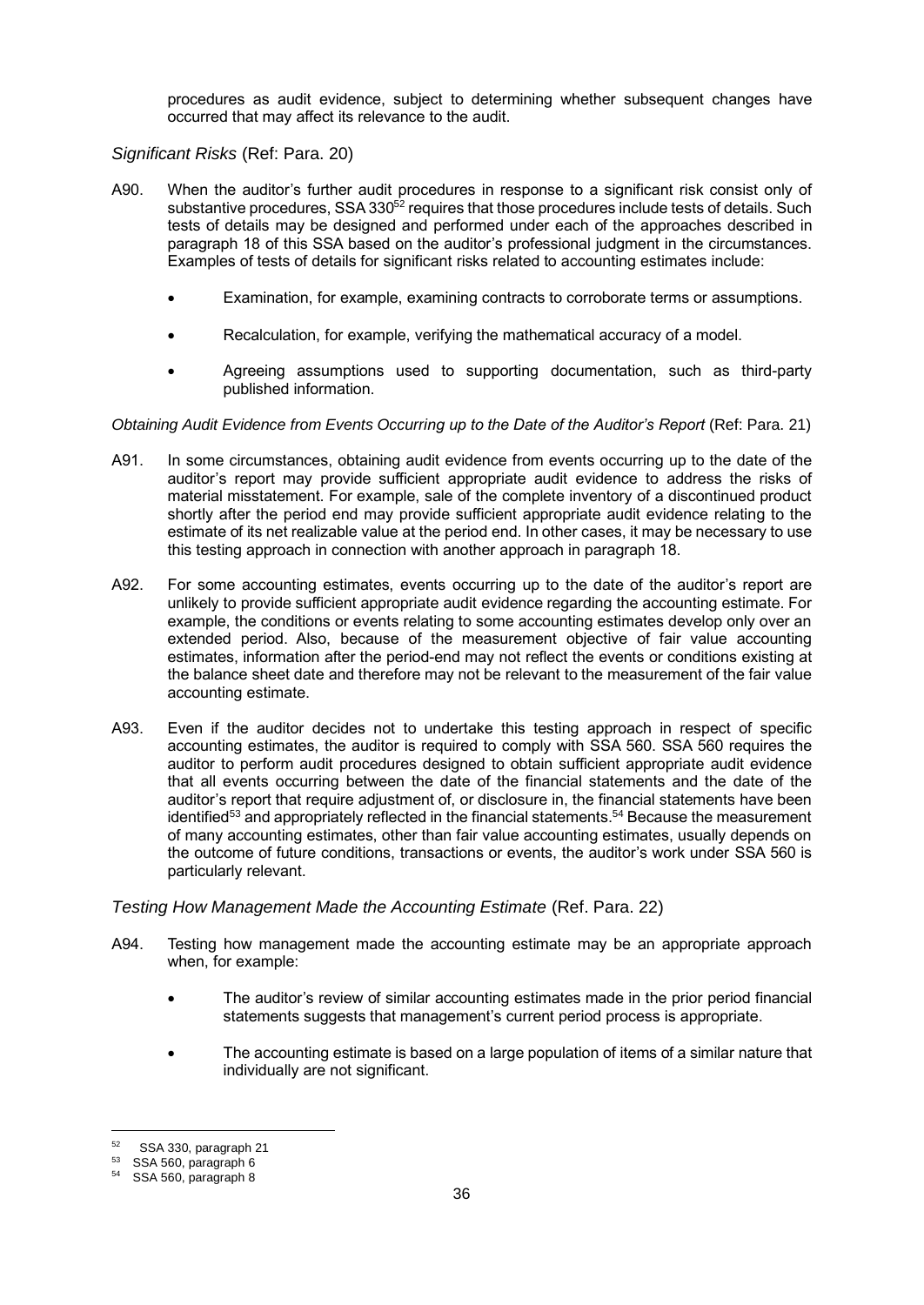- The applicable financial reporting framework specifies how management is expected to make the accounting estimate. For example, this may be the case for an expected credit loss provision.
- The accounting estimate is derived from the routine processing of data.

Testing how management made the accounting estimate may also be an appropriate approach when neither of the other testing approaches is practical to perform, or may be an appropriate approach in combination with one of the other testing approaches.

Changes in Methods, Significant Assumptions and the Data from Prior Periods (Ref: Para. 23(a), 24(a),  $25(a)$ 

A95. When a change from prior periods in a method, significant assumption, or the data is not based on new circumstances or new information, or when significant assumptions are inconsistent with each other and with those used in other accounting estimates, or with related assumptions used in other areas of the entity's business activities, the auditor may need to have further discussions with management about the circumstances and, in doing so, challenge management regarding the appropriateness of the assumptions used.

#### Indicators of Management Bias (Ref: Para. 23(b), 24(b), 25(b))

A96. When the auditor identifies indicators of possible management bias, the auditor may need a further discussion with management and may need to reconsider whether sufficient appropriate audit evidence has been obtained that the method, assumptions and data used were appropriate and supportable in the circumstances. An example of an indicator of management bias for a particular accounting estimate may be when management has developed an appropriate range for several different assumptions, and in each case the assumption used was from the end of the range that resulted in the most favorable measurement outcome.

#### Methods

The selection of the method (Ref: Para. 23(a))

- A97. Relevant considerations for the auditor regarding the appropriateness of the method selected in the context of the applicable financial reporting framework, and, if applicable, the appropriateness of changes from the prior period may include:
	- Whether management's rationale for the method selected is appropriate;
	- Whether the method is appropriate in the circumstances given the nature of the accounting estimate, the requirements of the applicable financial reporting framework, other available valuation concepts or techniques, regulatory requirements, and the business, industry and environment in which the entity operates;
	- When management has determined that different methods result in a range of significantly different estimates, how management has investigated the reasons for these differences; and
	- Whether the change is based on new circumstances or new information. When this is not the case, the change may not be reasonable or in compliance with the applicable financial reporting framework. Arbitrary changes result in inconsistent financial statements over time and may give rise to financial statement misstatements or may be an indicator of possible management bias. (see also paragraphs A133–A136)

These matters are important when the applicable financial reporting framework does not prescribe the method of measurement or allows multiple methods.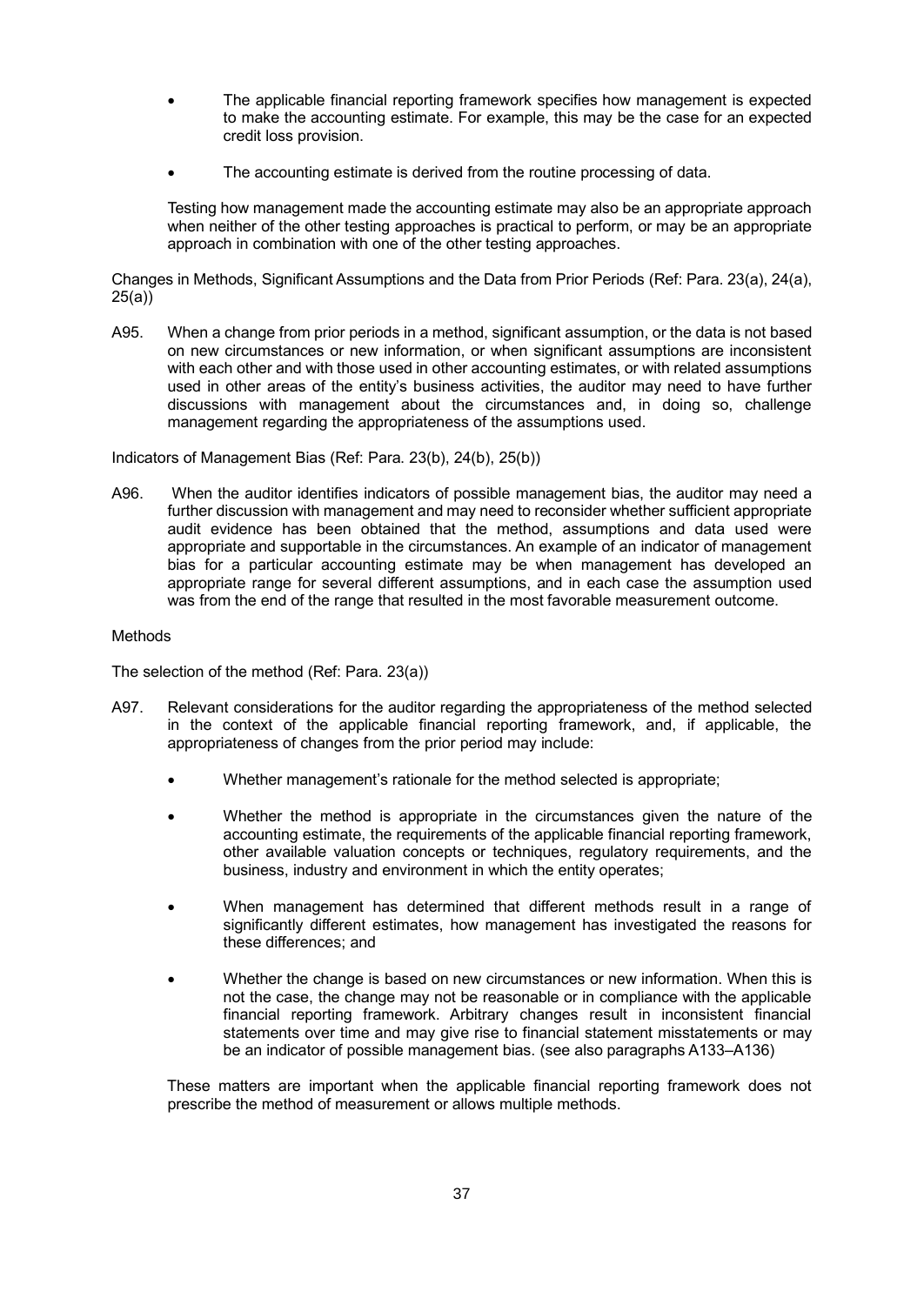Complex modelling (Ref: Para. 23(d))

A98. A model, and the related method, is more likely to be complex when:

- Understanding and applying the method, including designing the model and selecting and using appropriate data and assumptions, requires specialized skills or knowledge;
- It is difficult to obtain data needed for use in the model because there are restrictions on the availability or observability of, or access to, data; or
- It is difficult to maintain the integrity (e.g., accuracy, consistency, or completeness) of the data and assumptions in using the model due to multiple valuation attributes, multiple relationships between them, or multiple iterations of the calculation.
- A99. Matters that the auditor may consider when management uses a complex model include, for example, whether:
	- The model is validated prior to usage or when there has been a change to the model, with periodic reviews to ensure it is still suitable for its intended use. The entity's validation process may include evaluation of:
		- o The model's theoretical soundness;
		- o The model's mathematical integrity;
		- o The accuracy and completeness of the model's data and assumptions; and
		- o The model's output as compared to actual transactions.
	- Appropriate change control policies and procedures exist.
	- Management uses appropriate skills and knowledge in using the model.

These considerations may also be useful for a method that does not involve complex modelling.

A100. Management may make adjustments to the output of the model to meet the requirements of the applicable financial reporting framework. In some industries these adjustments are referred to as overlays. In the case of fair value accounting estimates, it may be relevant to consider whether adjustments to the output of the model, if any, reflect the assumptions marketplace participants would use in similar circumstances.

Maintenance of integrity of significant assumptions and the data used in applying the method (Ref: Para. 23(e))

A101. Maintaining the integrity of significant assumptions and the data in applying the method refers to the maintenance of the accuracy and completeness of the data and assumptions through all stages of information processing. A failure to maintain such integrity may result in corruption of the data and assumptions and may give rise to misstatements. In this regard, relevant considerations for the auditor may include whether the data and assumptions are subject to all changes intended by management, and not subject to any unintended changes, during activities such as input, storage, retrieval, transmission or processing.

Significant Assumptions (Ref: Para. 24)

- A102. Relevant considerations for the auditor regarding the appropriateness of the significant assumptions in the context of the applicable financial reporting framework, and, if applicable, the appropriateness of changes from the prior period may include:
	- Management's rationale for the selection of the assumption;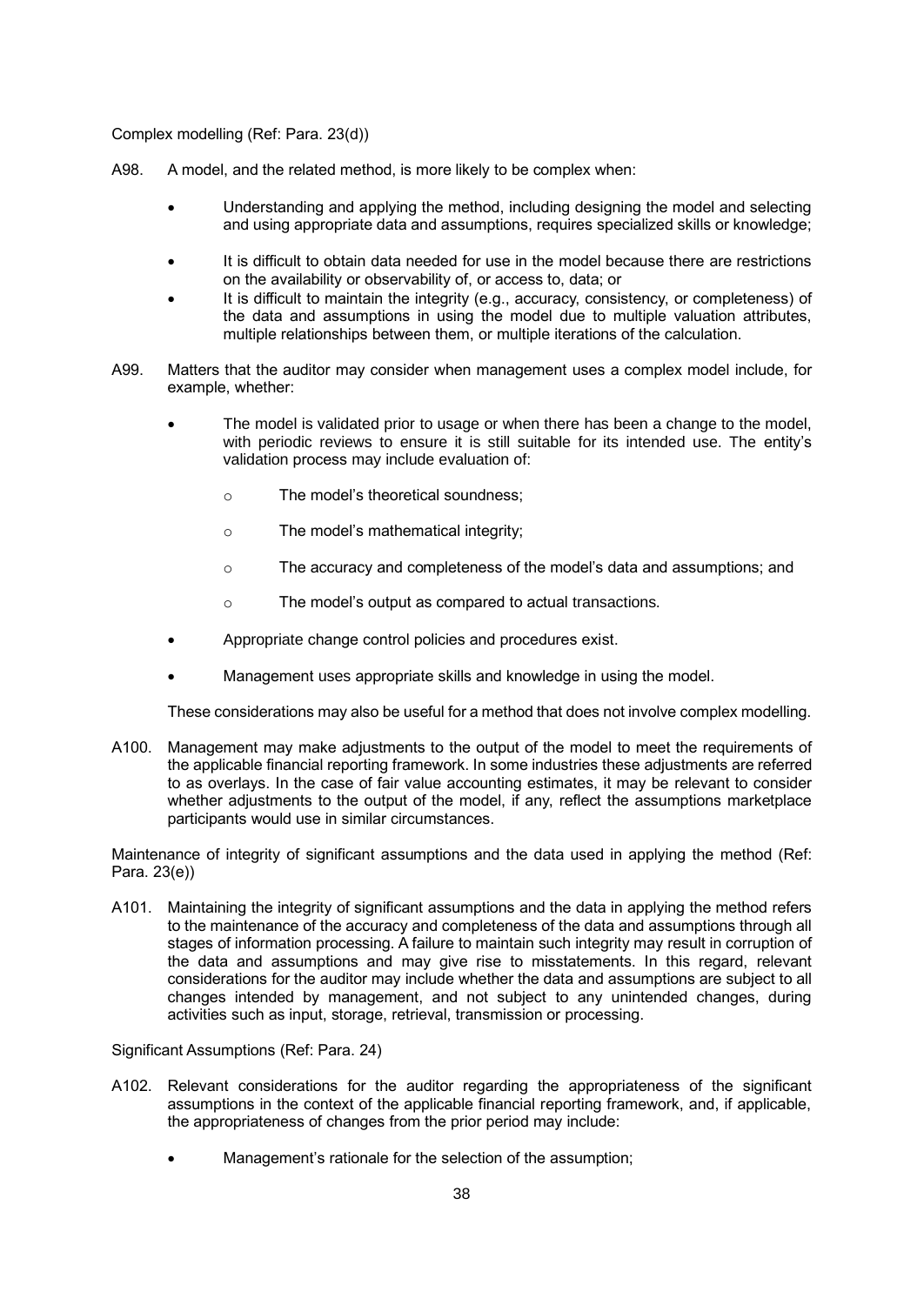- Whether the assumption is appropriate in the circumstances given the nature of the accounting estimate, the requirements of the applicable financial reporting framework, and the business, industry and environment in which the entity operates; and
- Whether a change from prior periods in selecting an assumption is based on new circumstances or new information. When it is not, the change may not be reasonable nor in compliance with the applicable financial reporting framework. Arbitrary changes in an accounting estimate may give rise to material misstatements of the financial statements or may be an indicator of possible management bias (see paragraphs A133–A136).
- A103. Management may evaluate alternative assumptions or outcomes of accounting estimates, which may be accomplished through a number of approaches depending on the circumstances. One possible approach is a sensitivity analysis. This might involve determining how the monetary amount of an accounting estimate varies with different assumptions. Even for accounting estimates measured at fair value, there may be variation because different market participants will use different assumptions. A sensitivity analysis may lead to the development of a number of outcome scenarios, sometimes characterized as a range of outcomes by management, and including 'pessimistic' and 'optimistic' scenarios.
- A104. Through the knowledge obtained in performing the audit, the auditor may become aware of or may have obtained an understanding of assumptions used in other areas of the entity's business. Such matters may include, for example, business prospects, assumptions in strategy documents and future cash flows. Also, if the engagement partner has performed other engagements for the entity, SSA 315 (Revised 2021) <sup>55</sup> requires the engagement partner to consider whether information obtained from those other engagements is relevant to identifying risks of material misstatement. This information may also be useful to consider in addressing whether significant assumptions are consistent with each other and with those used in other accounting estimates.
- A105. The appropriateness of the significant assumptions in the context of the requirements of the applicable financial reporting framework may depend on management's intent and ability to carry out certain courses of action. Management often documents plans and intentions relevant to specific assets or liabilities and the applicable financial reporting framework may require management to do so. The nature and extent of audit evidence to be obtained about management's intent and ability is a matter of professional judgment. When applicable, the auditor's procedures may include the following:
	- Review of management's history of carrying out its stated intentions.
	- Inspection of written plans and other documentation, including, when applicable, formally approved budgets, authorizations or minutes.
	- Inquiry of management about its reasons for a particular course of action.
	- Review of events occurring subsequent to the date of the financial statements and up to the date of the auditor's report.
	- Evaluation of the entity's ability to carry out a particular course of action given the entity's economic circumstances, including the implications of its existing commitments and legal, regulatory, or contractual restrictions that could affect the feasibility of management's actions.
	- Consideration of whether management has met the applicable documentation requirements, if any, of the applicable financial reporting framework.

Certain financial reporting frameworks, however, may not permit management's intentions or plans to be taken into account when making an accounting estimate. This is often the case for

<sup>55</sup> SSA 315 (Revised 2021), paragraph 15(b)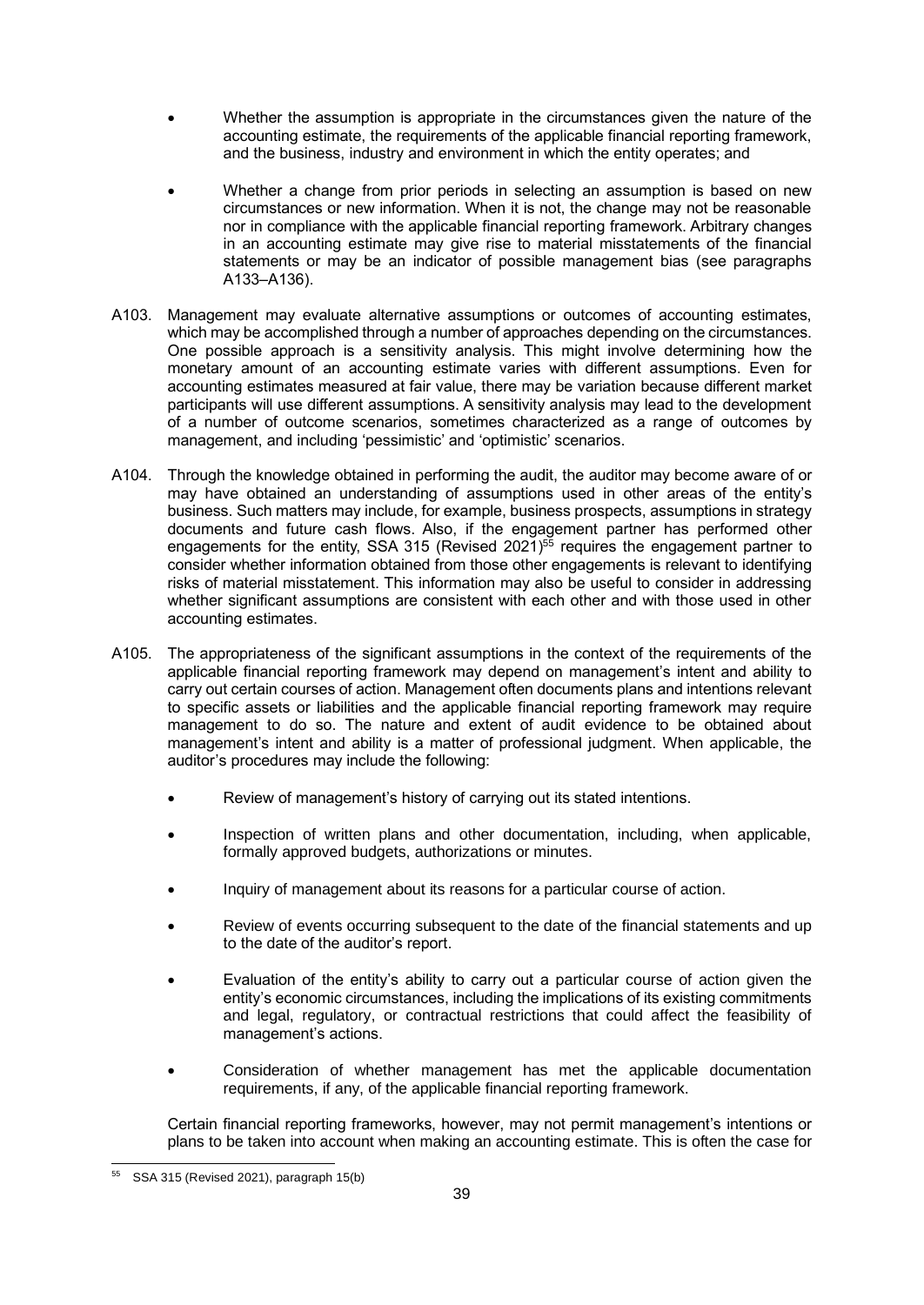fair value accounting estimates because their measurement objective requires that significant assumptions reflect those used by marketplace participants.

Data (Ref: Para. 25(a))

- A106. Relevant considerations for the auditor regarding the appropriateness of the data selected for use in the context of the applicable financial reporting framework, and, if applicable, the appropriateness of the changes from the prior period may include:
	- Management's rationale for the selection of the data;
	- Whether the data is appropriate in the circumstances given the nature of the accounting estimate, the requirements of the applicable financial reporting framework, and the business, industry and environment in which the entity operates; and
	- Whether the change from prior periods in the sources or items of data selected or data selected, is based on new circumstances or new information. When it is not, it is unlikely to be reasonable nor in compliance with the applicable financial reporting framework. Arbitrary changes in an accounting estimate result in inconsistent financial statements over time and may give rise to financial statement misstatements or may be an indicator of possible management bias (see paragraphs A133–A136).

Relevance and reliability of the data (Ref: Para. 25(c))

A107. When using information produced by the entity, SSA 500 requires the auditor to evaluate whether the information is sufficiently reliable for the auditor's purposes, including as necessary in the circumstances, to obtain audit evidence about the accuracy and completeness of the information and evaluating whether the information is sufficiently precise and detailed for the auditor's purposes.<sup>56</sup>

Complex legal or contractual terms (Ref: Para. 25(d))

- A108. Procedures that the auditor may consider when the accounting estimate is based on complex legal or contractual terms include:
	- Considering whether specialized skills or knowledge are needed to understand or interpret the contract;
	- Inquiring of the entity's legal counsel regarding the legal or contractual terms; and
	- Inspecting the underlying contracts to:
		- o Evaluate, the underlying business purpose for the transaction or agreement; and
		- o Consider whether the terms of the contracts are consistent with management's explanations.

Management's Selection of a Point Estimate and Related Disclosures about Estimation Uncertainty

Management's steps to understand and address estimation uncertainty (Ref: Para. 26(a))

- A109. Relevant considerations regarding whether management has taken appropriate steps to understand and address estimation uncertainty may include whether management has:
	- (a) Understood the estimation uncertainty, through identifying the sources, and assessing the degree of inherent variability in the measurement outcomes and the resulting range of reasonably possible measurement outcomes;

<sup>56</sup> SSA 500, paragraph 9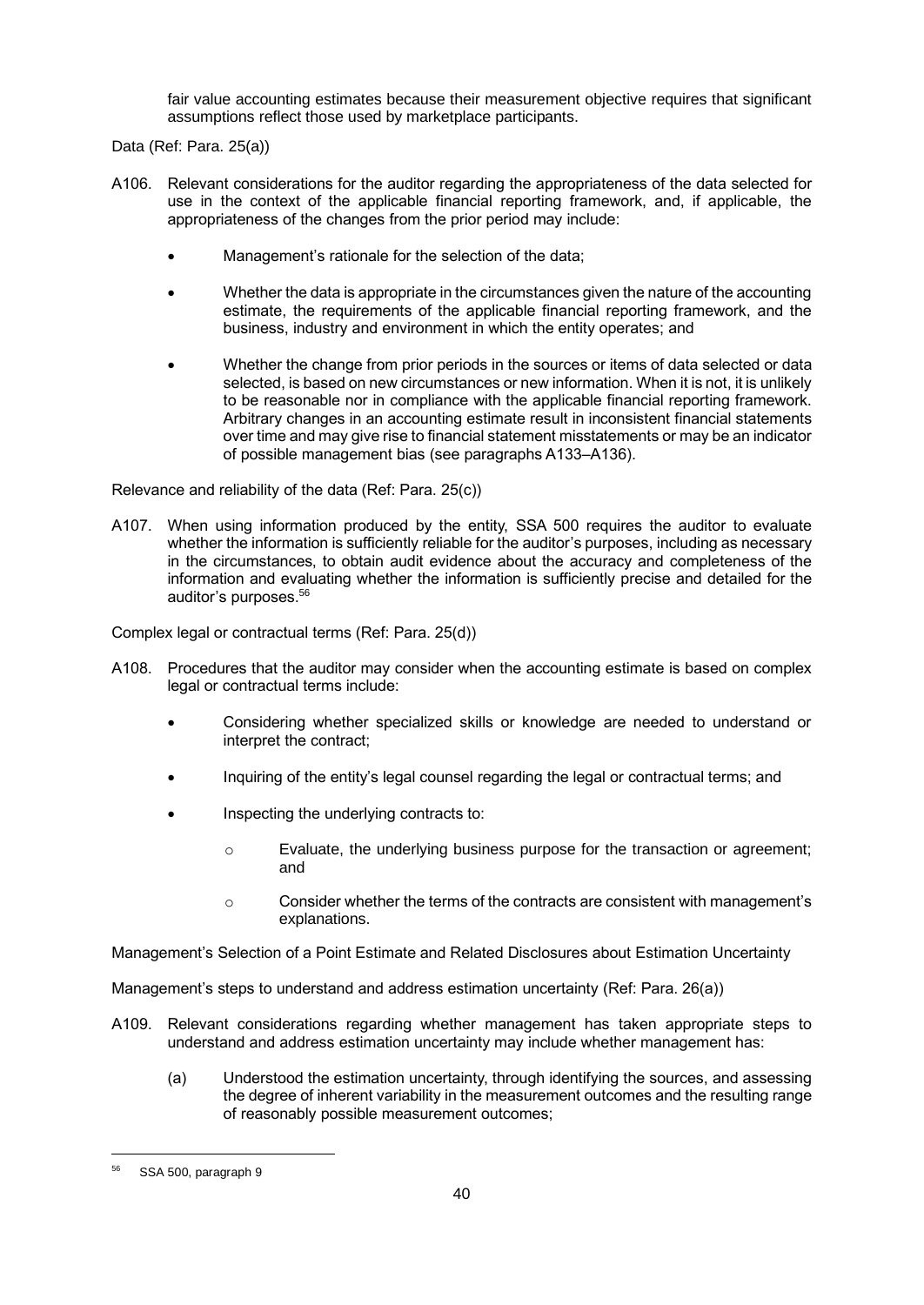- (b) Identified the degree to which, in the measurement process, complexity or subjectivity affect the risk of material misstatement, and addressed the resulting potential for misstatement through applying:
	- (i) Appropriate skills and knowledge in making accounting estimates; and
	- (ii) Professional judgment, including by identifying and addressing susceptibility to management bias; and
- (c) Addressed estimation uncertainty through appropriately selecting management's point estimate and related disclosures that describe the estimation uncertainty.

The selection of management's point estimate and related disclosures of estimation uncertainty (Ref: Para. 26(b))

- A110. Matters that may be relevant regarding the selection of management's point estimate and the development of related disclosures about estimation uncertainty include whether:
	- The methods and data used were selected appropriately, including when alternative methods for making the accounting estimate and alternative sources of data were available.
	- Valuation attributes used were appropriate and complete.
	- The assumptions used were selected from a range of reasonably possible amounts and were supported by appropriate data that is relevant and reliable.
	- The data used was appropriate, relevant and reliable, and the integrity of that data was maintained.
	- The calculations were applied in accordance with the method and were mathematically accurate.
	- Management's point estimate is appropriately chosen from the reasonably possible measurement outcomes.
	- The related disclosures appropriately describe the amount as an estimate and explain the nature and limitations of the estimation process, including the variability of the reasonably possible measurement outcomes.
- A111. Relevant considerations for the auditor regarding the appropriateness of management's point estimate, may include:
	- When the requirements of the applicable financial reporting framework prescribe the point estimate that is to be used after consideration of the alternative outcomes and assumptions, or prescribes a specific measurement method, whether management has followed the requirements of the applicable financial reporting framework.
	- When the applicable financial reporting framework has not specified how to select an amount from reasonably possible measurement outcomes, whether management has exercised judgment, taking into account the requirements of the applicable financial reporting framework.
- A112. Relevant considerations for the auditor regarding management's disclosures about estimation uncertainty include the requirements of the applicable financial reporting framework, which may require disclosures:
	- That describe the amount as an estimate and explain the nature and limitations of the process for making it, including the variability in reasonably possible measurement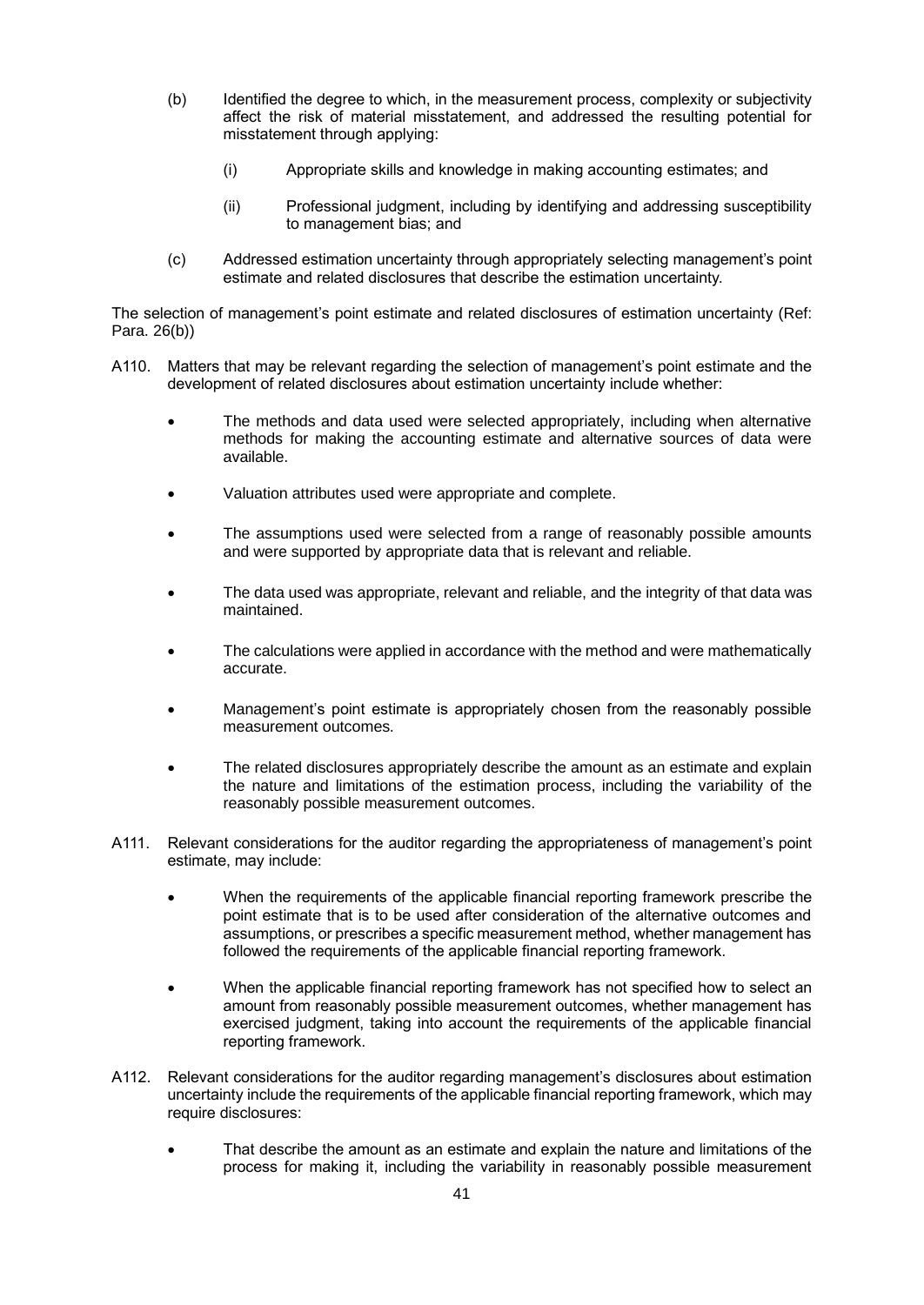outcomes. The framework also may require additional disclosures to meet a disclosure objective.<sup>57</sup>

- About significant accounting policies related to accounting estimates. Depending on the circumstances, relevant accounting policies may include matters such as the specific principles, bases, conventions, rules and practices applied in preparing and presenting accounting estimates in the financial statements.
- About significant or critical judgments (for example, those that had the most significant effect on the amounts recognized in the financial statements) as well as significant forward-looking assumptions or other sources of estimation uncertainty.

In certain circumstances, additional disclosures beyond those explicitly required by the financial reporting framework may be needed in order to achieve fair presentation, or in the case of a compliance framework, for the financial statements not to be misleading.

- A113. The greater the degree to which an accounting estimate is subject to estimation uncertainty, the more likely the risks of material misstatement will be assessed as higher and therefore the more persuasive the audit evidence needs to be to determine, in accordance with paragraph 35, whether management's point estimate and related disclosures about estimation uncertainty are reasonable in the context of the applicable financial reporting framework, or are misstated.
- A114. If the auditor's consideration of estimation uncertainty associated with an accounting estimate, and its related disclosure, is a matter that required significant auditor attention, then this may constitute a key audit matter.<sup>58</sup>

When Management Has Not Taken Appropriate Steps to Understand and Address Estimation Uncertainty (Ref: Para. 27)

- A115. When the auditor determines that management has not taken appropriate steps to understand and address estimation uncertainty, additional procedures that the auditor may request management to perform to understand estimation uncertainty may include, for example, consideration of alternative assumptions or the performance of a sensitivity analysis.
- A116. In considering whether it is practicable to develop a point estimate or range, matters the auditor may need to take into account include whether the auditor could do so without compromising independence requirements. This may include relevant ethical requirements that address prohibitions on assuming management responsibilities.
- A117. If, after considering management's response, the auditor determines that it is not practicable to develop an auditor's point estimate or range, the auditor is required to evaluate the implications for the audit or the auditor's opinion on the financial statements in accordance with paragraph 34.

## *Developing an Auditor's Point Estimate or Using an Auditor's Range* (Ref: Para. 28–29)

- A118. Developing an auditor's point estimate or range to evaluate management's point estimate and related disclosures about estimation uncertainty may be an appropriate approach when, for example:
	- The auditor's review of similar accounting estimates made in the prior period financial statements suggests that management's current period process is not expected to be effective.
	- The entity's controls within and over management's process for making accounting estimates are not well designed or properly implemented.

<sup>57</sup> SFRS(I) 13, *Fair Value Measurement*, paragraph 92 and FRS 113, *Fair Value Measurement,* paragraph 92

<sup>58</sup> SSA 701, *Communicating Key Audit Matters in the Independent Auditor's Report*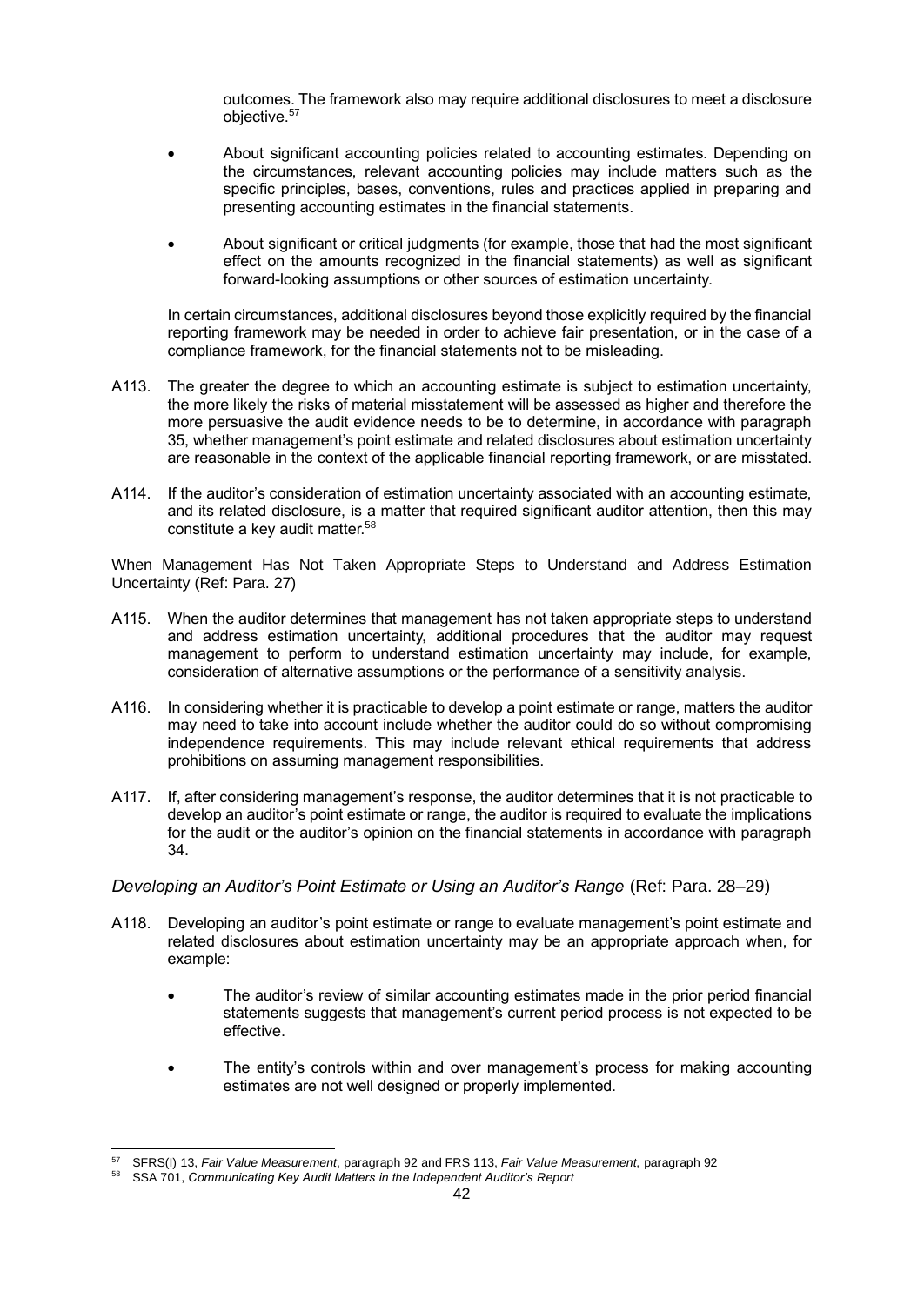- Events or transactions between the period end and the date of the auditor's report have not been properly taken into account, when it is appropriate for management to do so, and such events or transactions appear to contradict management's point estimate.
- There are appropriate alternative assumptions or sources of relevant data that can be used in developing an auditor's point estimate or a range.
- Management has not taken appropriate steps to understand or address the estimation uncertainty (see paragraph 27).
- A119. The decision to develop a point estimate or range also may be influenced by the applicable financial reporting framework, which may prescribe the point estimate that is to be used after consideration of the alternative outcomes and assumptions, or prescribe a specific measurement method (for example, the use of a discounted probability-weighted expected value, or the most likely outcome).
- A120. The auditor's decision as to whether to develop a point estimate rather than a range may depend on the nature of the estimate and the auditor's judgment in the circumstances. For example, the nature of the estimate may be such that there is expected to be less variability in the reasonably possible outcomes. In these circumstances, developing a point estimate may be an effective approach, particularly when it can be developed with a higher degree of precision.
- A121. The auditor may develop a point estimate or a range in a number of ways, for example, by:
	- Using a different model than the one used by management, for example, one that is commercially available for use in a particular sector or industry, or a proprietary or auditor-developed model.
	- Using management's model but developing alternative assumptions or data sources to those used by management.
	- Using the auditor's own method but developing alternative assumptions to those used by management.
	- Employing or engaging a person with specialized expertise to develop or execute a model, or to provide relevant assumptions.
	- Consideration of other comparable conditions, transactions or events, or, where relevant, markets for comparable assets or liabilities.
- A122. The auditor also may develop a point estimate or range for only part of the accounting estimate (for example, for a particular assumption, or when only a certain part of the accounting estimate is giving rise to the risk of material misstatement).
- A123. When using the auditor's own methods, assumptions or data to develop a point estimate or range, the auditor may obtain evidence about the appropriateness of management's methods, assumptions or data. For example, if the auditor uses the auditor's own assumptions in developing a range to evaluate the reasonableness of management's point estimate, the auditor may also develop a view about whether management's judgments in selecting the significant assumptions used in making the accounting estimate give rise to indicators of possible management bias.
- A124. The requirement in paragraph 29(a) for the auditor to determine that the range includes only amounts that are supported by sufficient appropriate audit evidence does not mean that the auditor is expected to obtain audit evidence to support each possible outcome in the range individually. Rather, the auditor is likely to obtain evidence to determine that the points at both ends of the range are reasonable in the circumstances, thereby supporting that amounts falling between those two points also are reasonable.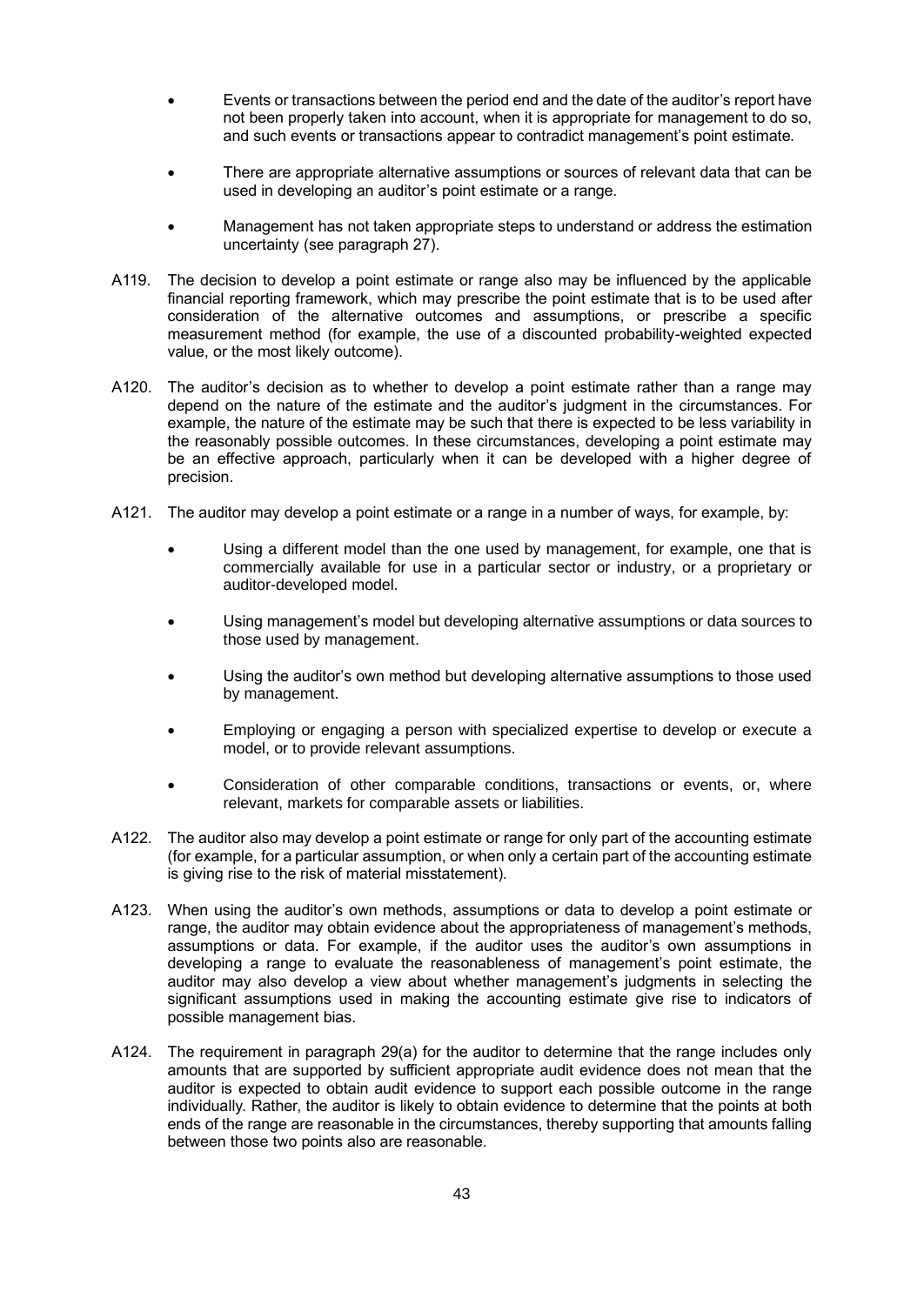A125. The size of the auditor's range may be multiples of materiality for the financial statements as a whole, particularly when materiality is based on operating results (for example, pre-tax income) and this measure is relatively small in relation to assets or other balance sheet measures. This situation is more likely to arise in circumstances when the estimation uncertainty associated with the accounting estimate is itself multiples of materiality, which is more common for certain types of accounting estimates or in certain industries, such as insurance or banking, where a high degree of estimation uncertainty is more typical and there may be specific requirements in the applicable financial reporting framework in that regard. Based on the procedures performed and audit evidence obtained in accordance with the requirements of this SSA, the auditor may conclude that a range that is multiples of materiality is, in the auditor's judgment, appropriate in the circumstances. When this is the case, the auditor's evaluation of the reasonableness of the disclosures about estimation uncertainty becomes increasingly important, particularly whether such disclosures appropriately convey the high degree of estimation uncertainty and the range of possible outcomes. Paragraphs A139–A144 include additional considerations that may be relevant in these circumstances.

## *Other Considerations Relating to Audit Evidence* (Ref: Para. 30)

A126. Information to be used as audit evidence, regarding risks of material misstatement relating to accounting estimates, may have been produced by the entity, prepared using the work of a management's expert, or provided by an external information source.

#### External Information Sources

- A127. As explained in SSA 500,<sup>59</sup> the reliability of information from an external information source is influenced by its source, its nature, and the circumstances under which it is obtained. Consequently, the nature and extent of the auditor's further audit procedures to consider the reliability of the information used in making an accounting estimate may vary depending on the nature of these factors. For example:
	- When market or industry data, prices, or pricing related data, are obtained from a single external information source, specializing in such information, the auditor may seek a price from an alternative independent source with which to compare.
	- When market or industry data, prices, or pricing related data, are obtained from multiple independent external information sources and points to consensus across those sources, the auditor may need to obtain less evidence about the reliability of the data from an individual source.
	- When information obtained from multiple information sources points to divergent market views the auditor may seek to understand the reasons for the diversity in views. The diversity may result from the use of different methods, assumptions, or data. For example, one source may be using current prices and another source using future prices. When the diversity relates to estimation uncertainty, the auditor is required by paragraph 26(b) to obtain sufficient appropriate audit evidence about whether, in the context of the applicable financial reporting framework, the disclosures in the financial statements that describe the estimation uncertainty are reasonable. In such cases professional judgment is also important in considering information about the methods, assumptions or data applied.
	- When information obtained from an external information source has been developed by that source using its own model(s). Paragraph A33f of SSA 500 provides relevant guidance.
- A128. For fair value accounting estimates, additional considerations of the relevance and reliability of information obtained from external information sources may include:
	- (a) Whether fair values are based on trades of the same instrument or active market quotations;

SSA 500, Paragraph A31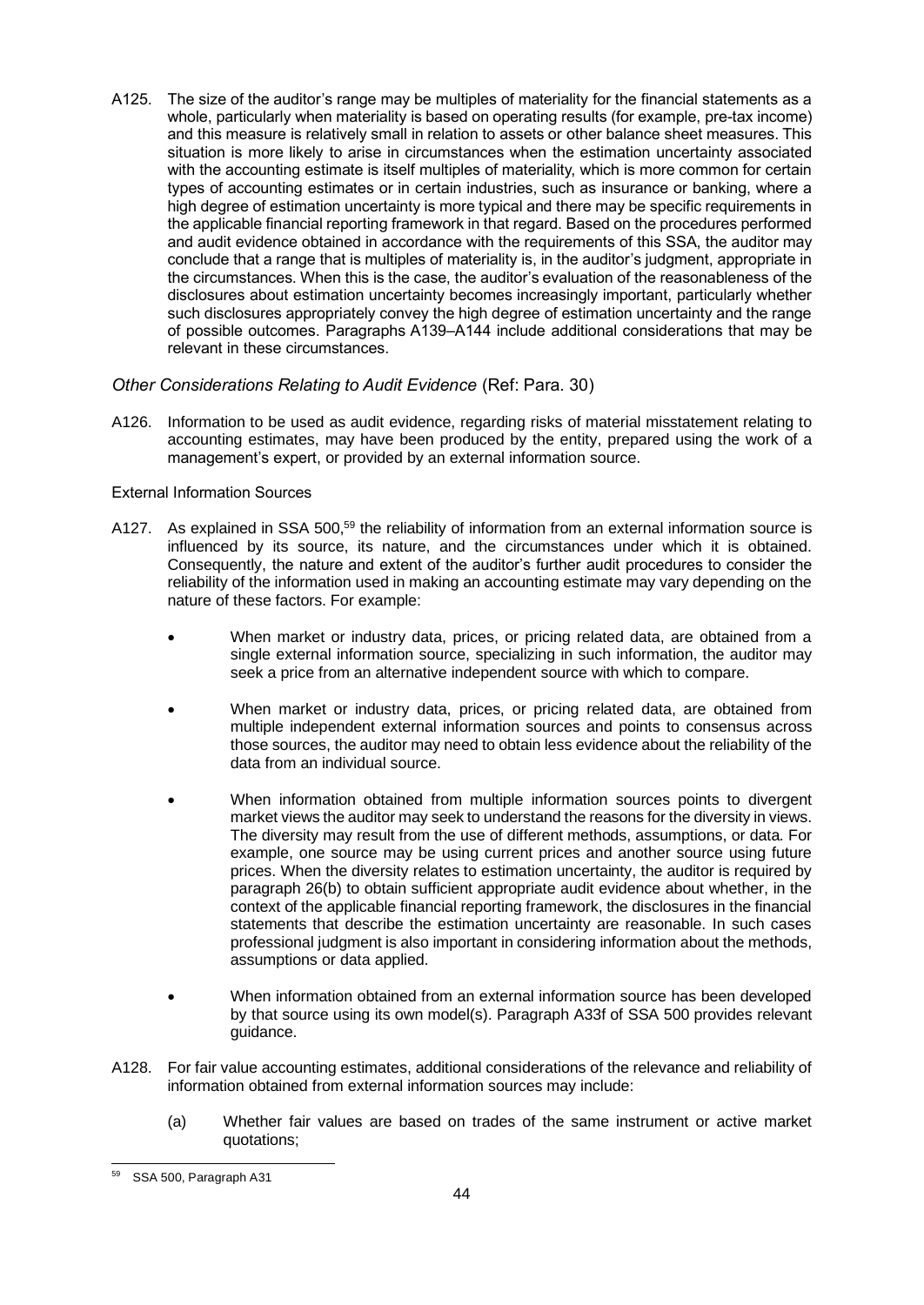- (b) When the fair values are based on transactions of comparable assets or liabilities, how those transactions are identified and considered comparable;
- (c) When there are no transactions either for the asset or liability or comparable assets or liabilities, how the information was developed including whether the inputs developed and used represent the assumptions that market participants would use when pricing the asset or liability, if applicable; and
- (d) When the fair value measurement is based on a broker quote, whether the broker quote:
	- (i) Is from a market maker who transacts in the same type of financial instrument;
	- (ii) Is binding or nonbinding, with more weight placed on quotes based on binding offers; and
	- (iii) Reflects market conditions as of the date of the financial statements, when required by the applicable financial reporting framework.
- A129. When information from an external information source is used as audit evidence, a relevant consideration for the auditor may be whether information can be obtained, or whether the information is sufficiently detailed, to understand the methods, assumptions and other data used by the external information source. This may be limited in some respects and consequently influence the auditor's consideration of the nature, timing and extent of procedures to perform. For example, pricing services often provide information about their methods and assumptions by asset class rather than individual securities. Brokers often provide only limited information about their inputs and assumptions when providing broker indicative quotes for individual securities. Paragraph A33g of SSA 500 provides guidance with respect to restrictions placed by the external information source on the provision of supporting information.

#### Management's Expert

- A130. Assumptions relating to accounting estimates that are made or identified by a management's expert become management's assumptions when used by management in making an accounting estimate. Accordingly, the auditor applies the relevant requirements in this SSA to those assumptions.
- A131. If the work of a management's expert involves the use of methods or sources of data relating to accounting estimates, or developing or providing findings or conclusions relating to a point estimate or related disclosures for inclusion in the financial statements, the requirements in paragraphs 21–29 of this SSA may assist the auditor in applying paragraph 8(c) of SSA 500.

## Service Organizations

A132. SSA 402<sup>60</sup> deals with the auditor's understanding of the services provided by a service organization, including internal control, as well as the auditor's responses to assessed risks of material misstatement. When the entity uses the services of a service organization in making accounting estimates, the requirements and guidance in SSA 402 may therefore assist the auditor in applying the requirements of this SSA.

#### <span id="page-44-0"></span>**Indicators of Possible Management Bias** (Ref: Para. 32)

A133. Management bias may be difficult to detect at an account level and may only be identified by the auditor when considering groups of accounting estimates, all accounting estimates in aggregate, or when observed over a number of accounting periods. For example, if accounting estimates included in the financial statements are considered to be individually reasonable but management's point estimates consistently trend toward one end of the auditor's range of reasonable outcomes that provide a more favorable financial reporting outcome for

<sup>60</sup> SSA 402, *Audit Considerations Relating to an Entity Using a Service Organization*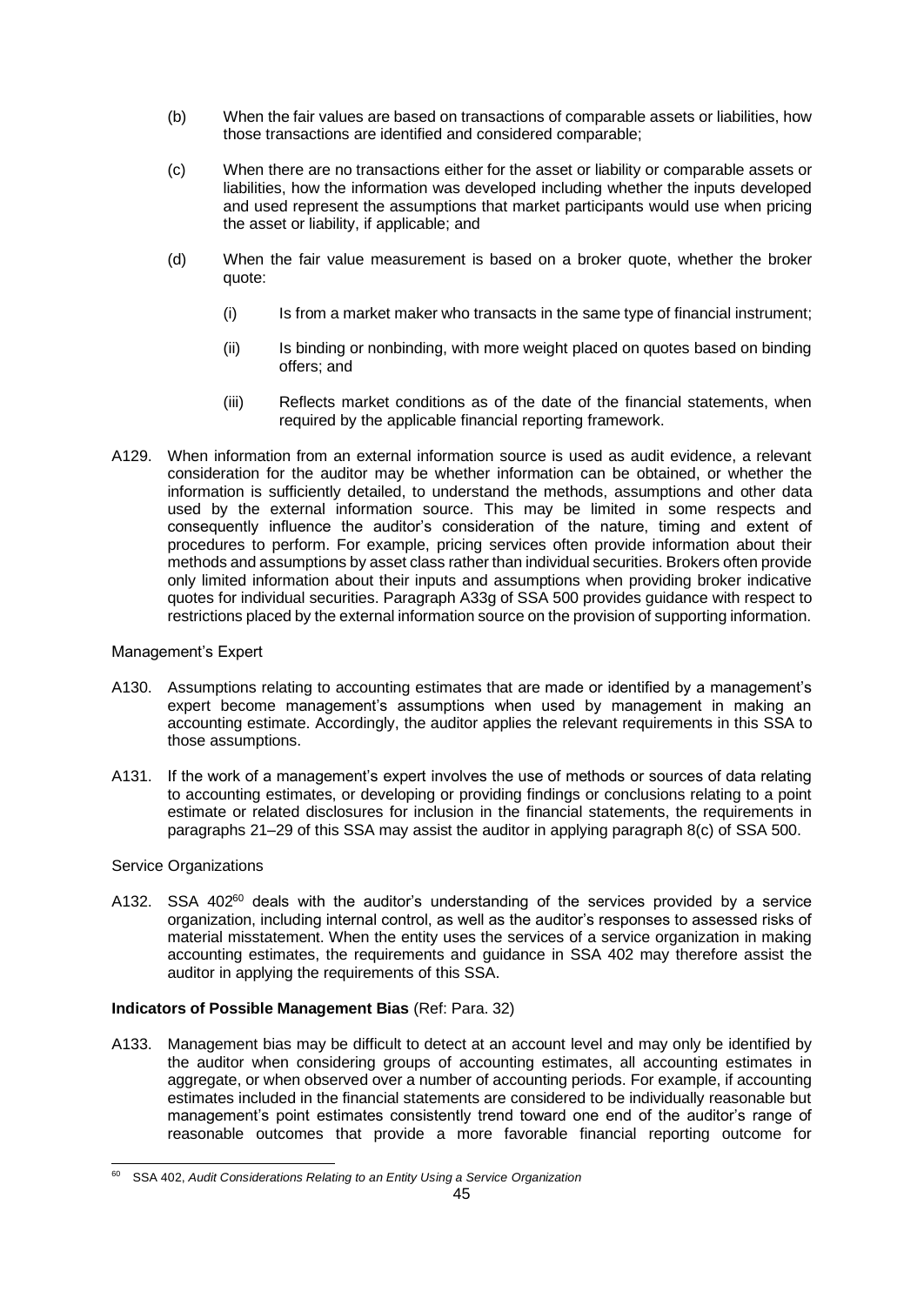management, such circumstances may indicate possible bias by management.

- A134. Examples of indicators of possible management bias with respect to accounting estimates include:
	- Changes in an accounting estimate, or the method for making it, when management has made a subjective assessment that there has been a change in circumstances.
	- Selection or development of significant assumptions or the data that yield a point estimate favorable for management objectives.
	- Selection of a point estimate that may indicate a pattern of optimism or pessimism.

When such indicators are identified, there may be a risk of material misstatement either at the assertion or financial statement level. Indicators of possible management bias themselves do not constitute misstatements for purposes of drawing conclusions on the reasonableness of individual accounting estimates. However, in some cases the audit evidence may point to a misstatement rather than simply an indicator of management bias.

- A135. Indicators of possible management bias may affect the auditor's conclusion as to whether the auditor's risk assessment and related responses remain appropriate. The auditor may also need to consider the implications for other aspects of the audit, including the need to further question the appropriateness of management's judgments in making accounting estimates. Further, indicators of possible management bias may affect the auditor's conclusion as to whether the financial statements as a whole are free from material misstatement, as discussed in SSA 700 (Revised).<sup>61</sup>
- A136. In addition, in applying SSA 240, the auditor is required to evaluate whether management's judgments and decisions in making the accounting estimates included in the financial statements indicate a possible bias that may represent a material misstatement due to fraud.<sup>62</sup> Fraudulent financial reporting is often accomplished through intentional misstatement of accounting estimates, which may include intentionally understating or overstating accounting estimates. Indicators of possible management bias that may also be a fraud risk factor, may cause the auditor to reassess whether the auditor's risk assessments, in particular the assessment of fraud risks, and related responses remain appropriate.

#### <span id="page-45-0"></span>**Overall Evaluation Based on Audit Procedures Performed** (Ref: Para. 33)

- A137. As the auditor performs planned audit procedures, the audit evidence obtained may cause the auditor to modify the nature, timing or extent of other planned audit procedures.<sup>63</sup> In relation to accounting estimates, information may come to the auditor's attention through performing procedures to obtain audit evidence that differs significantly from the information on which the risk assessment was based. For example, the auditor may have identified that the only reason for an assessed risk of material misstatement is the subjectivity involved in making the accounting estimate. However, while performing procedures to respond to the assessed risks of material misstatement, the auditor may discover that the accounting estimate is more complex than originally contemplated, which may call into question the assessment of the risk of material misstatement (for example, the inherent risk may need to be re-assessed on the higher end of the spectrum of inherent risk due to the effect of complexity) and therefore the auditor may need to perform additional further audit procedures to obtain sufficient appropriate audit evidence.<sup>64</sup>
- A138. With respect to accounting estimates that have not been recognized, a particular focus of the auditor's evaluation may be on whether the recognition criteria of the applicable financial reporting framework have in fact been met. When an accounting estimate has not been recognized, and the auditor concludes that this treatment is appropriate, some financial

<sup>&</sup>lt;sup>61</sup> SSA 700 (Revised), paragraph 11

 $62$  SSA 240, paragraph 32(b)

<sup>&</sup>lt;sup>63</sup> SSA 330, paragraph A60

<sup>&</sup>lt;sup>64</sup> See also SSA 315 (Revised 2021), paragraph 37.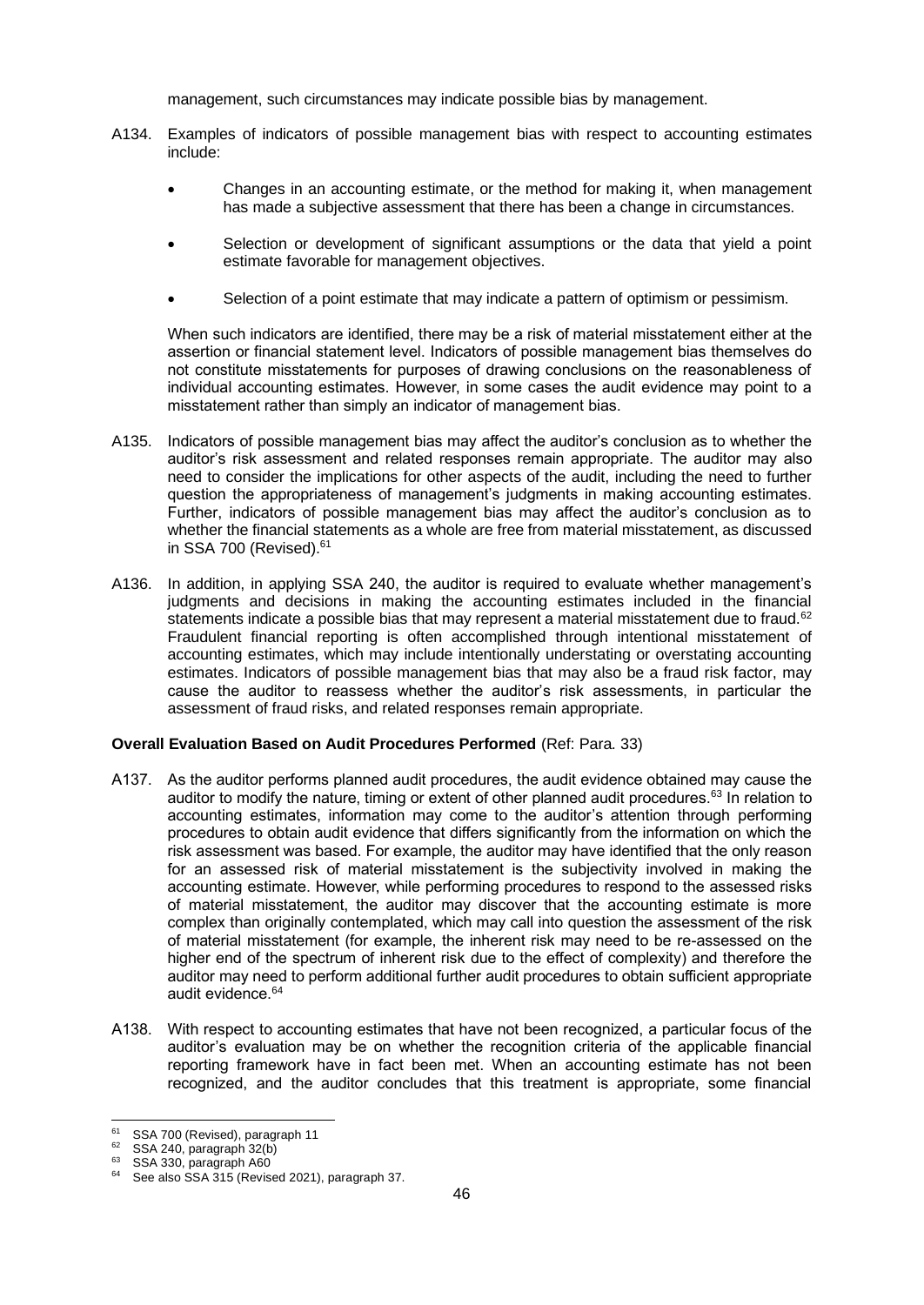reporting frameworks may require disclosure of the circumstances in the notes to the financial statements.

Determining Whether the Accounting Estimates are Reasonable or Misstated (Ref: Para. 9, 35)

- A139. In determining whether, based on the audit procedures performed and evidence obtained, management's point estimate and related disclosures are reasonable, or are misstated:
	- When the audit evidence supports a range, the size of the range may be wide and, in some circumstances, may be multiples of materiality for the financial statements as a whole (see also paragraph A125). Although a wide range may be appropriate in the circumstances, it may indicate that it is important for the auditor to reconsider whether sufficient appropriate audit evidence has been obtained regarding the reasonableness of the amounts within the range.
	- The audit evidence may support a point estimate that differs from management's point estimate. In such circumstances, the difference between the auditor's point estimate and management's point estimate constitutes a misstatement.
	- The audit evidence may support a range that does not include management's point estimate. In such circumstances, the misstatement is the difference between management's point estimate and the nearest point of the auditor's range.
- A140. Paragraphs A110–A114 provide guidance to assist the auditor in evaluating management's selection of a point estimate and related disclosures to be included in the financial statements.
- A141. When the auditor's further audit procedures include testing how management made the accounting estimate or developing an auditor's point estimate or range, the auditor is required to obtain sufficient appropriate audit evidence about disclosures that describe estimation uncertainty in accordance with paragraphs 26(b) and 29(b) and other disclosures in accordance with paragraph 31. The auditor then considers the audit evidence obtained about disclosures as part of the overall evaluation, in accordance with paragraph 35, of whether the accounting estimates and related disclosures are reasonable in the context of the applicable financial reporting framework, or are misstated.
- A142. SSA 450 also provides guidance regarding qualitative disclosures<sup>65</sup> and when misstatements in disclosures could be indicative of fraud.<sup>66</sup>
- A143. When the financial statements are prepared in accordance with a fair presentation framework, the auditor's evaluation as to whether the financial statements achieve fair presentation<sup>67</sup> includes the consideration of the overall presentation, structure and content of the financial statements, and whether the financial statements, including the related notes, represent the transactions and events in a manner that achieves fair presentation. For example, when an accounting estimate is subject to a higher degree of estimation uncertainty, the auditor may determine that additional disclosures are necessary to achieve fair presentation. If management does not include such additional disclosures, the auditor may conclude that the financial statements are materially misstated.
- <span id="page-46-0"></span>A144. SSA 705 (Revised)<sup>68</sup> provides guidance on the implications for the auditor's opinion when the auditor believes that management's disclosures in the financial statements are inadequate or misleading, including, for example, with respect to estimation uncertainty.

<sup>&</sup>lt;sup>65</sup> SSA 450, paragraph A17

<sup>&</sup>lt;sup>66</sup> SSA 450, paragraph A22

<sup>&</sup>lt;sup>67</sup> SSA 700 (Revised), paragraph 14

<sup>&</sup>lt;sup>68</sup> SSA 705 (Revised), paragraphs 22-23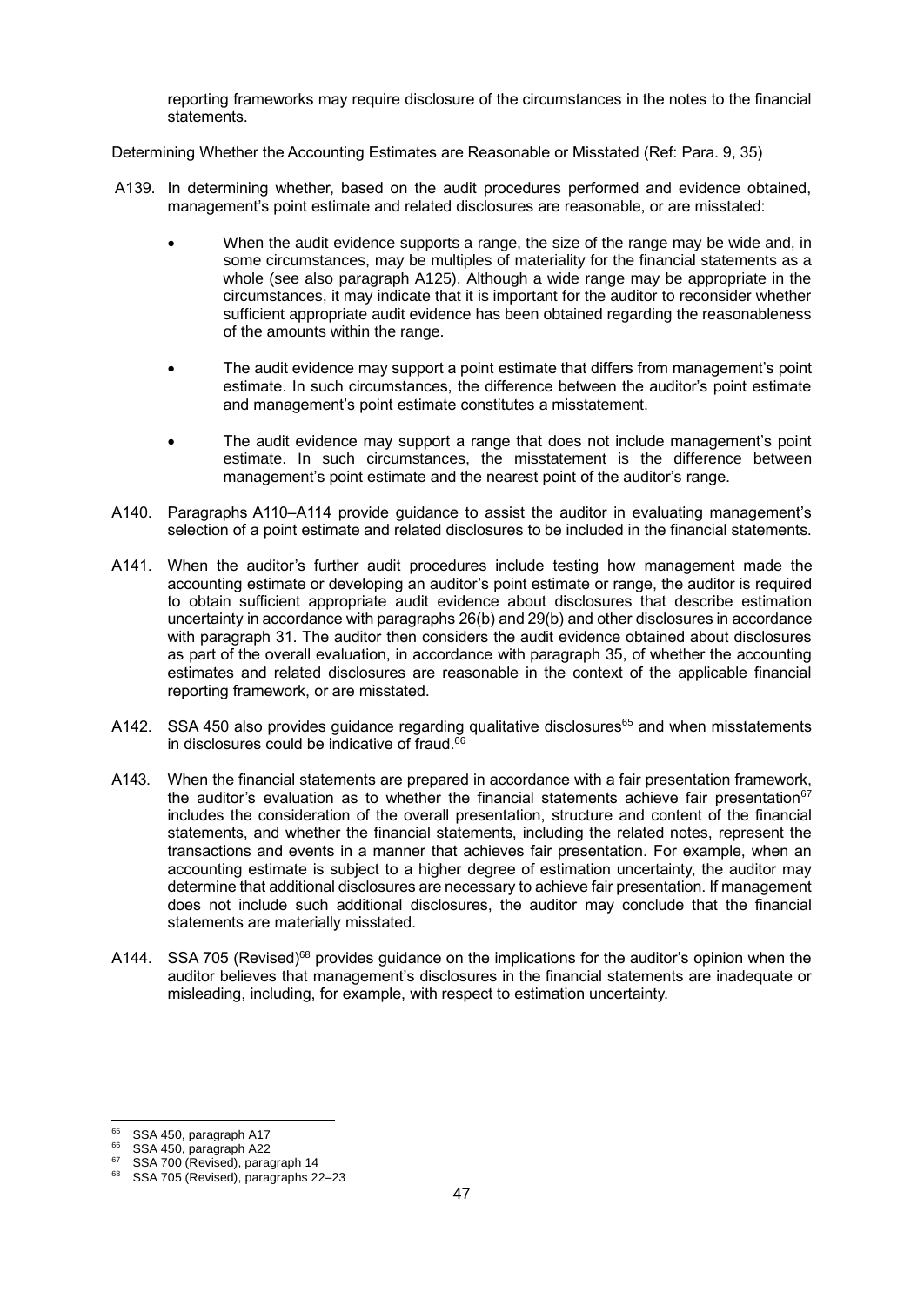#### **Written Representations** (Ref: Para. 37)

- A145. Written representations about specific accounting estimates may include representations:
	- That the significant judgments made in making the accounting estimates have taken into account all relevant information of which management is aware.
	- About the consistency and appropriateness in the selection or application of the methods, assumptions and data used by management in making the accounting estimates.
	- That the assumptions appropriately reflect management's intent and ability to carry out specific courses of action on behalf of the entity, when relevant to the accounting estimates and disclosures.
	- That disclosures related to accounting estimates, including disclosures describing estimation uncertainty, are complete and are reasonable in the context of the applicable financial reporting framework.
	- That appropriate specialized skills or expertise has been applied in making the accounting estimates.
	- That no subsequent event requires adjustment to the accounting estimates and related disclosures included in the financial statements.
	- When accounting estimates are not recognized or disclosed in the financial statements, about the appropriateness of management's decision that the recognition or disclosure criteria of the applicable financial reporting framework have not been met.

#### <span id="page-47-0"></span>**Communication with Those Charged With Governance, Management or Other Relevant Parties**  (Ref: Para. 38)

- A146. In applying SSA 260 (Revised), the auditor communicates with those charged with governance the auditor's views about significant qualitative aspects of the entity's accounting practices relating to accounting estimates and related disclosures.<sup>69</sup> Appendix 2 includes matters specific to accounting estimates that the auditor may consider communicating to those charged with governance.
- A147. SSA 265 requires the auditor to communicate in writing to those charged with governance significant deficiencies in internal control identified during the audit.<sup>70</sup> Such significant deficiencies may include those related to controls over:
	- (a) The selection and application of significant accounting policies, and the selection and application of methods, assumptions and data;
	- (b) Risk management and related systems;
	- (c) Data integrity, including when data is obtained from an external information source; and
	- (d) The use, development and validation of models, including models obtained from an external provider, and any adjustments that may be required.
- A148. In addition to communicating with those charged with governance, the auditor may be permitted or required to communicate directly with regulators or prudential supervisors. Such communication may be useful throughout the audit or at particular stages, such as when planning the audit or when finalizing the auditor's report. For example, in some jurisdictions, financial institution regulators seek to cooperate with auditors to share information about the operation and application of controls over financial instrument activities, challenges in valuing

<sup>&</sup>lt;sup>69</sup> SSA 260 (Revised), paragraph 16(a)

<sup>70</sup> SSA 265, paragraph 9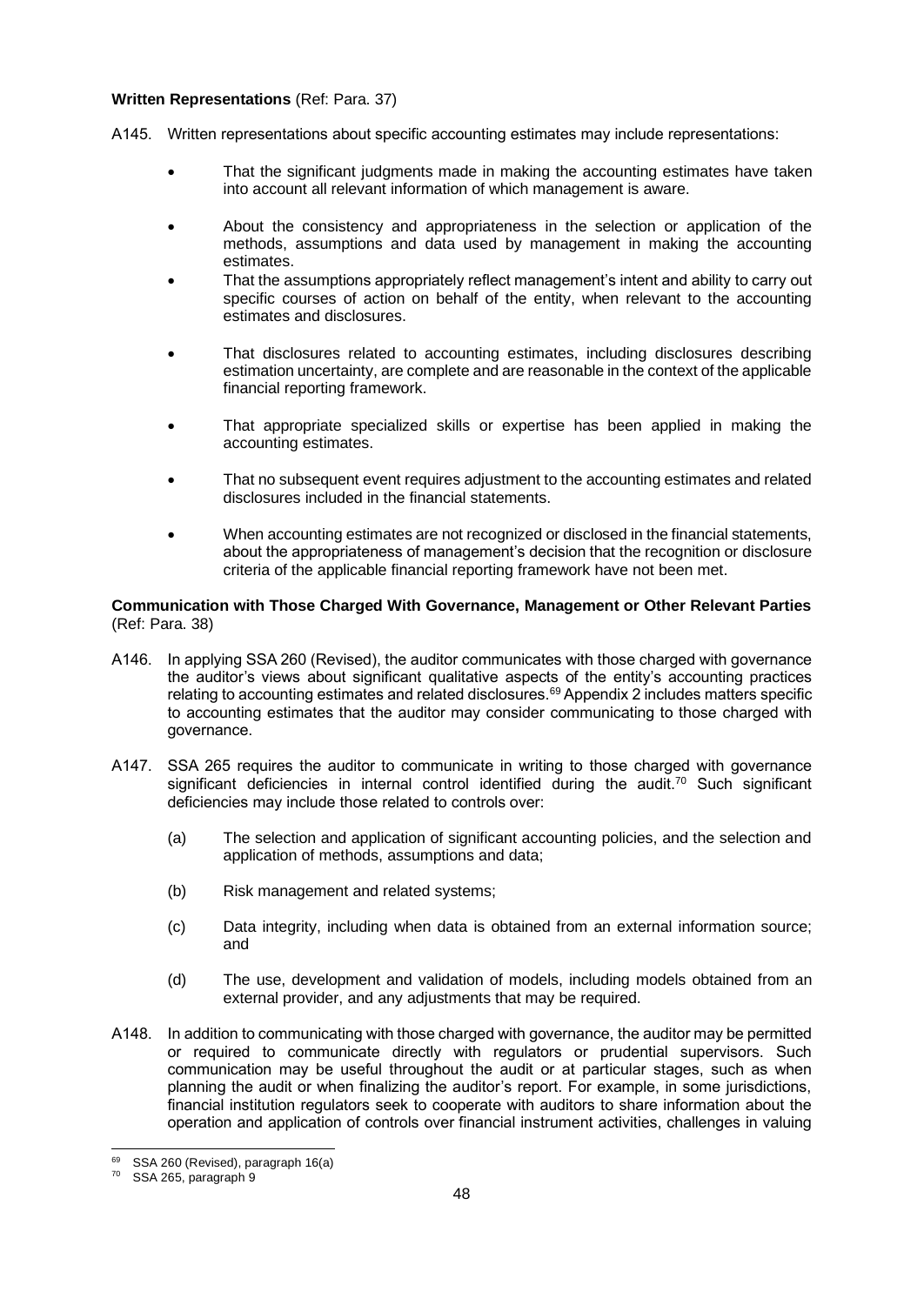financial instruments in inactive markets, expected credit losses, and insurance reserves while other regulators may seek to understand the auditor's views on significant aspects of the entity's operations including the entity's costs estimates. This communication may be helpful to the auditor in identifying, assessing and responding to risks of material misstatement.

#### <span id="page-48-0"></span>**Documentation** (Ref: Para. 39)

- A149. SSA 315 (Revised 2021)<sup>71</sup> and SSA 330<sup>72</sup> provide requirements and guidance on documenting the auditor's understanding of the entity, risk assessments and responses to assessed risks. This guidance is based on the requirements and guidance in SSA 230.<sup>73</sup> In the context of auditing accounting estimates, the auditor is required to prepare audit documentation about key elements of the auditor's understanding of the entity and its environment related to accounting estimates. In addition, the auditor's judgments about the assessed risks of material misstatement related to accounting estimates, and the auditor's responses, may likely be further supported by documentation of communications with those charged with governance and management.
- A150. In documenting the linkage of the auditor's further audit procedures with the assessed risks of material misstatement at the assertion level, in accordance with SSA 330, this SSA requires that the auditor take into account the reasons given to the risks of material misstatement at the assertion level. Those reasons may relate to one or more inherent risk factors or the auditor's assessment of control risk. However, the auditor is not required to document how every inherent risk factor was taken into account in identifying and assessing the risks of material misstatement in relation to each accounting estimate.
- A151. The auditor also may consider documenting:
	- When management's application of the method involves complex modeling, whether management's judgments have been applied consistently and, when applicable, that the design of the model meets the measurement objective of the applicable financial reporting framework.
	- When the selection and application of methods, significant assumptions, or the data is affected by complexity to a higher degree, the auditor's judgments in determining whether specialized skills or knowledge are required to perform the risk assessment procedures, to design and perform procedures responsive to those risks, or to evaluate the audit evidence obtained. In these circumstances, the documentation also may include how the required skills or knowledge were applied.
- A152. Paragraph A7 of SSA230 notes that, although there may be no single way in which the auditor's exercise of professional skepticism is documented, the audit documentation may nevertheless provide evidence of the auditor's exercise of professional skepticism. For example, in relation to accounting estimates, when the audit evidence obtained includes evidence that both corroborates and contradicts management's assertions, the documentation may include how the auditor evaluated that evidence, including the professional judgments made in forming a conclusion as to the sufficiency and appropriateness of the audit evidence obtained. Examples of other requirements in this SSA for which documentation may provide evidence of the exercise of professional skepticism by the auditor include:
	- Paragraph 13(d), regarding how the auditor has applied an understanding in developing the auditor's own expectation of the accounting estimates and related disclosures to be included in the entity's financial statements and how that expectation compares with the entity's financial statements prepared by management;
	- Paragraph 18, which requires further audit procedures to be designed and performed to obtain sufficient appropriate evidence in a manner that is not biased toward obtaining

<sup>71</sup> SSA 315 (Revised 2021), paragraphs 38 and A237–A241

<sup>72</sup> SSA 330, paragraphs 28 and A63

<sup>73</sup> SSA 230, paragraph 8(c)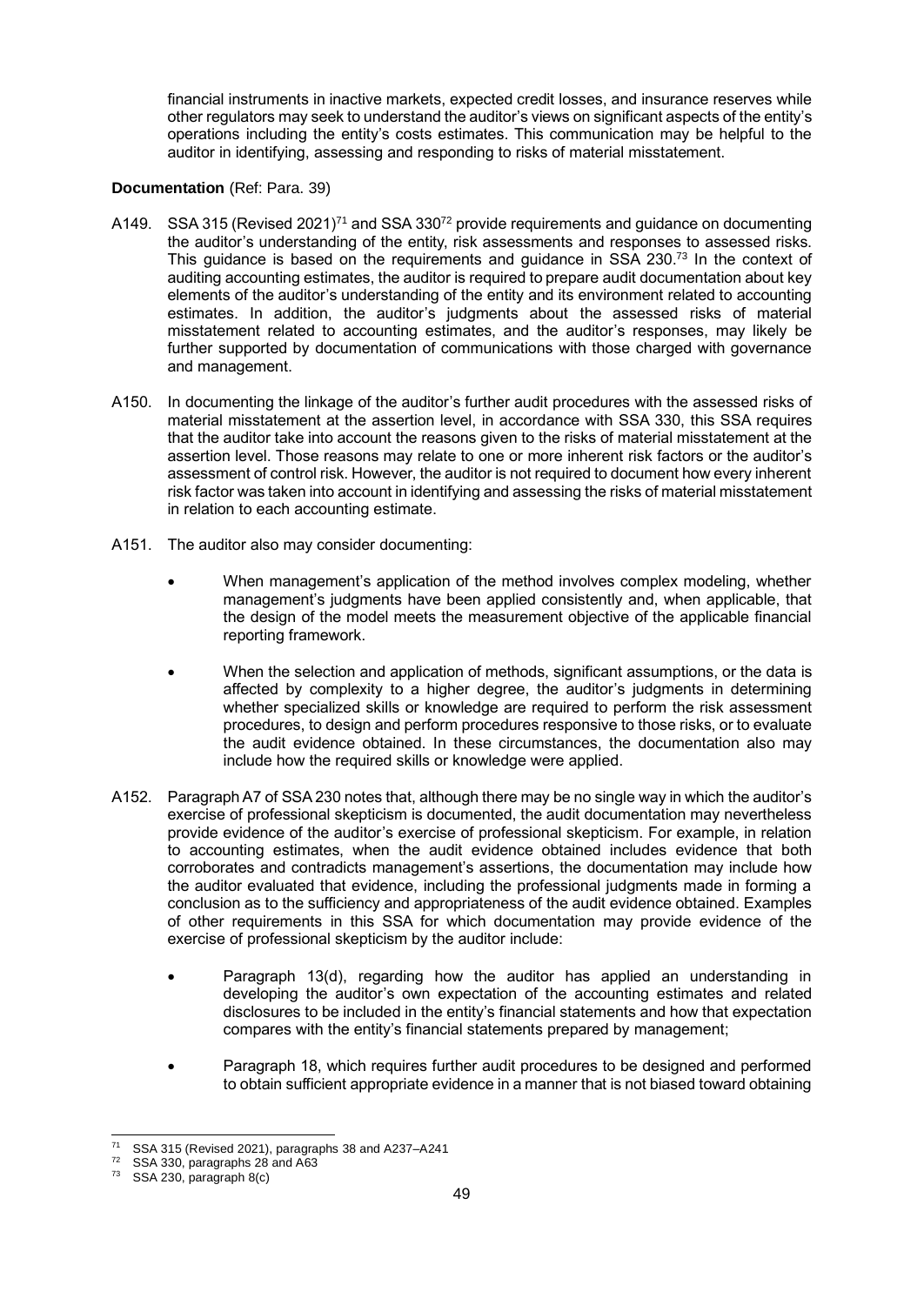audit evidence that may be corroborative or towards excluding audit evidence that may be contradictory;

- Paragraphs 23(b), 24(b), 25(b) and 32, which address indicators of possible management bias; and
- Paragraph 34, which addresses the auditor's consideration of all relevant audit evidence, whether corroborative or contradictory.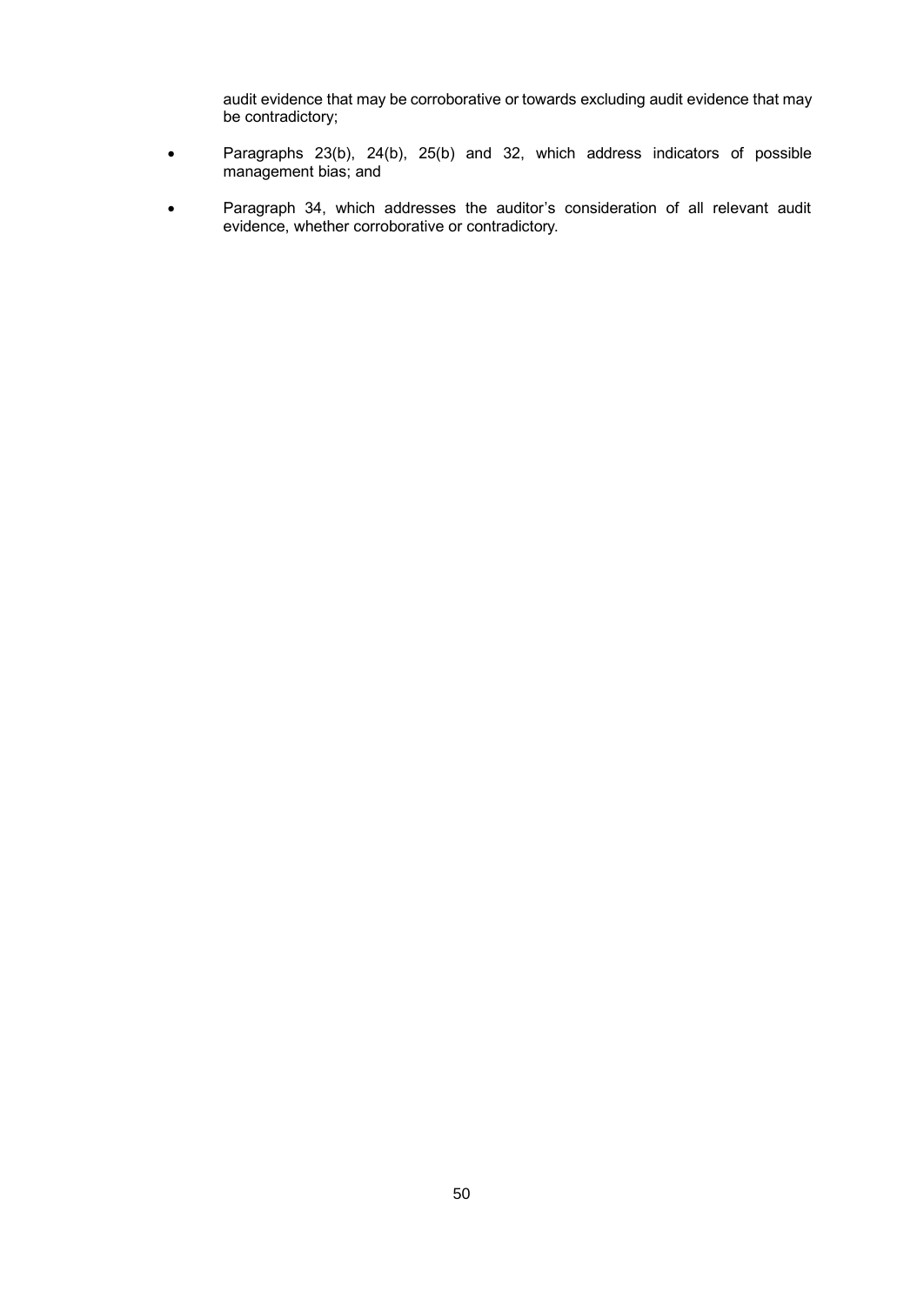# <span id="page-50-1"></span><span id="page-50-0"></span>**Inherent Risk Factors**

## **Introduction**

- 1. In identifying, assessing and responding to the risks of material misstatement at the assertion level for an accounting estimate and related disclosures, this SSA requires the auditor to take into account the degree to which the accounting estimate is subject to estimation uncertainty, and the degree to which the selection and application of the methods, assumptions and data used in making the accounting estimate, and the selection of management's point estimate and related disclosures for inclusion in the financial statements, are affected by complexity, subjectivity or other inherent risk factors.
- 2. Inherent risk related to an accounting estimate is the susceptibility of an assertion about the accounting estimate to material misstatement, before consideration of controls. Inherent risk results from inherent risk factors, which give rise to challenges in appropriately making the accounting estimate. This Appendix provides further explanation about the nature of the inherent risk factors of estimation uncertainty, subjectivity and complexity, and their inter-relationships, in the context of making accounting estimates and selecting management's point estimate and related disclosures for inclusion in the financial statements.

## **Measurement Basis**

3. The measurement basis and the nature, condition and circumstances of the financial statement item give rise to relevant valuation attributes. When the cost or price of the item cannot be directly observed, an accounting estimate is required to be made by applying an appropriate method and using appropriate data and assumptions. The method may be specified by the applicable financial reporting framework, or is selected by management, to reflect the available knowledge about how the relevant valuation attributes would be expected to influence the cost or price of the item on the measurement basis.

## **Estimation Uncertainty**

- 4. Susceptibility to a lack of precision in measurement is often referred to in accounting frameworks as measurement uncertainty. Estimation uncertainty is defined in this SSA as susceptibility to an inherent lack of precision in measurement. It arises when the required monetary amount for a financial statement item that is recognized or disclosed in the financial statements cannot be measured with precision through direct observation of the cost or price. When direct observation is not possible, the next most precise alternative measurement strategy is to apply a method that reflects the available knowledge about cost or price for the item on the relevant measurement basis, using observable data about relevant valuation attributes.
- 5. However, constraints on the availability of such knowledge or data may limit the verifiability of such inputs to the measurement process and therefore limit the precision of measurement outcomes. Furthermore, most accounting frameworks acknowledge that there are practical constraints on the information that should be taken into account, such as when the cost of obtaining it would exceed the benefits. The lack of precision in measurement arising from these constraints is inherent because it cannot be eliminated from the measurement process. Accordingly, such constraints are sources of estimation uncertainty. Other sources of measurement uncertainty that may occur in the measurement process are, at least in principle, capable of elimination if the method is applied appropriately and therefore are sources of potential misstatement rather than estimation uncertainty.
- 6. When estimation uncertainty relates to uncertain future inflows or outflows of economic benefits that will ultimately result from the underlying asset or liability, the outcome of these flows will only be observable after the date of the financial statements. Depending on the nature of the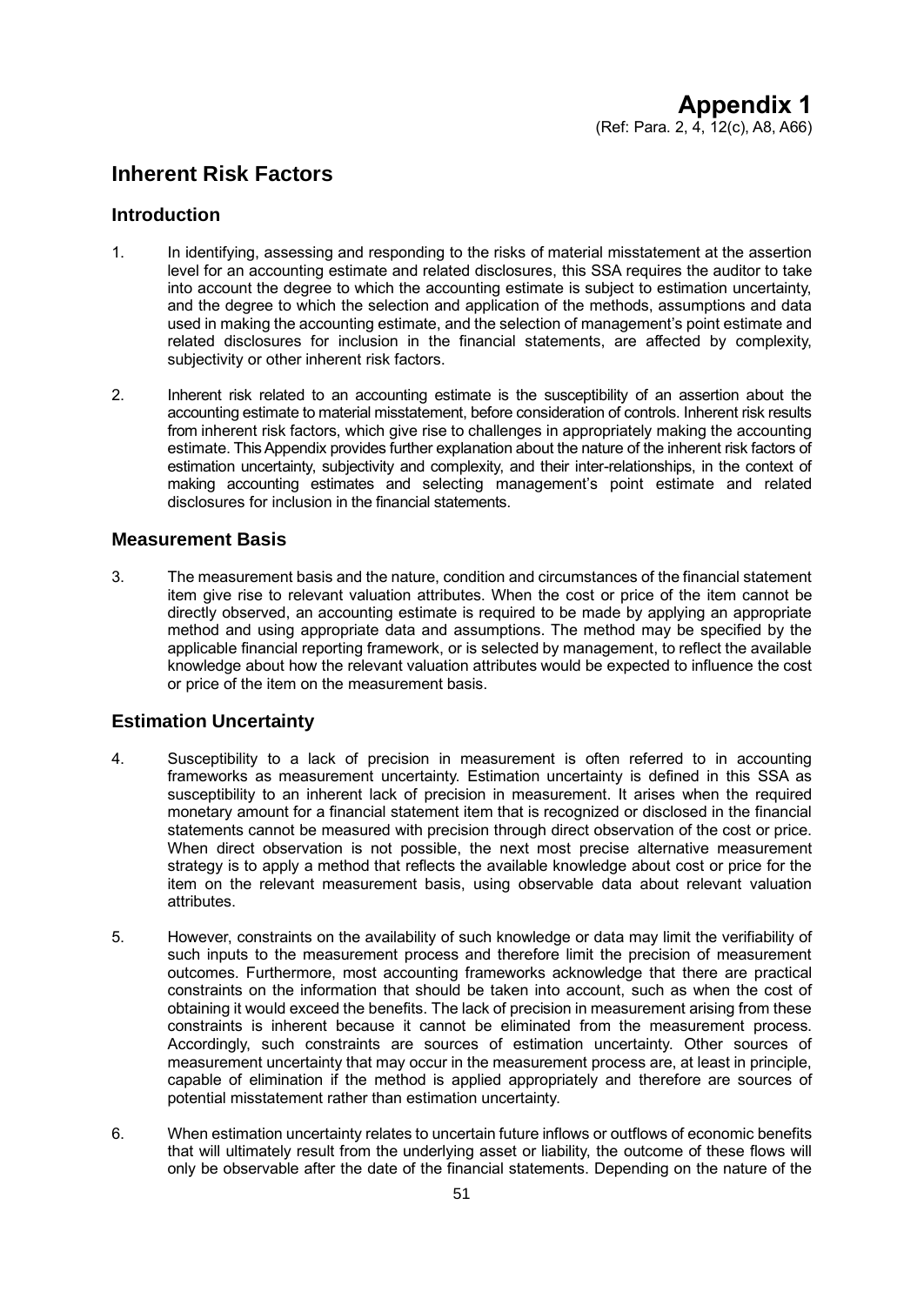applicable measurement basis and on the nature, condition and circumstances of the financial statement item, this outcome may be directly observable before the financial statements are finalized or may only be directly observable at a later date. For some accounting estimates, there may be no directly observable outcome at all.

7. Some uncertain outcomes may be relatively easy to predict with a high level of precision for an individual item. For example, the useful life of a production machine may be easily predicted if sufficient technical information is available about its average useful life. When it is not possible to predict a future outcome, such as an individual's life expectancy based on actuarial assumptions, with reasonable precision, it may still be possible to predict that outcome for a group of individuals with greater precision. Measurement bases may, in some cases, indicate a portfolio level as the relevant unit of account for measurement purposes, which may reduce inherent estimation uncertainty.

## **Complexity**

- 8. Complexity (i.e., the complexity inherent in the process of making an accounting estimate, before consideration of controls) gives rise to inherent risk. Inherent complexity may arise when:
	- There are many valuation attributes with many or non-linear relationships between them.
	- Determining appropriate values for one or more valuation attributes requires multiple data sets.
	- More assumptions are required in making the accounting estimate, or when there are correlations between the required assumptions.
	- The data used is inherently difficult to identify, capture, access or understand.
- 9. Complexity may be related to the complexity of the method and of the computational process or model used to apply it. For example, complexity in the model may reflect the need to apply probability-based valuation concepts or techniques, option pricing formulae or simulation techniques to predict uncertain future outcomes or hypothetical behaviors. Similarly, the computational process may require data from multiple sources, or multiple data sets to support the making of an assumption or the application of sophisticated mathematical or statistical concepts.
- 10. The greater the complexity, the more likely it is that management will need to apply specialized skills or knowledge in making an accounting estimate or engage a management's expert, for example in relation to:
	- Valuation concepts and techniques that could be used in the context of the measurement basis and objectives or other requirements of the applicable financial reporting framework and how to apply those concepts or techniques;
	- The underlying valuation attributes that may be relevant given the nature of the measurement basis and the nature, condition and circumstances of the financial statement items for which accounting estimates are being made; or
	- Identifying appropriate sources of data from internal sources (including from sources outside the general or subsidiary ledgers) or from external information sources, determining how to address potential difficulties in obtaining data from such sources or in maintaining its integrity in applying the method, or understanding the relevance and reliability of that data.
- 11. Complexity relating to data may arise, for example, in the following circumstances:
	- (a) When data is difficult to obtain or when it relates to transactions that are not generally accessible. Even when such data is accessible, for example through an external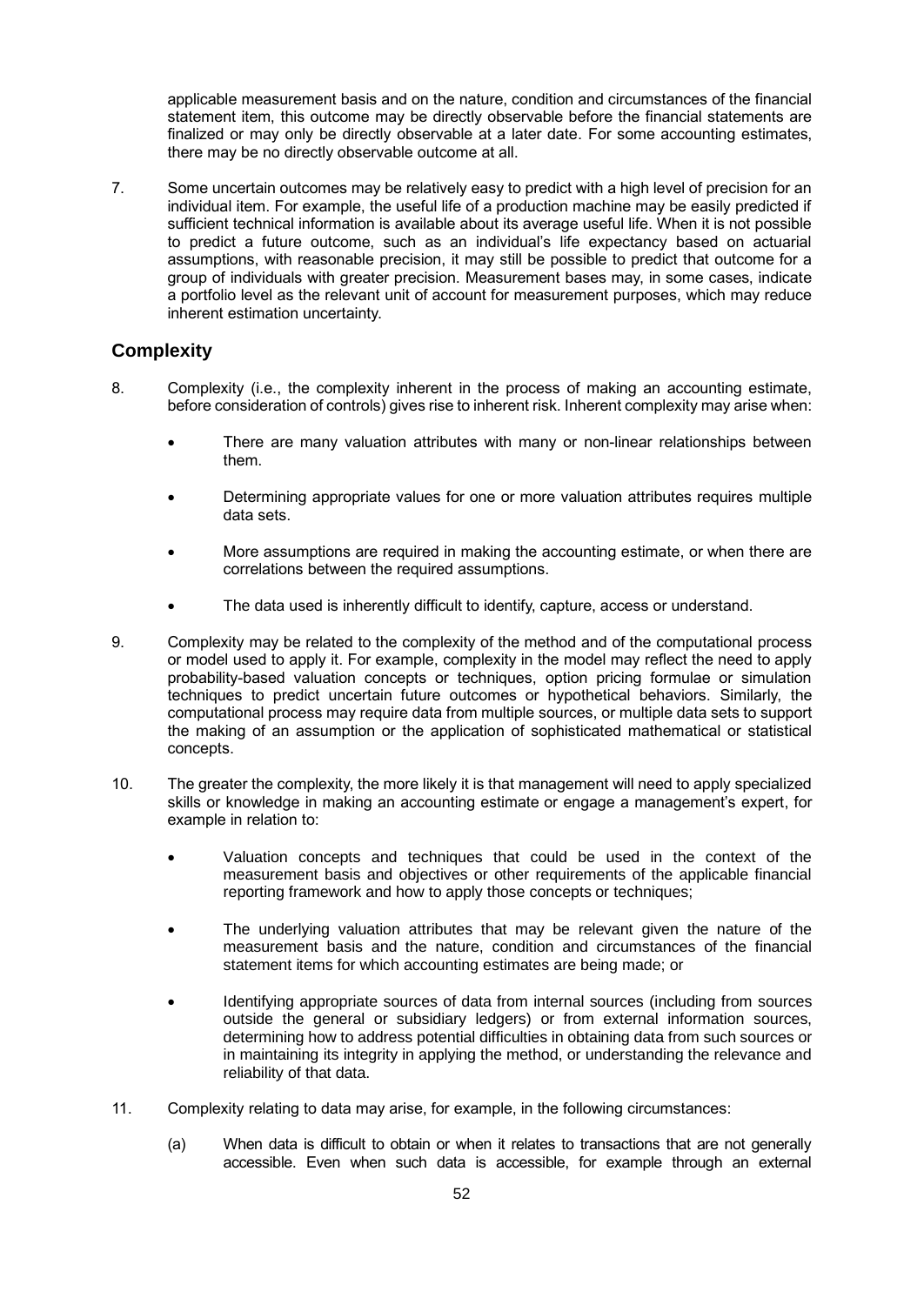information source, it may be difficult to consider the relevance and reliability of the data, unless the external information source discloses adequate information about the underlying data sources it has used and about any data processing that has been performed.

- (b) When data reflecting an external information source's views about future conditions or events, which may be relevant in developing support for an assumption, is difficult to understand without transparency about the rationale and information taken into account in developing those views.
- (c) When certain types of data are inherently difficult to understand because they require an understanding of technically complex business or legal concepts, such as may be required to properly understand data that comprises the terms of legal agreements about transactions involving complex financial instruments or insurance products.

## **Subjectivity**

- 12. Subjectivity (i.e., the subjectivity inherent in the process of making an accounting estimate, before consideration of controls) reflects inherent limitations in the knowledge or data reasonably available about valuation attributes. When such limitations exist, the applicable financial reporting framework may reduce the degree of subjectivity by providing a required basis for making certain judgments. Such requirements may, for example, set explicit or implied objectives relating to measurement, disclosure, the unit of account, or the application of a cost constraint. The applicable financial reporting framework may also highlight the importance of such judgments through requirements for disclosures about those judgments.
- 13. Management judgment is generally needed in determining some or all of the following matters, which often involve subjectivity:
	- To the extent not specified under the requirements of the applicable financial reporting framework, the appropriate valuation approaches, concepts, techniques and factors to use in the estimation method, having regard to available knowledge;
	- To the extent valuation attributes are observable when there are various potential sources of data, the appropriate sources of data to use;
	- To the extent valuation attributes are not observable, the appropriate assumptions or range of assumptions to make, having regard to the best available data, including, for example, market views;
	- The range of reasonably possible outcomes from which to select management's point estimate, and the relative likelihood that certain points within that range would be consistent with the objectives of the measurement basis required by the applicable financial reporting framework; and
	- The selection of management's point estimate, and the related disclosures to be made, in the financial statements.
- 14. Making assumptions about future events or conditions involves the use of judgment, the difficulty of which varies with the degree to which those events or conditions are uncertain. The precision with which it is possible to predict uncertain future events or conditions depends on the degree to which those events or conditions are determinable based on knowledge, including knowledge of past conditions, events and related outcomes. The lack of precision also contributes to estimation uncertainty, as described above.
- 15. With respect to future outcomes, assumptions will only need to be made for those features of the outcome that are uncertain. For example, in considering the measurement of a possible impairment of a receivable for a sale of goods at the balance sheet date, the amount of the receivable may be unequivocally established and directly observable in the related transaction documents. What may be uncertain is the amount, if any, for loss due to impairment. In this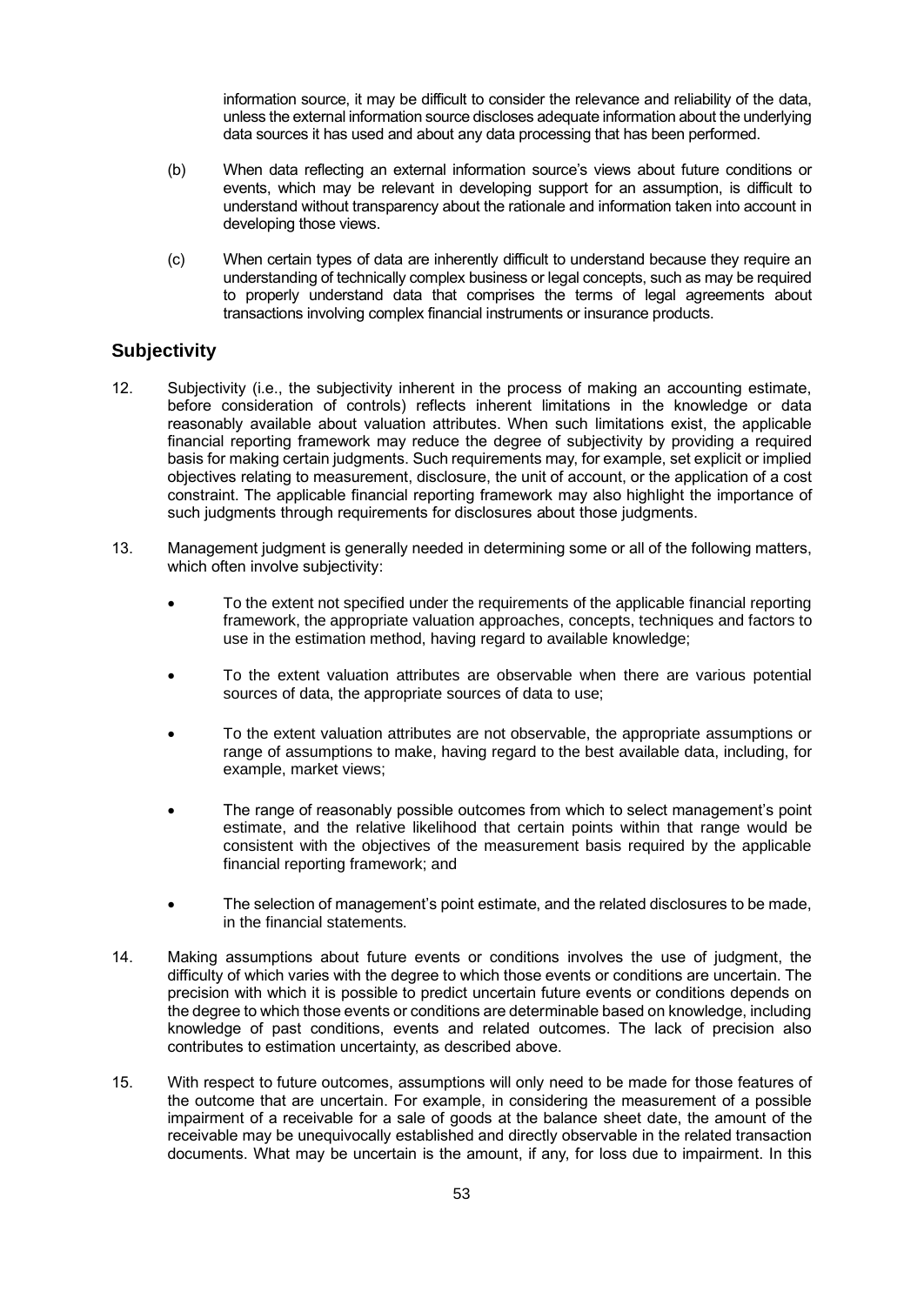case, assumptions may only be required about the likelihood of loss and about the amount and timing of any such loss.

- 16. However, in other cases, the amounts of cash flows embodied in the rights relating to an asset may be uncertain. In those cases, assumptions may have to be made about both the amounts of the underlying rights to cash flows and about potential losses due to impairment.
- 17. It may be necessary for management to consider information about past conditions and events, together with current trends and expectations about future developments. Past conditions and events provide historical information that may highlight repeating historical patterns that can be extrapolated in evaluating future outcomes. Such historical information may also indicate changing patterns of such behavior over time (cycles or trends). These may suggest that the underlying historical patterns of behavior have been changing in somewhat predictable ways that may also be extrapolated in evaluating future outcomes. Other types of information may also be available that indicate possible changes in historical patterns of such behavior or in related cycles or trends. Difficult judgments may be needed about the predictive value of such information.
- 18. The extent and nature (including the degree of subjectivity involved) of the judgments taken in making the accounting estimates may create opportunity for management bias in making decisions about the course of action that, according to management, is appropriate in making the accounting estimate. When there is also a high level of complexity or a high level of estimation uncertainty, or both, the risk of, and opportunity for, management bias or fraud may also be increased.

#### **Relationship of Estimation Uncertainty to Subjectivity and Complexity**

- 19. Estimation uncertainty gives rise to inherent variation in the possible methods, data sources and assumptions that could be used to make an accounting estimate. This gives rise to subjectivity, and hence, the need for the use of judgment in making the accounting estimate. Such judgments are required in selecting the appropriate methods and data sources, in making the assumptions, and in selecting management's point estimate and related disclosures for inclusion in the financial statements. These judgments are made in the context of the recognition, measurement, presentation and disclosure requirements of the applicable financial reporting framework. However, because there are constraints on the availability and accessibility of knowledge or information to support these judgments, they are subjective in nature.
- 20. Subjectivity in such judgments creates the opportunity for unintentional or intentional management bias in making them. Many accounting frameworks require that information prepared for inclusion in the financial statements should be neutral (i.e., that it should not be biased). Given that bias can, at least in principle, be eliminated from the estimation process, sources of potential bias in the judgments made to address subjectivity are sources of potential misstatement rather than sources of estimation uncertainty.
- 21. The inherent variation in the possible methods, data sources and assumptions that could be used to make an accounting estimate (see paragraph 19) also gives rise to variation in the possible measurement outcomes. The size of the range of reasonably possible measurement outcomes results from the degree of estimation uncertainty and is often referred to as the sensitivity of the accounting estimate. In addition to determining measurement outcomes, an estimation process also involves analyzing the effect of inherent variations in the possible methods, data sources and assumptions on the range of reasonably possible measurement outcomes (referred to as sensitivity analysis).
- 22. Developing a financial statement presentation for an accounting estimate, which, when required by the applicable financial reporting framework, achieves faithful representation (i.e., complete, neutral and free from error) includes making appropriate judgments in selecting a management point estimate that is appropriately chosen from within the range of reasonably possible measurement outcomes and related disclosures that appropriately describe the estimation uncertainty. These judgments may themselves involve subjectivity, depending on the nature of the requirements in the applicable financial reporting framework that address these matters.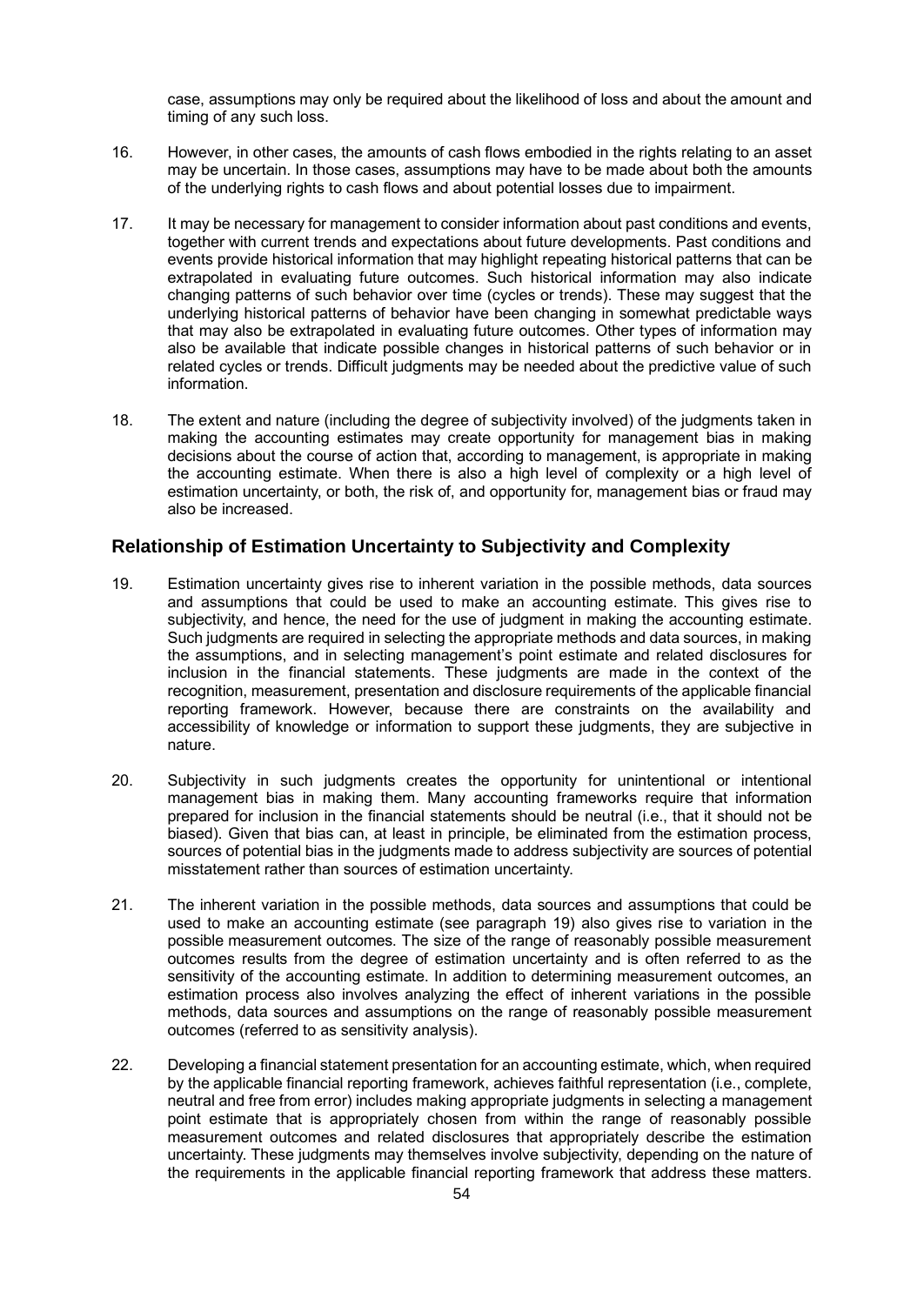For example, the applicable financial reporting framework may require a specific basis (such as a probability weighted average or a best estimate) for the selection of the management point estimate. Similarly, it may require specific disclosures or disclosures that meet specified disclosure objectives or additional disclosures that are required to achieve fair presentation in the circumstances.

23. Although an accounting estimate that is subject to a higher degree of estimation uncertainty may be less precisely measurable than one subject to a lower degree of estimation uncertainty, the accounting estimate may still have sufficient relevance for users of the financial statements to be recognized in the financial statements if, when required by the applicable financial reporting framework, a faithful representation of the item can be achieved. In some cases, estimation uncertainty may be so great that the recognition criteria in the applicable financial reporting framework are not met and the accounting estimate cannot be recognized in the financial statements. Even in these circumstances, there may still be relevant disclosure requirements, for example to disclose the point estimate or range of reasonably possible measurement outcomes and information describing the estimation uncertainty and constraints in recognizing the item. The requirements of the applicable financial reporting framework that apply in these circumstances may be specified to a greater or lesser degree. Accordingly, in these circumstances, there may be additional judgments that involve subjectivity to be made.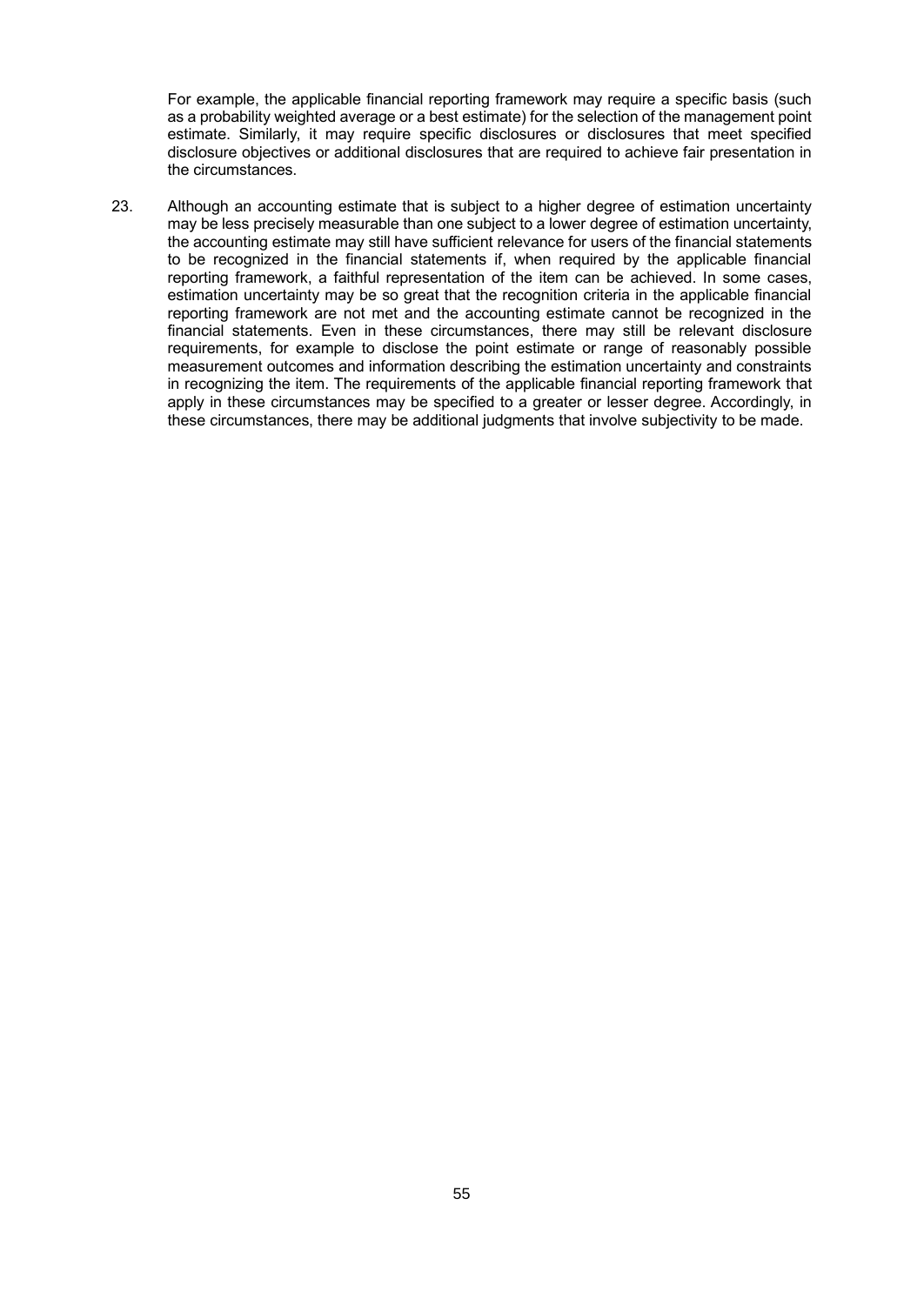# <span id="page-55-1"></span><span id="page-55-0"></span>**Communications with Those Charged with Governance**

Matters that the auditor may consider communicating with those charged with governance with respect to the auditor's views about significant qualitative aspects of the entity's accounting practices related to accounting estimates and related disclosures include:

- (a) How management identifies transactions, other events and conditions that may give rise to the need for, or changes in, accounting estimates and related disclosures.
- (b) Risks of material misstatement.
- (c) The relative materiality of the accounting estimates to the financial statements as a whole;
- (d) Management's understanding (or lack thereof) regarding the nature and extent of, and the risks associated with, accounting estimates;
- (e) Whether management has applied appropriate specialized skills or knowledge or engaged appropriate experts.
- (f) The auditor's views about differences between the auditor's point estimate or range and management's point estimate.
- (g) The auditor's views about the appropriateness of the selection of accounting policies related to accounting estimates and presentation of accounting estimates in the financial statements.
- (h) Indicators of possible management bias.
- (i) Whether there has been or ought to have been a change from the prior period in the methods for making the accounting estimates
- (j) When there has been a change from the prior period in the methods for making the accounting estimate, why, as well as the outcome of accounting estimates in prior periods.
- (k) Whether management's methods for making the accounting estimates, including when management has used a model, are appropriate in the context of the measurement objectives, the nature, conditions and circumstances, and other requirements of the applicable financial reporting framework.
- (l) The nature and consequences of significant assumptions used in accounting estimates and the degree of subjectivity involved in the development of the assumptions;
- (m) Whether significant assumptions are consistent with each other and with those used in other accounting estimates, or with assumptions used in other areas of the entity's business activities.
- (n) When relevant to the appropriateness of the significant assumptions or the appropriate application of the applicable financial reporting framework, whether management has the intent to carry out specific courses of action and has the ability to do so.
- (o) How management has considered alternative assumptions or outcomes and why it has rejected them, or how management has otherwise addressed estimation uncertainty in making the accounting estimate.
- (p) Whether the data and significant assumptions used by management in making the accounting estimates are appropriate in the context of the applicable financial reporting framework.
- (q) The relevance and reliability of information obtained from an external information source.